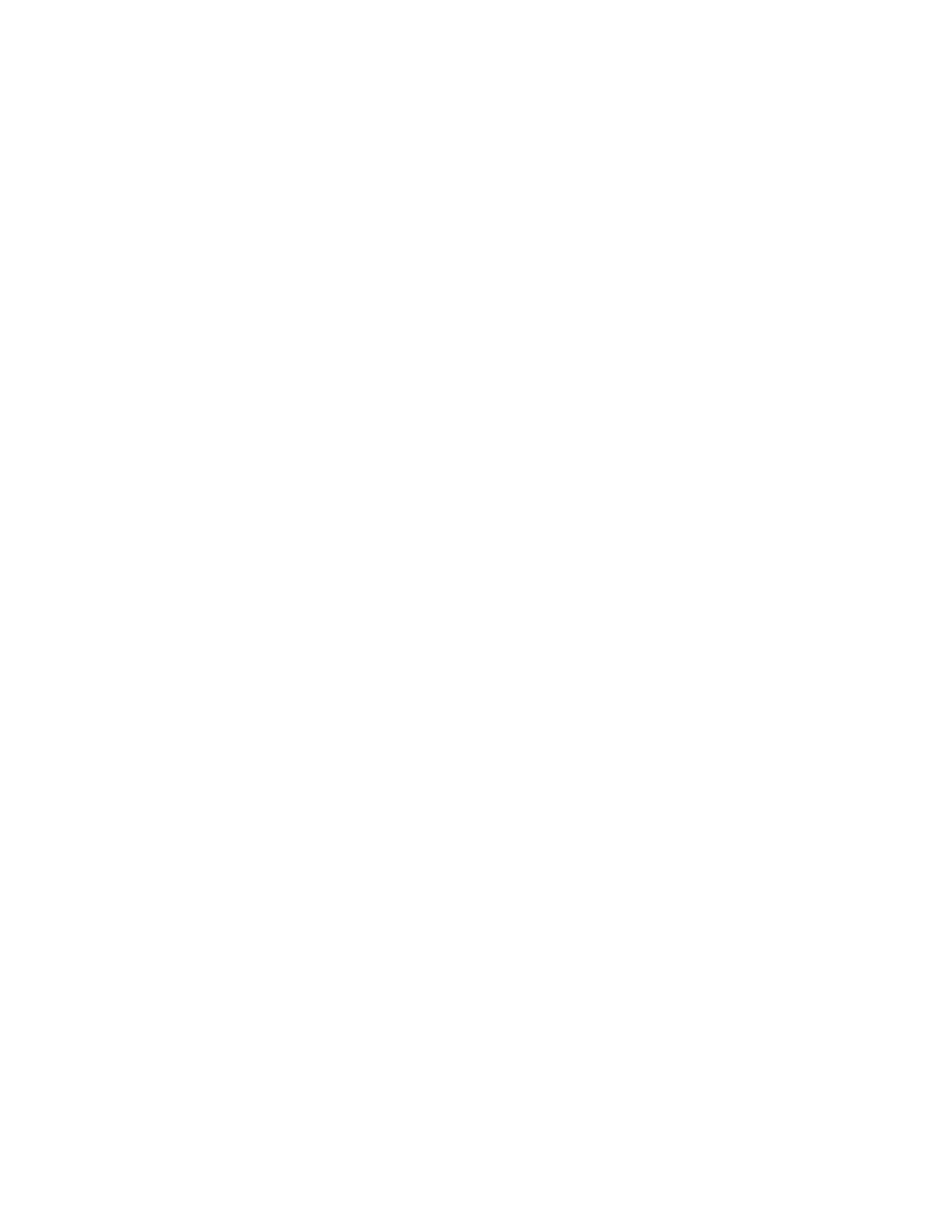# PREFACE

This report presents a process and impact evaluation of the Staten Island Treatment Court. The Staten Island Treatment Court (SITC) began its planning process in 1999 and opened its doors in March of 2002. As stated in the SITC Manual of Policy and Procedures, the mission of the SITC is "to rehabilitate substance-abusing offenders in order to improve their quality of life and that of Staten Island community by breaking the cycle of crime associated with addiction."

The evaluation was funded by the Bureau of Justice Assistance of the U.S. Department of Justice as part of an award to the New York State Unified Court System to implement the SITC (contract # 2002-DC-BX-0086). The Center for Court Innovation was asked to complete a preliminary process evaluation at approximately the midpoint of the federal grant period and a final evaluation towards the end that would both update the earlier study and add a study of the Court's impacts on recidivism. Accordingly, this report is divided into two discrete parts, a final process evaluation and an impact evaluation.

The preliminary process evaluation was completed in December 2003. It covered the planning process and the first 19 months of SITC operations from March 2002 – September 2003 (see O'Keefe 2003). The process evaluation in this report remains largely unchanged, since the earlier study had already comprehensively addressed the planning and implementation of the Court. The exception is that all tables and figures for the process evaluation have been updated with cumulative data through December 2005.

The impact evaluation was drafted just prior completing this report. This enabled the largest possible sample size to accumulate before ending data collection. A large sample size is critical to render statistically valid conclusions about the Court's impacts on recidivism. The impact evaluation involved a comparison of recidivism outcomes between SITC participants arrested in the first 40 months of drug court operations (March 2002 – June 2005) and an otherwise similar group of defendants arrested in the year before the SITC opened (March 2001 – February 2002).

This report was made possible with the cooperation and assistance of many individuals and organizations. Thank you to:

- Honorable Juanita Bing Newton, Administrative Judge of the New York City Criminal Court;
- Honorable Judy Harris Kluger, New York State Deputy Chief Administrative Judge for Court Operations and Planning;
- Justin Barry, Citywide Drug Treatment Court Coordinator;
- Richmond County District Attorney's Office.

We are grateful to the SITC team, past and present: the Honorable Alan Meyer; Ellen Burns, Betteanne Foley, Paul Battiste of Battise, Aronowsky & Suchow, and Staten Island Treatment Alternatives for Safe Communities.

For all correspondence, please contact Kelly O'Keefe, Center for Court Innovation, 520  $8<sup>th</sup>$ Avenue,  $18^{th}$  Floor, New York, N.Y. 10018, kmokeefe@courts.state.ny.us.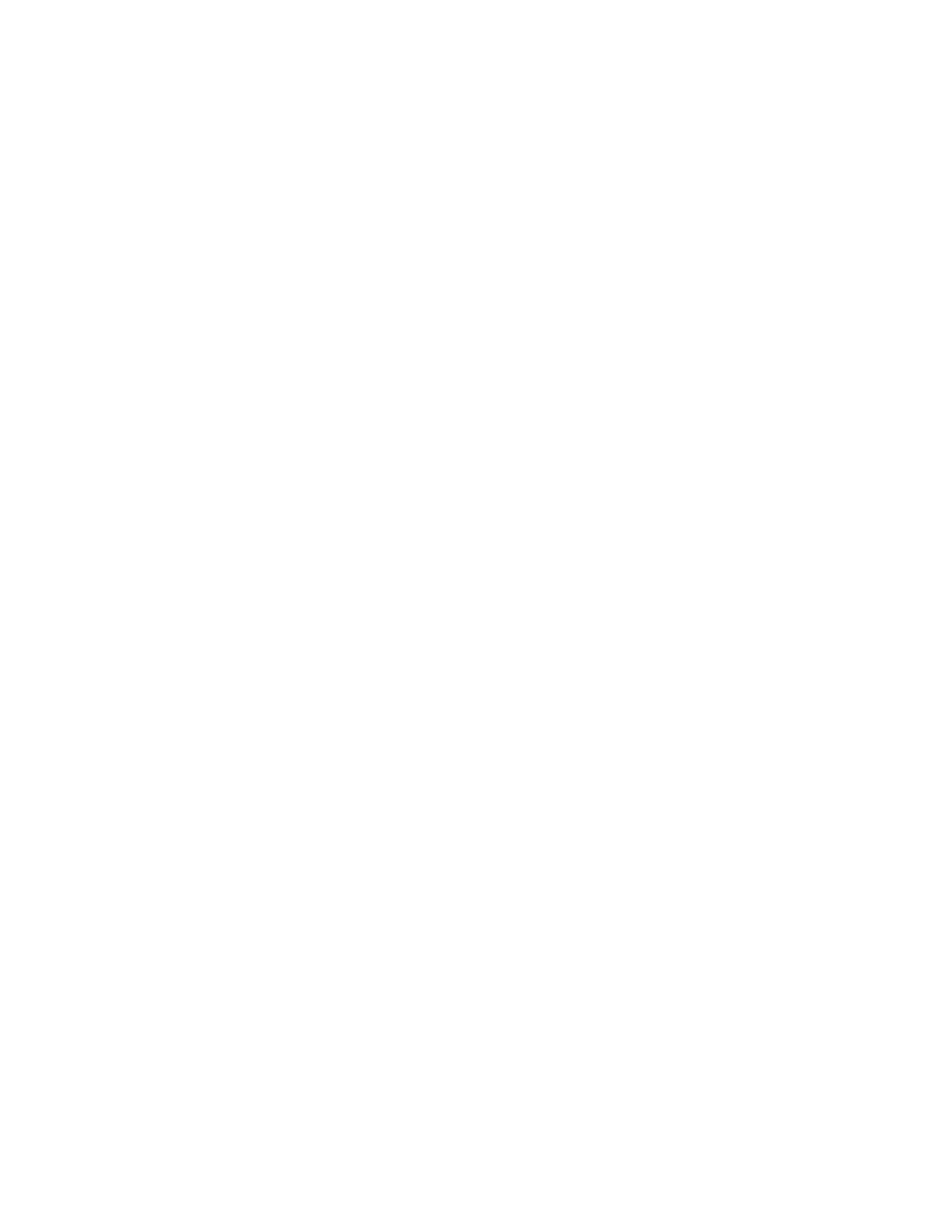| <b>TABLE OF CONTENTS</b> |  |
|--------------------------|--|
|--------------------------|--|

| Preface                                                         | $\mathbf{i}$ |
|-----------------------------------------------------------------|--------------|
| <b>Executive Summary</b>                                        | $\mathbf{V}$ |
| List of Tables and Figures                                      | X            |
| Part One. Process Evaluation                                    | $\mathbf{1}$ |
| Introduction<br>$\mathbf{I}$ .                                  | 3            |
| II. Court Mission and Structure                                 | 6            |
| III. Planning the SITC and the SITC Team                        | 6            |
| IV. Eligibility and Intake                                      | 11           |
| V. Court Procedures                                             | 17           |
| VI. Treatment                                                   | 22           |
| <b>VII. Retention Rates</b>                                     | 23           |
| <b>VIII.</b> Additional Court Elements                          | 24           |
| IX. Recommendations                                             | 25           |
| Part Two. Impact Evaluation                                     | 28           |
| Introduction<br>$\mathbf{I}$ .                                  | 29           |
| II. State of the Literature: Do Drug Courts Reduce Recidivism?  | 29           |
| III. Research Design and Methodology                            | 30           |
| IV. Results: Impact of the SITC on Recidivism                   | 34           |
| V. Results: Impact of the SITC on Case Processing Efficiency    | 38           |
| VI. Results: Impact of the SITC on Sentencing Outcomes          | 38           |
| VII. Summary                                                    | 40           |
| References                                                      | 43           |
| Appendix A. Staten Island Treatment Court Policy and Procedures | 48           |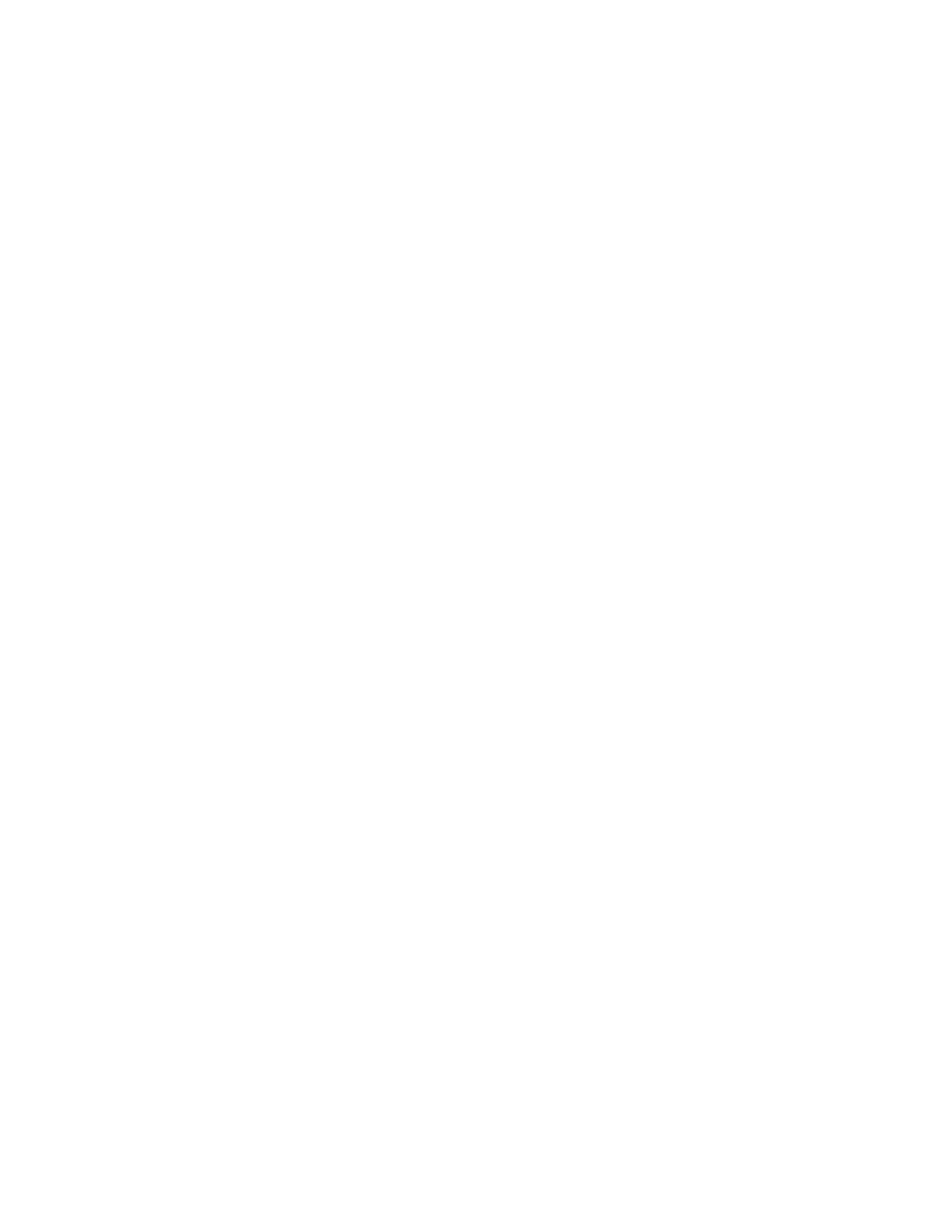# EXECUTIVE SUMMARY

In March 2002, the Staten Island Treatment Court (SITC) opened in the Richmond County Criminal Court to provide an alternative to incarceration for drug-addicted, non-violent felony offenders. The SITC was established through the collaboration of the Richmond County Criminal Court, the Richmond County District Attorney's Office, Treatment Alternativea for Safe Communities (TASC), the office of the Administrative Judge of the New York City Criminal Court, and the law firm of Battiste, Aronowsky, and Suchow (BAS), who provide indigent defense services on Staten Island.

This report includes both a process and impact evaluation covering the Court's planning process, which began in 1999, and its operations from March 2002 to December 2005. Major findings are summarized as follows.

I. Planning and Implementation

The Staten Island Treatment Court (SITC) put into place a collaborative team model with the creation of a steering committee at the beginning of the planning process and continued regular meetings after initial implementation. The team members were dedicated and enthusiastic about the court, which allowed the team to address its primary challenges:

- Space: The Richmond County Criminal Court is a small but busy courthouse. Thus finding a courtroom was a challenge, and the team had to remain flexible from week to week. The lack of space along with the cost of after-hours security personnel made an aftercare program for treatment court graduates impossible.
- **Judge Availability:** The number and availability of judges in the Richmond County Criminal Court always seems to be in flux. The SITC judge must juggle administrative duties as well as preside over two other court parts. This makes it challenging to meet the specific needs of the treatment court cases.
- **Volume:** The SITC stated in its objectives that it would enroll approximately 200 participants in its first year of operations. As of December 31, 2005, 180 defendants were enrolled as SITC participants, representing a rate of 47 participants per year. The lower numbers are primarily attributable to a reduction in drug felony arrests since the planning period and to the SITC's original policy of enrolling only felony offenders.

Space and judge availability remain constant challenges for the SITC. Solving them requires administrative and fiscal changes beyond the control of SITC team members. The SITC operates within these constraints due largely to excellent communication among team members and a willingness of all parties to cooperate and remain flexible.

#### II. Eligibility and Participant Profile

In order to be eligible for the SITC, defendants must be 16 years of age or older, either drugaddicted or abusing drugs, and charged with a nonviolent, first-time, class B, C, or D felony. In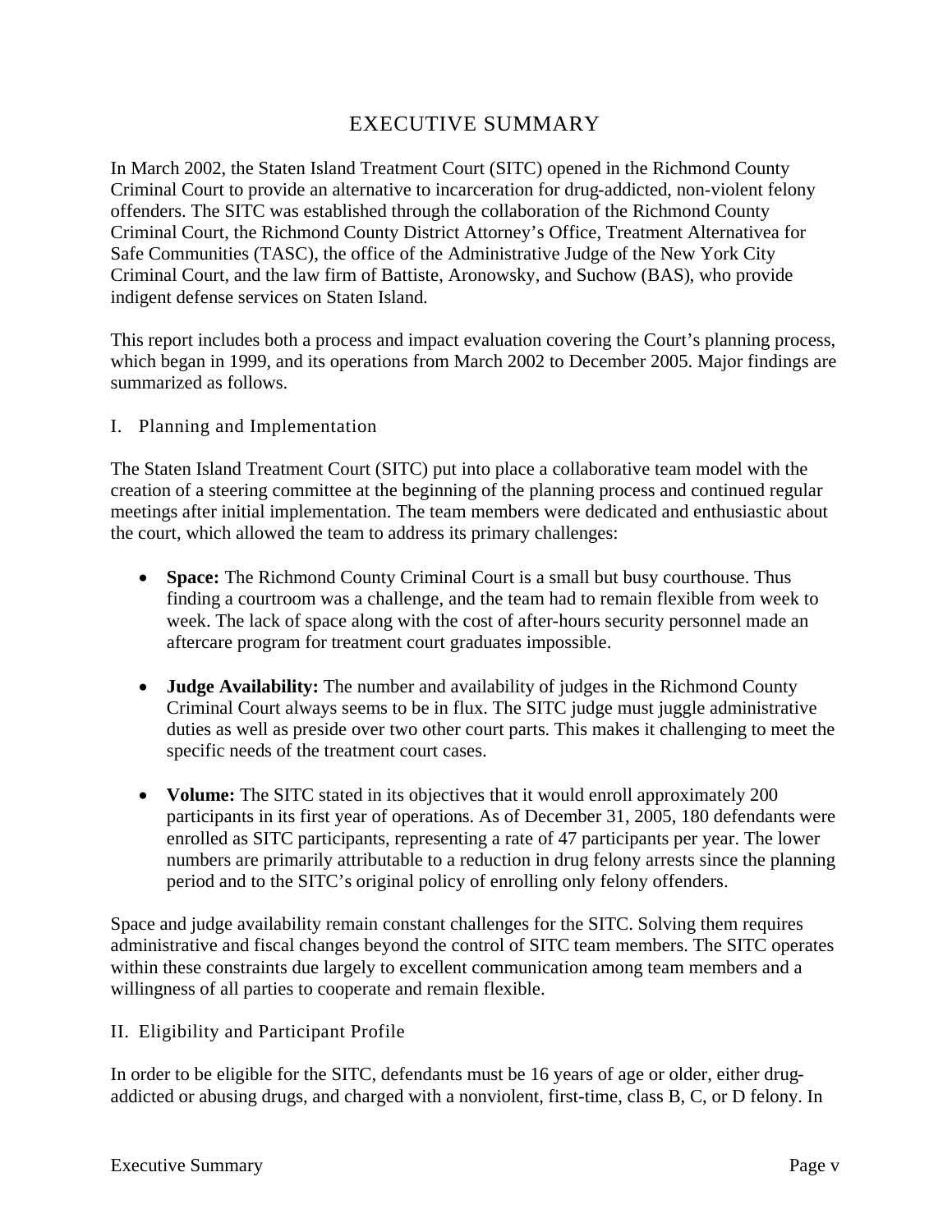2004, the eligibility criteria was expanded to include chronic misdemeanor offenders who did not have a prior felony arrest. As of December 31, 2005, a total of 401 defendants had been referred to the SITC. Of these, 45% (180) enrolled as participants, 51% were found ineligible or refused the program, and 4% were still pending an eligibility determination.

The profile of a typical SITC participant is a person who is relatively young, has a fair amount of social support, and is less drug-addicted when compared with other drug courts in New York State and nationwide. For instance, the SITC's median age of entry of 22 years is on the lowest end of the range (23-33 years) among eleven other New York State drug courts examined in a 2003 statewide evaluation (Rempel et al. 2003).

When examining socioeconomic status, SITC participants fare relatively well when compared with drug court participants statewide: 53% were engaged in work or school at the time of entry compared with a range of 16%-55% among participants in the eleven other drug courts included in the New York statewide evaluation. Also, only 15% have ever been homeless, and approximately 80% of participants – an exceptionally high figure – live with either immediate family or relatives, indicating some level of social support.

In regards to drug use and treatment history, the median years of drug use is seven years. This is lower than the lowest median of 8 years in the eleven courts represented in the previous statewide evaluation. The primary drug of choice for SITC participants is overwhelmingly marijuana (61%), the highest figure in the state. Only 23% of SITC participants reported participating in any prior treatment.

The majority of participants were felony offenders (90%), with 47% arrested for felony drug possession, 39% for felony drug sales, and 4% for other felony charges. The remaining 10% were arrested for misdemeanor drug possession (4%) or other misdemeanor charges (6%), most of which were property-related.

#### III.Judicial Monitoring

Sanctions and rewards are clearly described in the SITC Participant Handbook and Policy and Procedures Manual, and the SITC team is careful to follow these guidelines. As of December 31, 2005, 53% of participants had committed at least one infraction during their participation. However, only 21% of those infractions were "serious," including new arrests (8%) and bench warrants (13%), the latter of which are issued in response to a disappearance from program contact. Approximately 52% of participants received at least one sanction during their participation, and 25% received at least one jail sanction. The most frequent sanctions received by participants were an upgrade to a more intensive treatment regimen and/or jail.

### IV. Program Retention Rates

Retention is a key measure of program success. A one-year retention rate indicates the percentage of participants who, exactly one year after entering the drug court, had either graduated or remained active in the drug court program. Previous research has found that retention not only indicates success in treatment but also predicts future success in the form of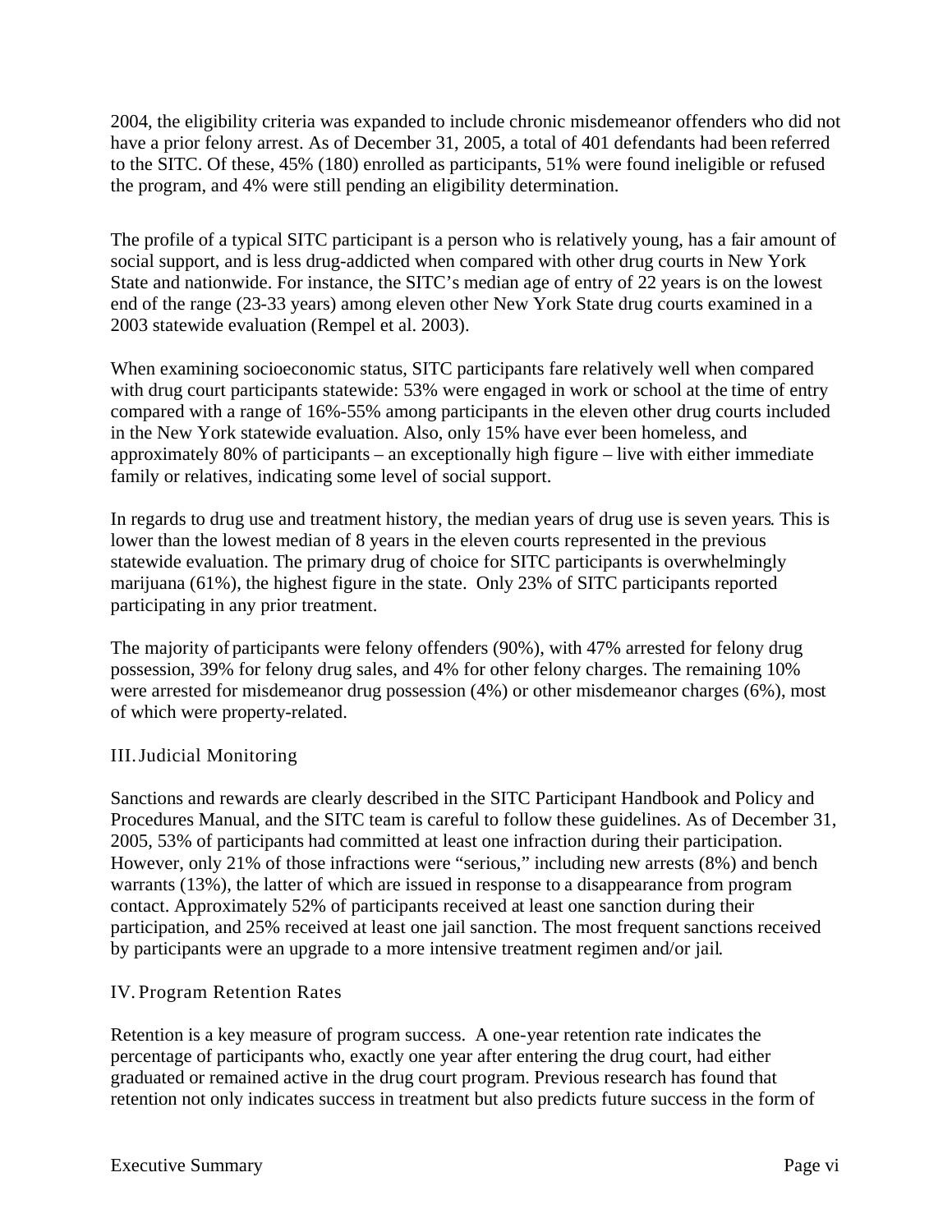lower post-program recidivism and drug use. Previous research also demonstrates that drug courts generally produce higher retention rates than do community-based treatment programs accepting a combination of voluntary and court-mandated participants (see Belenko 1998).

The figure below highlights the retention rates of SITC participants. It is easy to see that the SITC maintains incredibly high retention rates and suffers very little attrition – from 95% retention at 90 days to 77% retention at two years post-enrollment. This data clearly shows that the SITC has met its official planning goal of a 70% one-year retention rate. Also, the one-year and two-year retention rates compare favorably to those of the eleven drug courts included in the New York statewide evaluation. The one-year retention rates in those eleven courts ranged from 47% to 82%, and their two-year retention rates ranged from 32% to 78%.



### V. Impact Evaluation

Outcomes were compared between the first 146 SITC participants and a matched sample of 146 similar defendants arrested in Staten Island in the year before the SITC opened. The "comparison group" was rigorously matched to participants to ensure comparability in their current charges, prior criminal history, and key demographic characteristics (age, sex, and race/ethnicity).

#### Impacts on Recidivism

The SITC produced consistently positive impacts on the probability, prevalence, and timing of both re-arrests and re-convictions. Key findings include:

• **Re-arrest rate:** The SITC produced a 46% reduction in the re-arrest rate within one year of the initial arrest and a 25% reduction within 18 months. Reductions of similar magnitude were evident when isolating felony, misdemeanor, and drug-related re-arrests (see attached figure).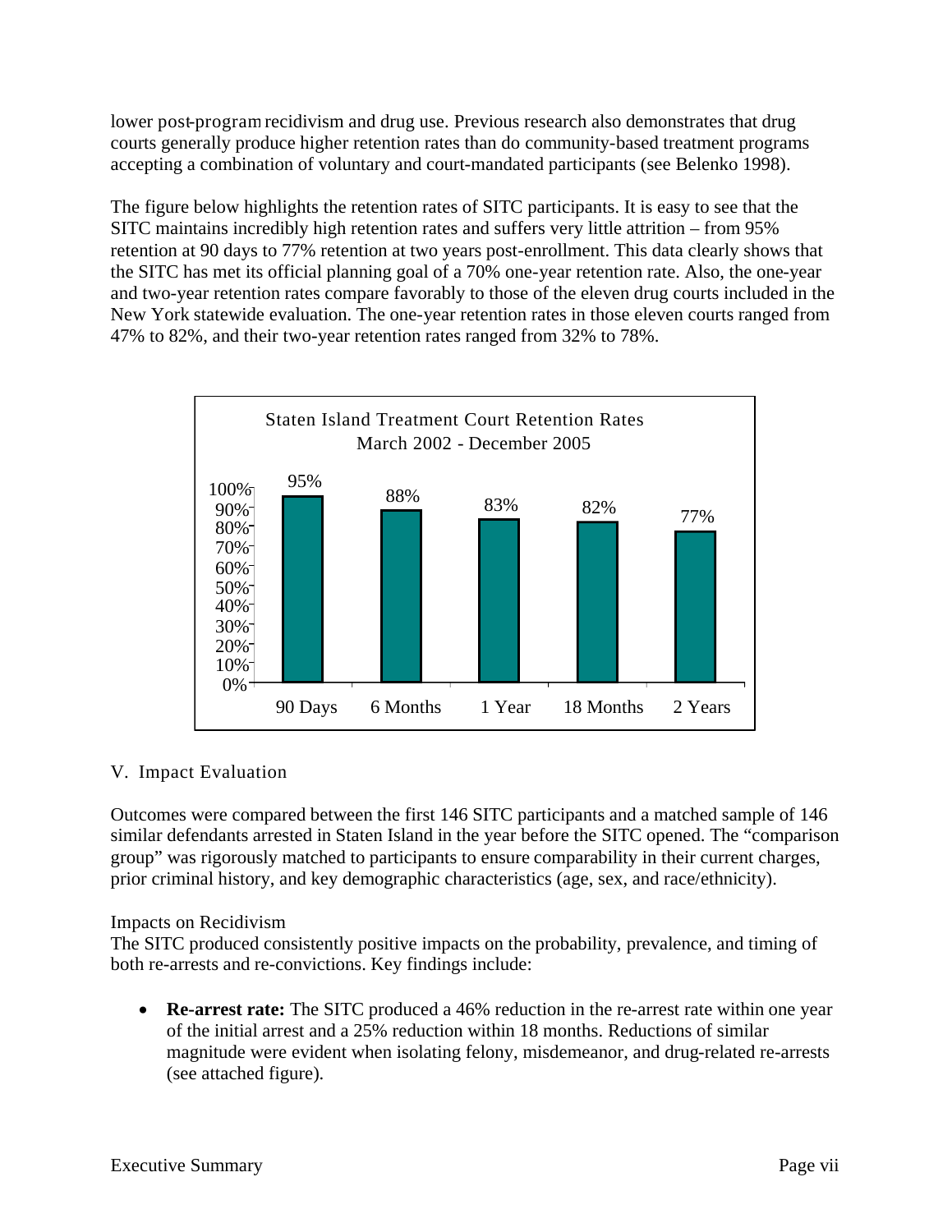

#### Impact of the Staten Island Treatment Court on Recidivism: Re-Arrest Rate within 18 Months of the Initial Arrest

- **Total number of re-arrests:** When examining the average number of re-arrests (some defendants were re-arrested more than once), the SITC achieved reductions of close to or more than half on all measures examined; the average number of re-arrests within the 18 month tracking period went from 1.19 for the comparison group to 0.63 for drug court participants, representing a 47% relative reduction.
- **Survival time:** Among those who did re-offend, SITC participants averaged significantly more crime-free days ("survival time") to their first re-arrest within the 18-month tracking period.

#### Impacts on Case Processing and Outcomes

Although this was not an express focus of the SITC, we also examined the program's impacts on case processing efficiency and sentencing outcomes.

With respect to case processing, the results indicate that the SITC was successful in reducing the time that defendants spent in flux between their arrest and initial disposition (plea date). Besides serving the goal of efficiency, this outcome is also important for achieving the common drug court goal of reaching defendants rapidly during the crisis period created by their initial arrest – when they may be particularly open to treatment or to other lifestyle changes.

On the other hand, the results of the sentencing analysis are mixed. When including both SITC graduates and failures in the analysis, the SITC did not reduce the probability that its participants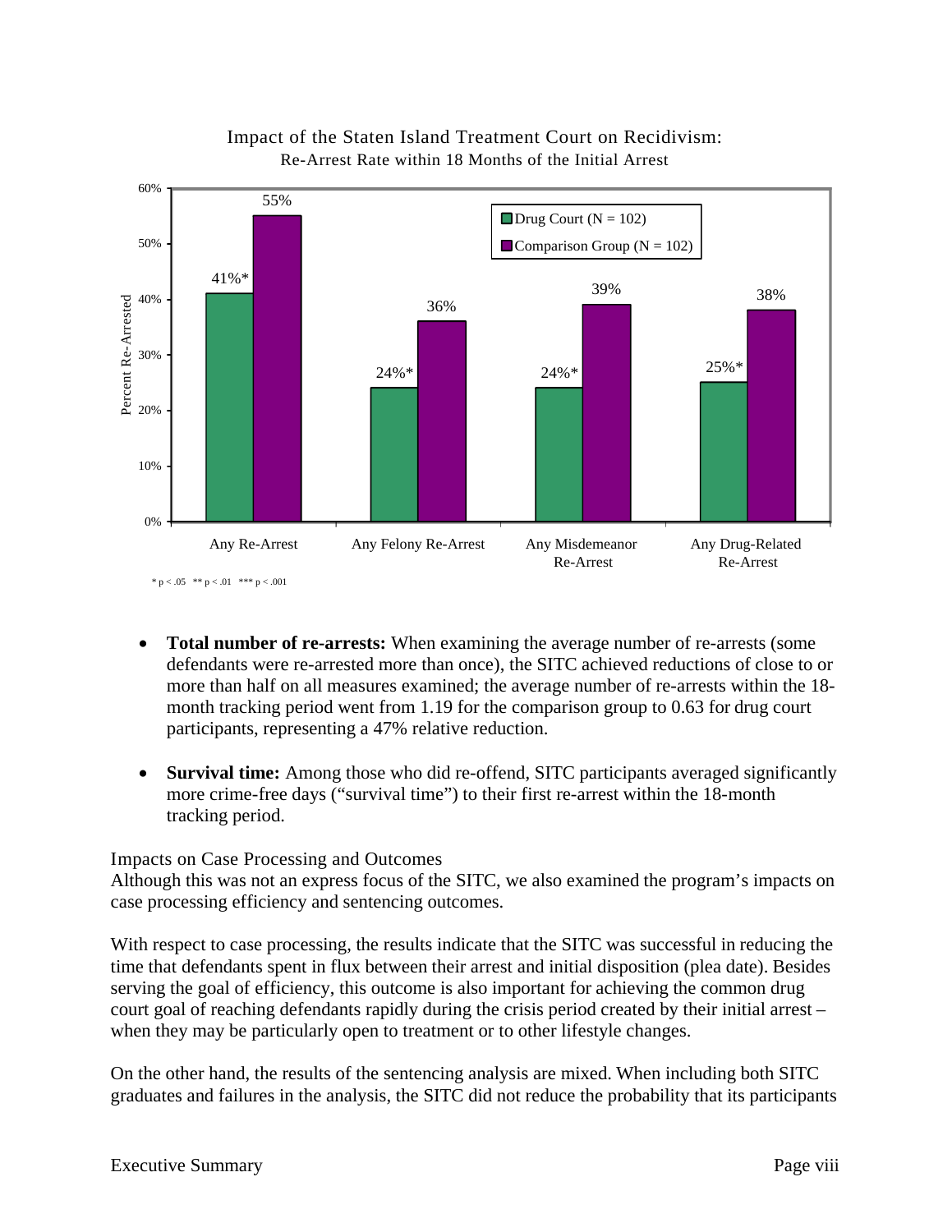would receive a jail or prison sentence on the initial case and did not reduce the average amount of jail or prison time served. However, the approximately 72% of SITC participants successfully graduating from the program did receive a substantial legal benefit. For nearly all (96%) graduates in the analysis, the initial charges were dismissed, and for every one of them, no jail or prison time was imposed. Therefore, graduates avoid both a criminal record and jail time. Since SITC failures generally receive a jail or prison sentence of substantial length, this leads the overall average for all participants combined to be the same as for the comparison group. Of course, since SITC participants are significantly less likely than the comparison group to reoffend, it is likely that a longer-term analysis incorporating jail or prison time served on future cases as well as the initial one would eventually detect meaningful reductions.

#### **Conclusion**

The findings in this impact evaluation are consistent with the broader literature, which shows that most drug courts produce meaningful recidivism reductions. The SITC is no exception. The high program retention and graduation rates achieved by the SITC undoubtedly contribute to its positive recidivism impacts – since participants who are retained are historically less likely to reoffend. For instance, the SITC one-year retention rate of 83% is higher than any of the eleven New York State drug courts examined in a 2003 statewide evaluation study. As long as the SITC continues to focus on its process, effectively implementing the drug court model and using its collaborative team to address obstacles as they arise, it is reasonable to expect that the program will continue to exert positive effects on its participants.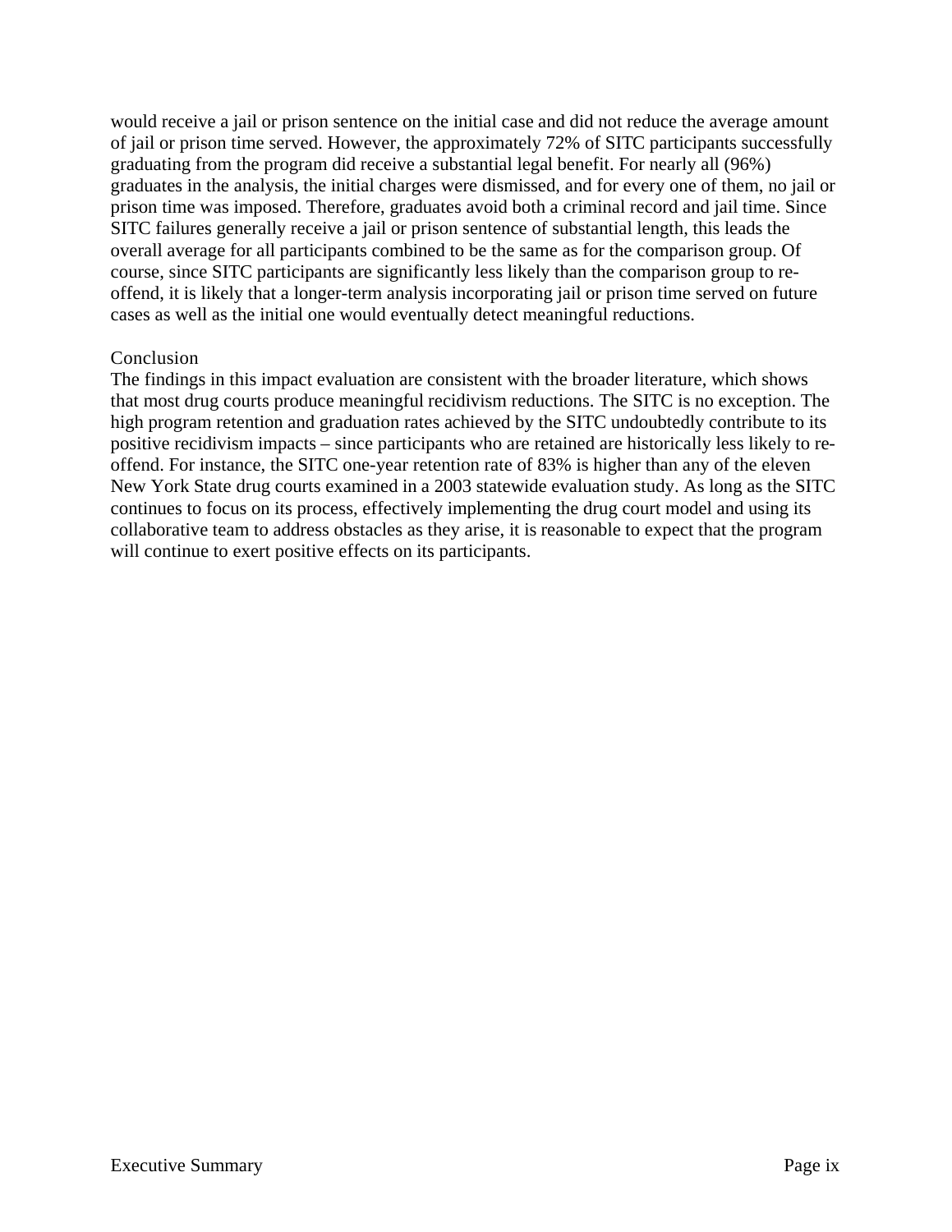List of Tables and Figures

| Figure 1 | Richmond County Criminal Court: Analysis of PL 220 Felony Docket    | 11 |
|----------|---------------------------------------------------------------------|----|
| Table 1  | Eligbility                                                          | 12 |
| Table 2  | <b>Participant Charges</b>                                          | 13 |
| Table 3  | Participant Profile                                                 | 16 |
| Table 4  | Drug Tests for All Participants                                     | 19 |
| Table 5  | <b>Infractions for All Participants</b>                             | 20 |
| Table 6  | <b>Staten Island Treatment Court Participant Sanctions</b>          | 21 |
| Table 7  | <b>First Treatment Modality</b>                                     | 23 |
| Table 8  | <b>Staten Island Treatment Court Retention Rates</b>                | 23 |
| Table 9: | Baseline Characteristics of SITC Participant and Comparison Group   | 32 |
|          | Samples Before and After Propensity Score Matching                  |    |
| Table 10 | Logistics Regression Model Predicting SITC Participation            | 33 |
| Figure 2 | Impact of the SITC on Recidivism within One Year and                | 34 |
|          | <b>Eighteen Months After Initial Arrest</b>                         |    |
| Table 11 | Impact of the SITC on Recidivism                                    | 35 |
| Table 12 | Types of Re-Arrest Charges: Top Arrest Charge of First              | 35 |
|          | Re-Arrest within One Year of the Initial Arrest                     |    |
| Figure 3 | Survival Curve: Survival of SITC Drug Court versus Comparison       | 36 |
|          | Group Defendants up to Eighteen Months Following the initial arrest |    |
| Table 13 | Cox Regression Predicting the Impact of the SITC Participation and  | 37 |
|          | Other Background Characteristics on Re-Arrest.                      |    |
| Table 14 | Impact of the SITC on Case Processing Efficiency                    | 39 |
| Table 15 | Impact of the SITC on Sentencing Outcomes                           | 40 |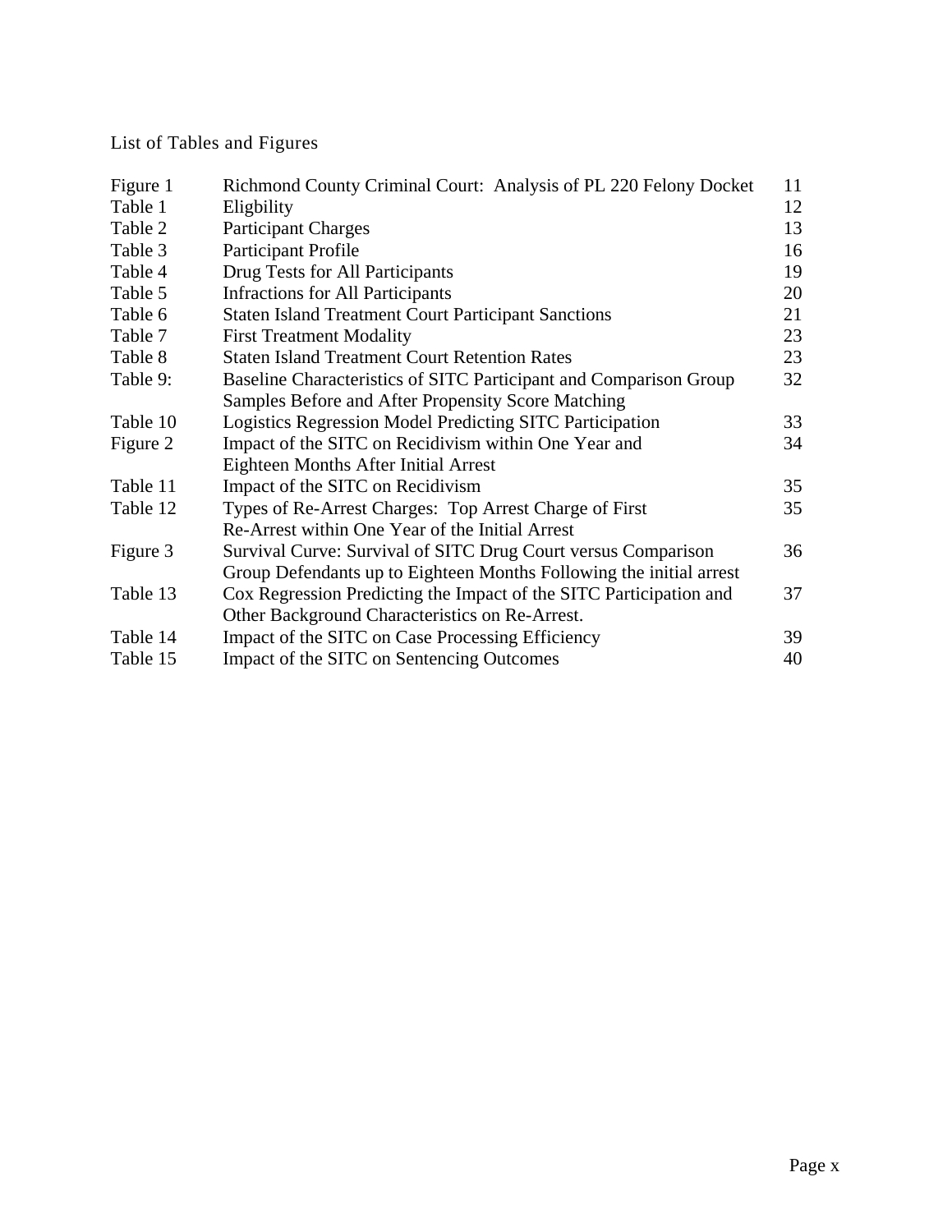# **PART ONE**

*Process Evaluation*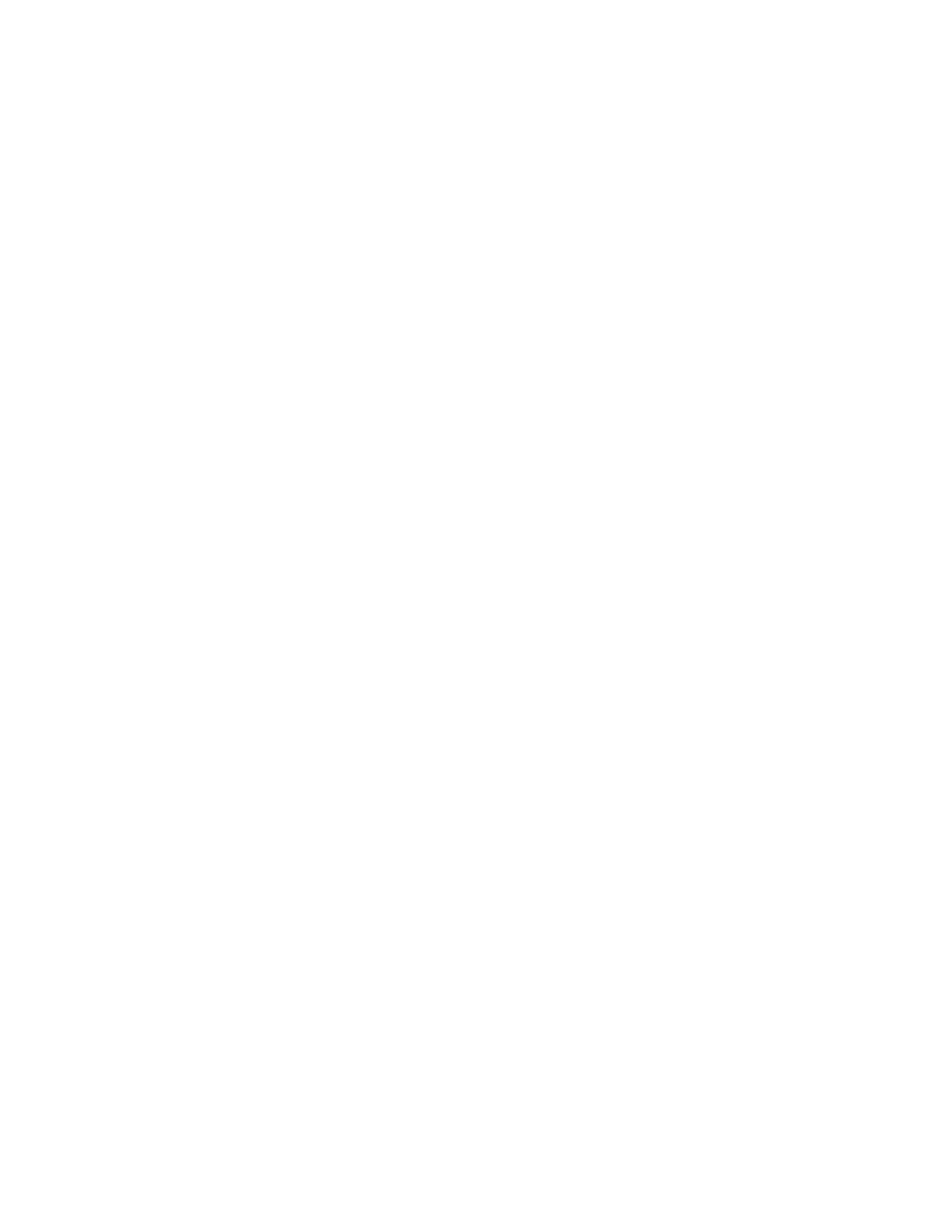#### I. Introduction

In March 2002, the Staten Island Treatment Court (SITC) opened in the Richmond County Criminal Court to provide an alternative to incarceration for drug-addicted felony offenders. The SITC was established through a collaboration of the Richmond County Criminal Court, the Richmond County District Attorney's Office, Treatment Alternative for Street Crimes (TASC), the office of the Administrative Judge of the New York City Criminal Court, and the law firm of Battiste, Aronowsky, and Suchow (BAS), who provide indigent defense services on Staten Island.

The SITC accepts nonviolent, first-time felony offenders who are arrested on narcotics charges and are addicted or abusing drugs. The SITC hears cases one day a week and follows a traditional drug court model with multiple program phases, case management, sanctions and rewards, and jail for those who fail. The dedicated SITC team takes care to follow each participant closely through regular contact with case managers, frequent appearances before the judge, and implementation of sanctions and rewards in response to participant behavior and needs. In addition to the standard drug court graduation requirements of remaining drug-free for a specific period of time and completing treatment, participants must make measurable progress toward personal goals such as education or employment. SITC team members, including the judge, frequently address obstacles impeding personal achievements and the court requires participants to contemplate personal goals and success in multiple written interviews during program participation.

Since planning began in 1999, the SITC planning team and steering committee confronted numerous challenges and utilized its assets to the best of its ability. The primary challenges addressed by the team were the following:

- **Space:** The SITC team examined all possible locations within the stressed Richmond County court system for the treatment court. Options were discarded due the need to pay personnel overtime or the inability of certain locations to process incarcerated defendants. Once the Richmond County Criminal Court was chosen, various negotiations had to take place to coordinate the courthouse's needs and the availability of the judge.
- **Judge Availability:** The Staten Island Criminal Court is a three-courtroom courthouse with just three judges on site. A Judicial Hearing Officer (JHO) hears summonses on Mondays and Tuesdays, which creates time for one of the three judges to preside over arraignments on the weekend. The SITC team struggled to find time for the dedicated SITC judge to add treatment court cases to his schedule.
- **Volume:** The SITC stated in its formal objectives that it would enroll approximately 200 participants in its first year of operations. As of December 31, 2005 (after 46 months), 179 defendants had enrolled as SITC participants for an average of only 47 participants per year. The lower numbers have been attributed to fewer arrests and the decision to enroll only felony-level offenders. The SITC has been working to develop systems to allow misdemeanor cases into the court but has met obstacles including varying opinions about eligibility criteria, time, and space.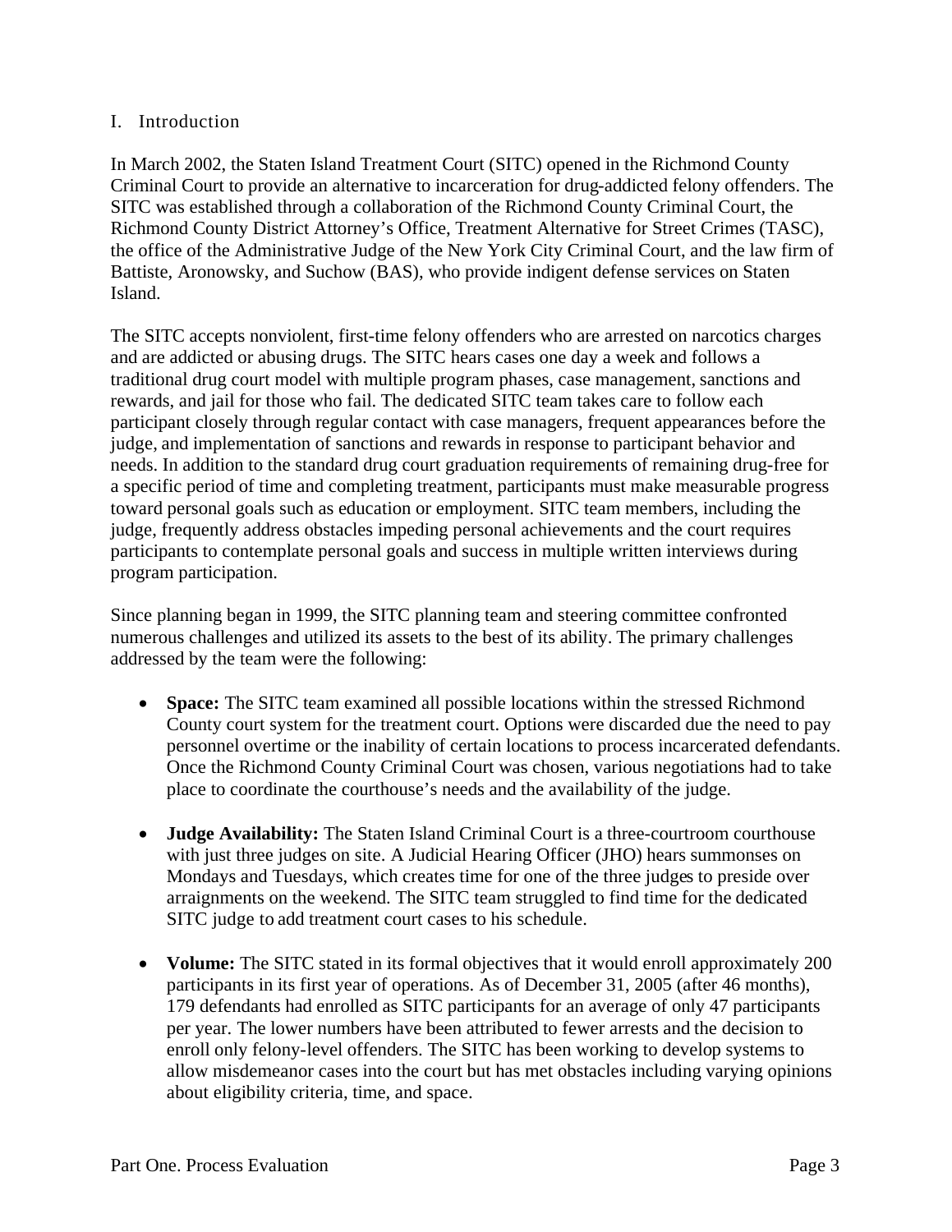The primary asset of the SITC in meeting these and other challenges is:

• **SITC Team:** Team members work well together and have been dedicated to making the SITC a success. They have consistently worked within the constraints of limited space and staff availability, including having steering committee meetings after hours, conducting community outreach, and continually revising procedures as part of a collaborative effort to improve the court.

This part of the report presents a process evaluation of the SITC, covering the planning and early implementation periods. As noted in the preface, this evaluation was mostly written in December 2003 as a preliminary process evaluation. It covered the planning process and the first 19 months of operations from March 2002 through September 2003. However, additional updates have been added to encompass relevant developments through December 2005.

After stating the court structure and objectives, this evaluation chronologically describes the court: the planning process, implementation (screening, eligibility, court procedures, and graduation requirements); impact on the community; evaluation activities; and utilization of drug court technology. Analysis is based on qualitative interviews with key stakeholders, planning team meeting minutes, steering committee meeting minutes, structured courtroom observations, a detailed policy change timeline, and the statewide drug court evaluation (Rempel et al. 2003), used to provide context for interpreting Staten Island's results. The drug courts in the statewide evaluation included: the Bronx, Brooklyn, Buffalo, Ithaca, Lackawanna, Manhattan, Queens, Rochester, Suffolk, Syracuse and Tonawanda.

Please note that although this report covers the full planning and operational period through December 2005, April 1, 2002 marks the official start date of SITC's Bureau of Justice Assistance grant. Prior to April 2002, a total of 8 cases were screened for eligibility. These cases are included in the data analysis.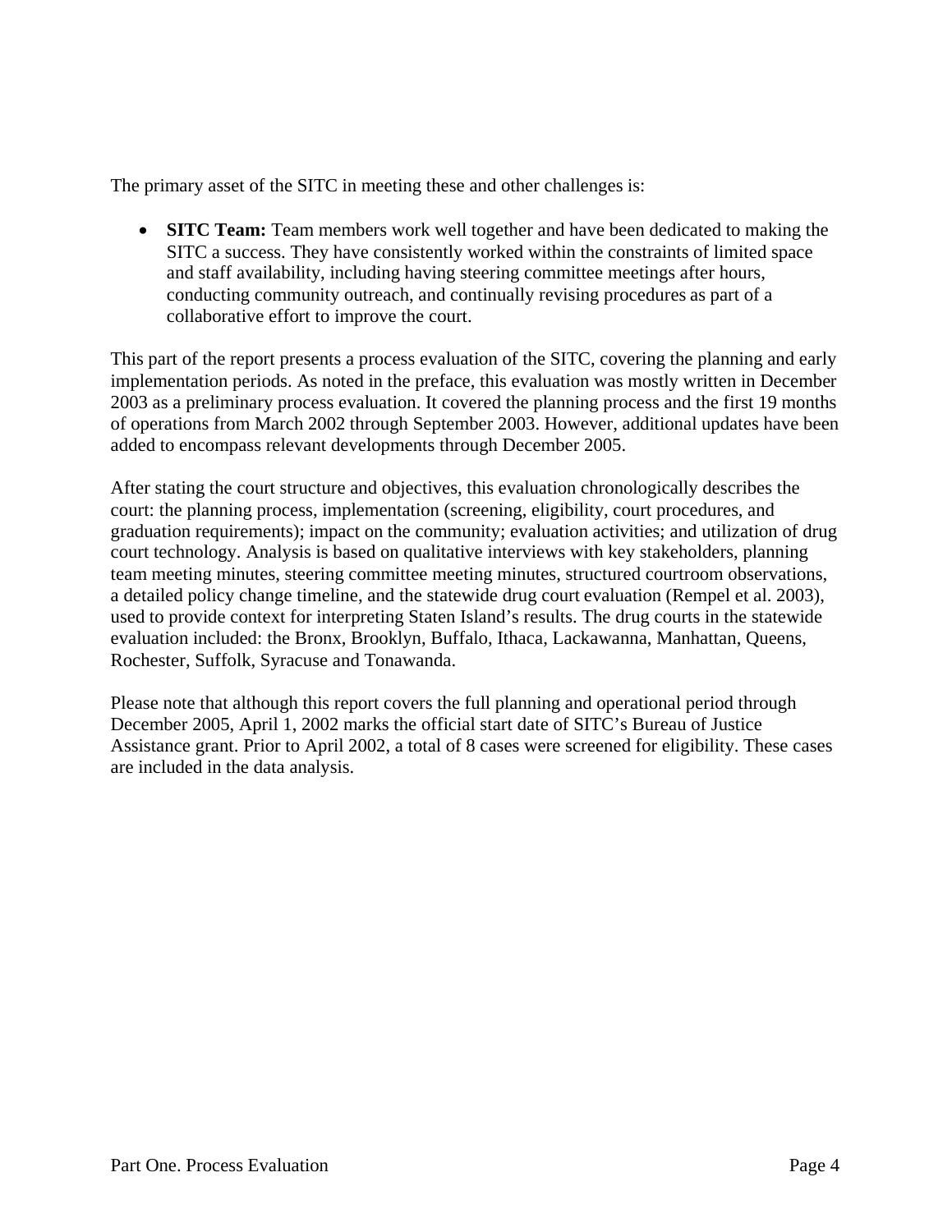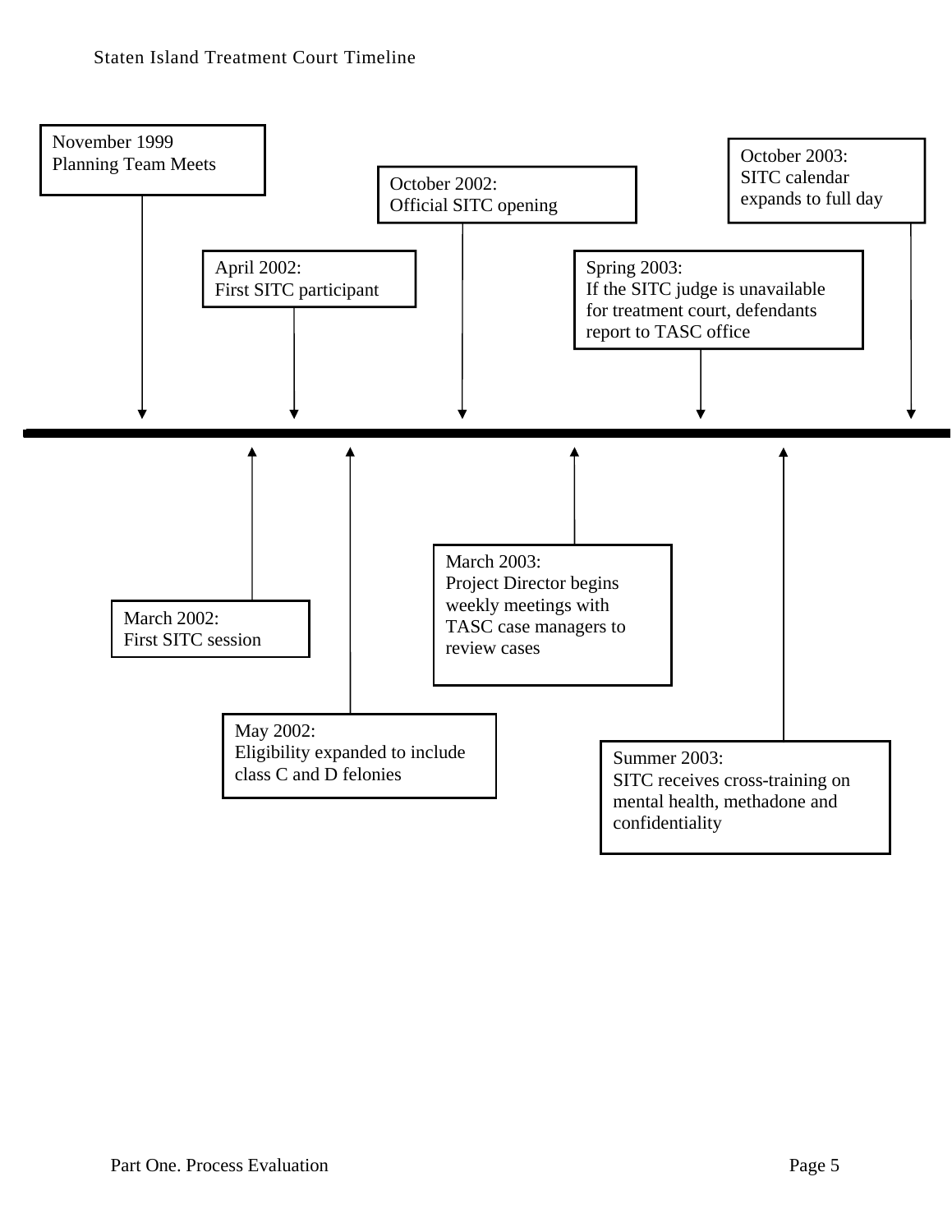#### II. Court Mission and Structure

As stated in the SITC Manual of Policy and Procedures, the mission of the SITC is "to rehabilitate substance-abusing offenders in order to improve their quality of life and that of Staten Island community by breaking the cycle of crime associated with addiction." To this end, the SITC specified the following goals in the funding proposal submitted to the Bureau of Justice Assistance (formerly the Drug Court Program Office):

- Screen approximately 400 and enroll approximately 200 participants in treatment court in the first year of operation;
- Review SITC participants' progress at regularly scheduled court appearances;
- Monitor participants' compliance with mandatory periodic drug testing;
- Maintain cooperative working relationship with treatment providers to ensure the court has comprehensive, timely reports of participants' progress in treatment;
- Properly implement the court's rewards and sanctions system, seeking to ensure participants' successful completion of the program;
- Commit each team member or representative to be present at every staffing;
- Outreach continuously to inform the community about and seek support for the SITC;
- Implement an aftercare component, including an alumni association of SITC graduates;
- Memorialize SITC goals and engage in an outside evaluation, as well as perform continuous self-evaluation to ensure satisfaction of the stated objectives and goals;
- $\bullet$  Use the coercive power of the court to maintain 75% of participants in compliance for over 90 days and 70% of participants compliant for one year; and
- Achieve a 65% graduation rate.

Overall, the SITC successfully met the objectives listed above with the exceptions of its screening and enrollment targets (first bullet above) and implementing an aftercare component. These issues will be discussed below. Also, the SITC is well on its way to meeting its last objective of a 65% graduation rate.

#### III. Planning the SITC and the SITC Team

In November of 1999, the planning team met to begin the formation of the SITC. The planning team consisted of Honorable Judge Alan Meyer, the Chief of the Richmond County District Attorney's Narcotic Bureau, partners and staff attorneys of the defense firm Battiste, Aronowsky, and Suchow (BAS) who provide indigent criminal defense services on Staten Island, the Director of Staten Island TASC, and the Richmond County District Attorney's Grants Coordinator who was responsible for writing the planning grant. In addition, a private attorney who is active in the Richmond County Bar Association and interested in the SITC's efforts participated in the planning process.

Over the course of approximately two years, the planning team attended several federally funded grant trainings throughout the country. Members reported the trainings to be "invaluable," "informative," and "a great time to get to know one another." Members specifically noted that the different locations gave them an opportunity to see how jurisdictions similar to Staten Island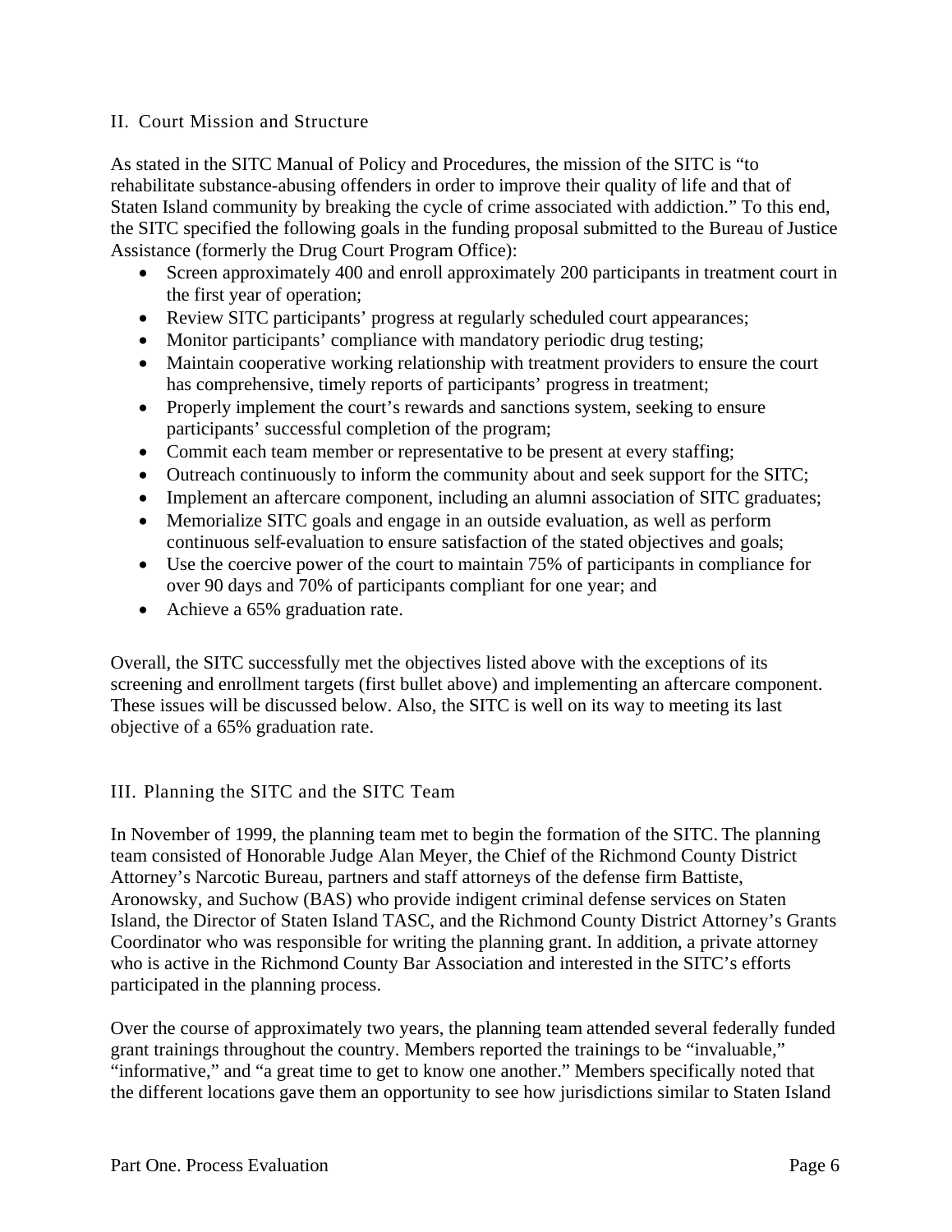operate — an important consideration given that Staten Island's drug court operations would differ significantly from the four drug courts operating in each of New York City's other boroughs. In addition to the formal trainings, planning team members reached out to drug court experts at the New York State Office of Court Administration for advice and guidance.

At the end of the planning process, SITC team members conducted trainings with Richmond County court staff, community treatment providers, Assistant District Attorneys, and the defense bar. SITC team members explained the treatment court and enlisted the support of those in attendance. Judge Meyer addressed the court staff and community providers. Other trainings were led by the project director and the DA's Narcotics Bureau Chief.

The primary obstacles during the planning phase were the interconnected issues of space and availability of the SITC team members. The issue of space was raised by every stakeholder interviewed as part of the process evaluation. As one member said "these courts weren't built for the  $21<sup>st</sup>$  century!" The planning team considered multiple locations, including night-court, afterhours court, the newly renovated County Clerk's office, the Richmond County Supreme Court facilities on Richmond Terrace and at Homeport (the former Naval base on Staten Island). These locations all met with opposition due to logistics. For instance, Homeport does not have the capacity to process incarcerated individuals, and night court would require court staff to receive overtime compensation. In the end, the planning team chose to implement the SITC in the Richmond County Criminal Court.

Once the SITC team identified the physical location of the court, the team wrestled with demands on the time of Judge Meyer, the ADAs and the defense attorneys in choosing the day for SITC sessions. One problem is a familiar situation in Richmond County Criminal Court – lack of judges. Although there are three full-time judges assigned to the Richmond County Criminal Courthouse, one presides over weekend court and, in exchange, is not present on Mondays or Tuesdays.

Monday is the lightest day in Richmond County for arrests, but that is also one of the two days when there are only two judges in the courthouse. The public defender noted that having Treatment Court on Monday would not allow the team or defense attorneys enough time to review progress reports, or to follow up on any problems with participants. The ADAs have commitments to the Grand Jury, which sits every Tuesday and Thursday on Staten Island as well as the first Monday of the term and sometimes on Wednesdays; therefore, ADAs assigned to the Treatment Court are not consistently available on any day except Friday.

In order to have Treatment Court on Friday, Judge Meyer, who also serves as the Deputy Supervising Judge of the Brooklyn and Staten Island Criminal Courts, with full support of the criminal courthouse staff (clerks, court officers and court reporters), changed the assignments of the three court parts. On Friday, Judge Meyer moved upstairs to AP3, the smallest courtroom, to preside over the SITC. The judge who usually sits in AP3 moved into AP1 to preside over Judge Meyer's arraignments, hearings, a felony part and the pending criminal caseload of approximately 800 cases. On Friday, the judge who sits in AP2 and presides over hearings, jury and bench trials, DATs and a pending caseload of approximately 750 cases, also agreed to handle the summons and quality-of-life calendars, usually heard in AP3.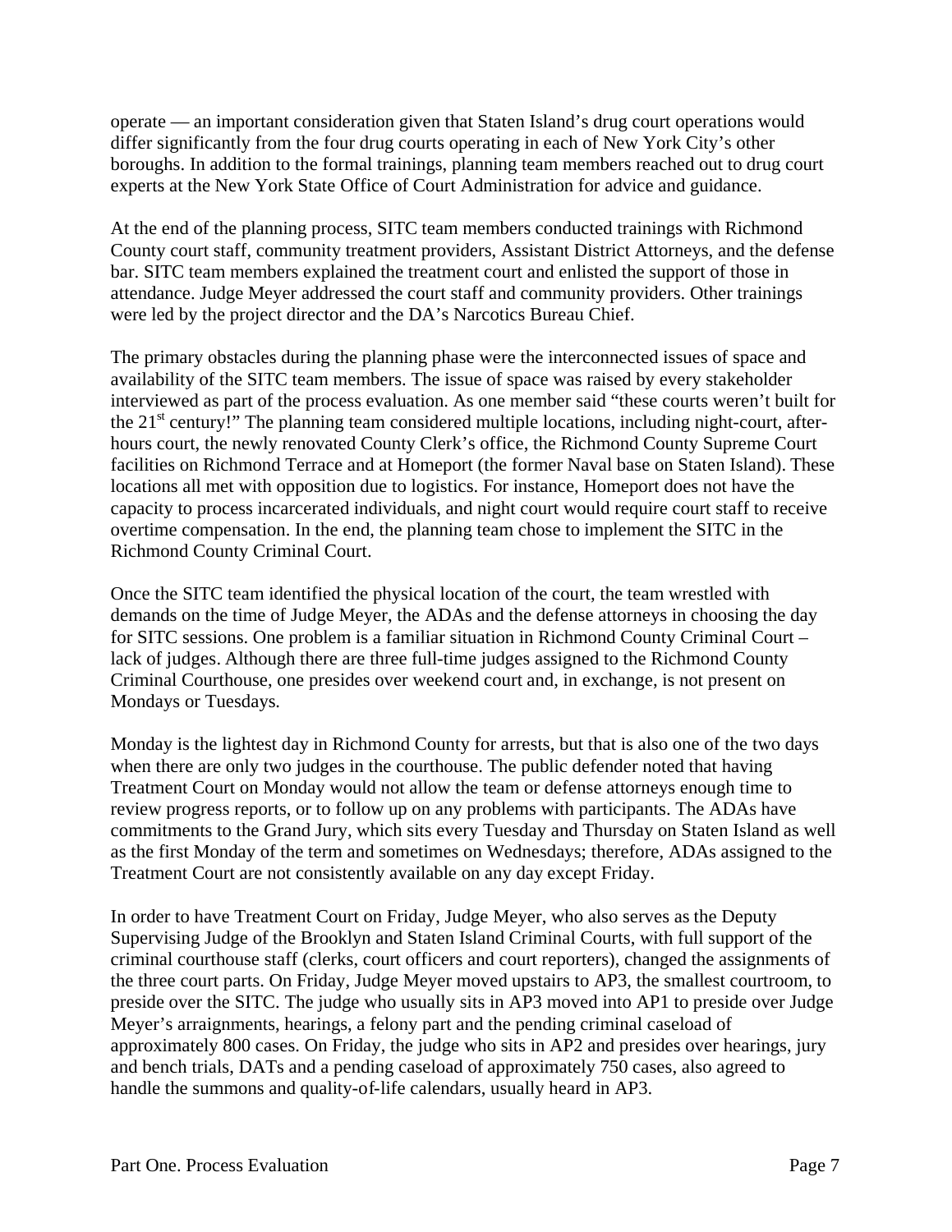In the beginning, the court took place in different parts, depending on whether defendants were incarcerated and the needs of the other court parts. In September 2003, the steering committee pushed to have the SITC take place in AP3 because the small size of this part facilitates the "theater" aspect of treatment court; the participants in the audience can actually hear and follow the proceedings of the treatment court and learn from others' experiences. Unfortunately, this part cannot accommodate incarcerated defendants or participants because access to the court part is through the public entrance and stairway. If a participant or defendant is incarcerated, Judge Meyer hears these cases in a more secure courtroom, either before or after SITC sessions.

Although the Richmond County Criminal Court appeared to be the planning team's logical choice, it met resistance from the defense bar, because there is no reasonable place to meet privately with defendants or participants without others listening in on the conversation. This issue is universal and has not been limited to SITC defendants or participants. A few years ago, when the defense bar complained, a soundproof booth was built in the well of one of the courtrooms to provide a space for private conversations. In reality, no one has utilized the booth regularly because it is awkward and cumbersome.

#### SITC Team

The SITC team consists of a project director hired in February 2002, a senior case manager hired in April 2003, Judge Meyer, the senior court clerk, two dedicated Assistant District Attorneys (ADAs), two supervising attorneys from BAS, and dedicated TASC case managers and a TASC supervisor.

In addition to the SITC team, there is an SITC steering committee that meets monthly. The steering committee consists of Judge Meyer, the DA's chief of the narcotics bureau and senior ADA, the TASC supervisor, the project director, a BAS partner, and BAS staff attorneys.

The project director, formerly the grants coordinator for the DA's office, officially started in February 2002. Given that she authored the planning grant and was integral in the planning process, she made a smooth transition to project director. Currently, the project director is responsible for the administrative duties of the court. These include facilitating the steering committee, overseeing day to day court operations, supervising the senior case manager, and implementing the required technology. The senior case manager (SCM) joined the team in April 2003. Her primary role is to monitor the progress of the SITC participants by acting as a liaison to TASC and to individual treatment programs. To this end, the SCM meets weekly with TASC case managers, updates the court's database, conducts scheduled interviews with participants, and acts as liaison to the Staten Island Council on Alcohol and Substance Abuse (SICASA). The hiring of the SCM was much needed since the project director was becoming increasingly overwhelmed with the growing court. Prior to the SCM's hiring, the project director was responsible for all case management and administrative duties.

The Richmond County District Attorney's office was instrumental in the conception and implementation of the court. The chief of the narcotics bureau initiated the grant writing for the planning phase and enlisted the support of the public and private defense bar, TASC, and OCA at the time of writing. Currently, two ADAs are assigned to the SITC. They appear regularly at the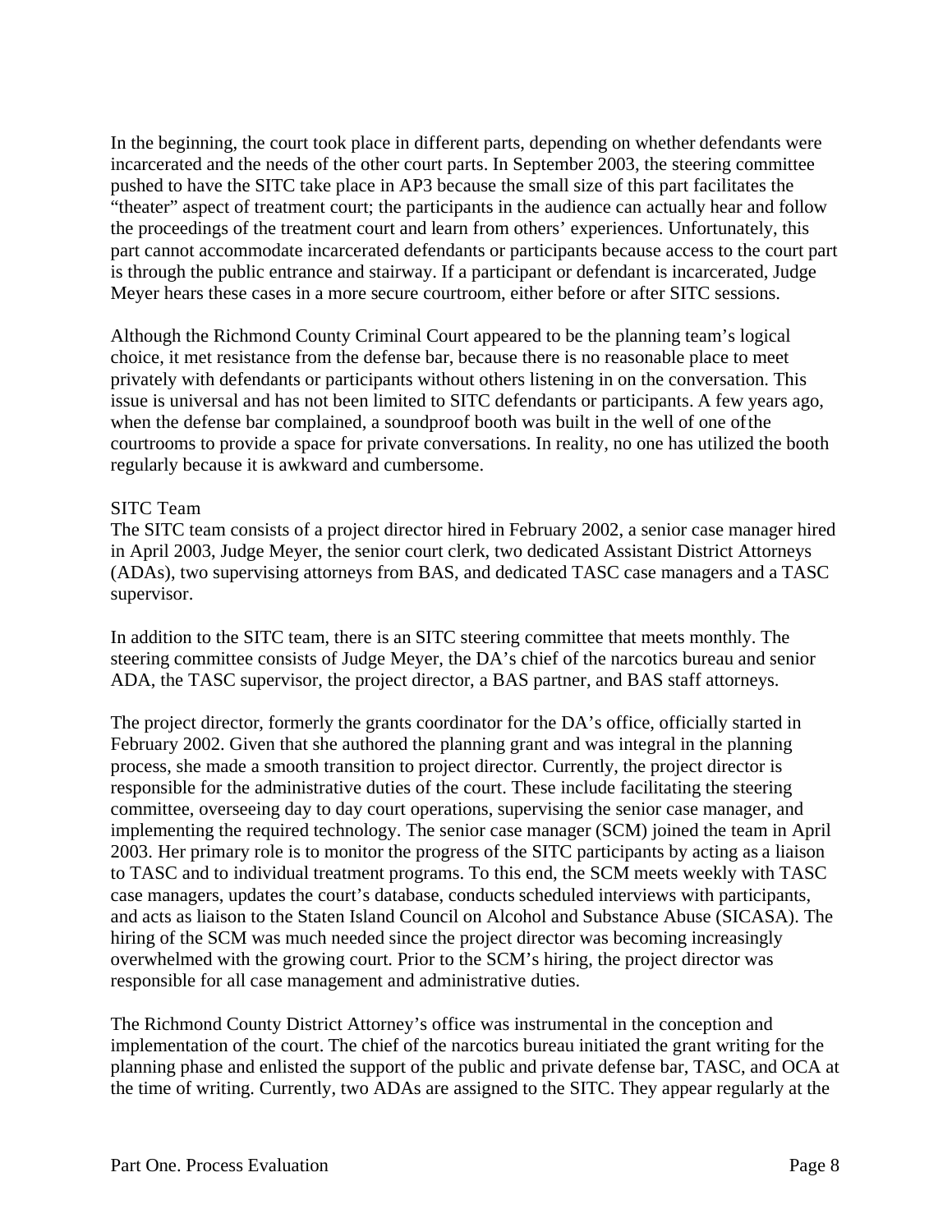weekly staffing meetings and court proceedings and act as a liaison to the chief of the narcotics bureau. The chief of the narcotics bureau attends the regularly held steering committee meetings.

In the beginning, the defense bar was skeptical that all cases marked "SITC Eligible" would indeed be worthy of a felony indictment. The defense bar feared that a defendant who would regularly be charged with a misdemeanor would be indicted with a felony simply because SITC existed as an option. The chief of the narcotics bureau went to great lengths to establish trust and assure the defense bar that all indicted cases were truly worthy of indictments through forging personal relationships with the defense bar and making the indictment of drug court cases as transparent as possible.

As stated above, the representatives from the defense bar have been an integral part of the planning and implementation of the SITC. The law firm of BAS provides indigent defense services on Staten Island. A partner in the firm and two staff attorneys have attended trainings with the SITC team throughout the country, and regularly attend weekly staffing meetings and steering committee meetings. In general, BAS has been enthusiastic about the SITC and has actively participated in developing its policies and procedures, including sanctions and rewards. Any concerns BAS representatives harbored in the beginning in regards to protecting their clients' rights and fears that there would be an increase in indictments have been addressed through team-building and experience.

Staten Island TASC conducts clinical screening of SITC referrals and provides case management of SITC participants. TASC case managers conduct a complete clinical assessment of SITC referrals and are responsible for all case management duties. Originally, TASC appointed one supervisor and two case managers to manage the SITC caseload and has added one more case manager to handle SITC cases. The Director of Staten Island TASC regularly attends the steering committee meetings, and the TASC case managers participate in all staffing and court proceedings. Unlike other treatment courts throughout the state that have case managers dedicated only to treatment court cases, Staten Island TASC case managers' caseload also includes Drug Treatment Alternative-to-Prison (DTAP) cases and other alternative to incarceration cases for adults and juveniles. Overall, the TASC case manager has an average caseload of 40-45 cases, which includes approximately 12 SITC cases.

Judge Meyer acted as an integral part of the planning and implementation process of the SITC. He came with experience presiding over the DTAP program, a prosecution-run program to divert prison-bound felony offenders to residential drug treatment. Judge Meyer serves as the Deputy Supervising Judge of the Kings County (Brooklyn) and Richmond County (Staten Island) Criminal Courts. In addition he presides over arraignments, a felony waiver part, and manages a caseload of over 800 cases in Staten Island. Despite being extremely busy, he has made the SITC a priority for his courthouse and has remained flexible throughout the planning and implementation process by changing court part assignments and judicial responsibilities and attending all SITC meetings.

The SITC team and Steering Committee are comprised of dedicated individuals. They take time out of their schedules to make the SITC a priority, demonstrated through arranging steering committee meetings either before or after work hours, gathering to review cases weekly over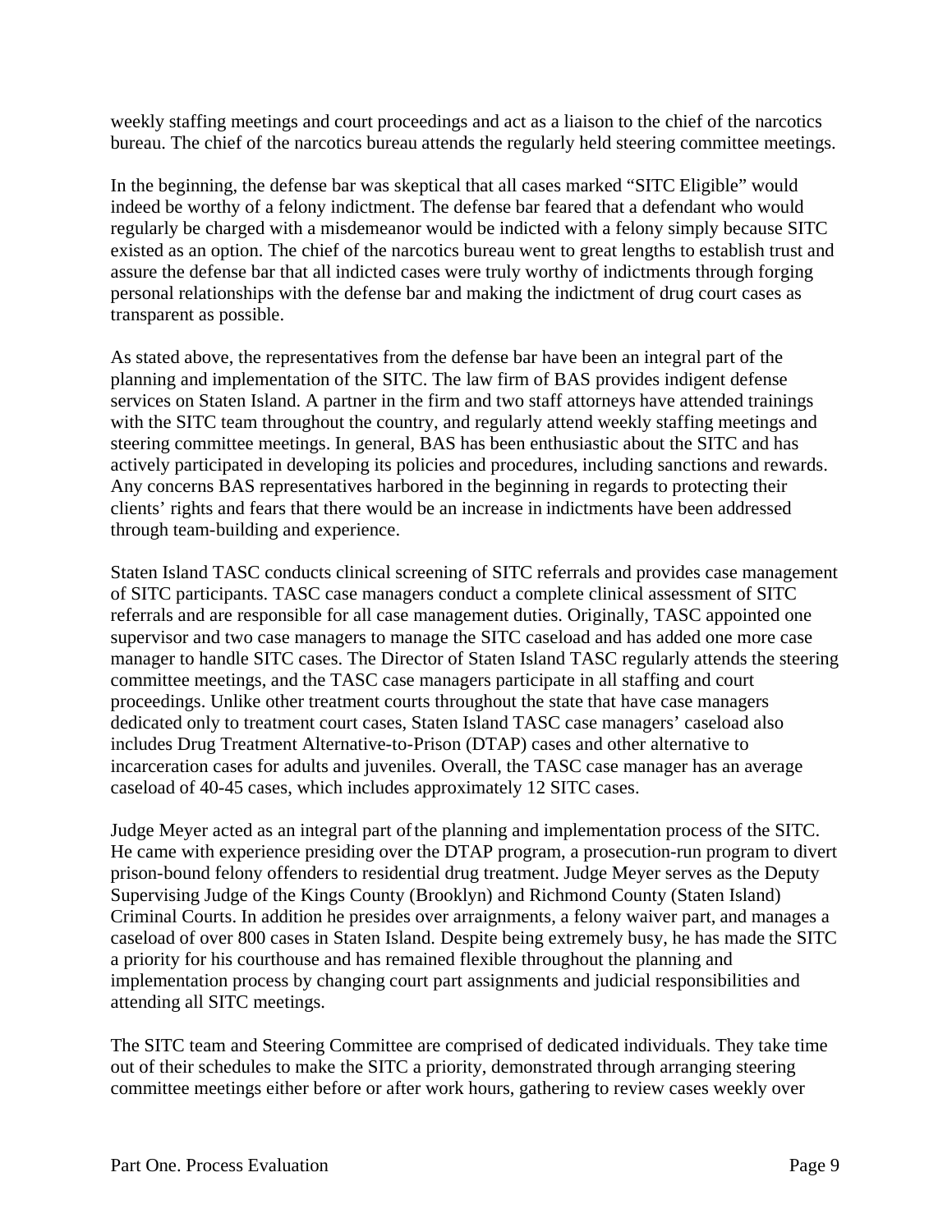lunch, and fitting in e-mails and conversations throughout the week. The SITC team lacks office space for meetings and court space is tight. However, those involved in the SITC maintain good working relationships and a positive attitude toward their mission.

The staff built a sense of teamwork through traveling together, attending trainings, and making difficult decisions regarding eligibility, sanctions/rewards, and logistics. In individual interviews and evaluator observations, it has been clear that team members fundamentally respect one another's experiences, views, and intentions. The group has remained virtually intact since its inception and has a relaxed, friendly feel. Members reported that they felt as if they had a voice in meetings and decision-making. As one interviewee said, "We sometimes argue or have differences, but in the end, we're all here for the same reason – to help folks stop using drugs."

#### SITC Team: Recent Changes

In November 2003, Staten Island residents elected a new Richmond County District Attorney. Under the new DA, personnel changed as well as internal organization. The former chief of the narcotics bureau, a catalyst for creating and implementing the SITC, resigned from her post and the narcotics bureau was absorbed by the supreme court bureau under the new DA.

In January 2004, the project director, concerned that no district attorney assigned to SITC had the authority to speak for the office or make policy decisions, reviewed SITCs policy and procedures with the supreme court bureau chief. The supreme court bureau chief and the DA attended the SITC steering committee meeting the following month; at that time the DA stated support for treatment court but expressed concern about the court handling drug-related crimes which involved victims.

In June 2004, after noting a trend for the previous six months that twenty-two of the thirty cases referred to SITC were done so by defense attorneys, the project director met again with the supreme court bureau chief to address the issue that the DAs office was not adhering to the case flow agreement developed by the team during the SITC planning phase. The SITC case flow begins with DA-determined paper eligibility, the decision made in the complaint room prior to arraignment, after a Criminal Court assistant discusses the facts of the case with a Supreme Court narcotics assistant. In the past, this process was monitored by the chief of the narcotics bureau, which centralized the paper eligibility decision making. With the newly-elected DA's organizational changes, the narcotics district attorneys were making decisions regarding SITC referrals autonomously, which meant inconsistencies in SITC paper eligibility determinations and some paper-eligible cases were not being referred to SITC. After these meetings, the referrals to SITC did become more consistent.

In addition, in September 2005, the senior case manager took a leave of absence and then officially resigned in January 2006. The project director has plans to fill the position.

The SITC steering committee has not met as frequently during the planning and early implementation. The steering committee met four times in 2004 and only once in 2005. The members met less frequently because it determined that policies and procedures were being followed consistently and there were no pressing issues to discuss.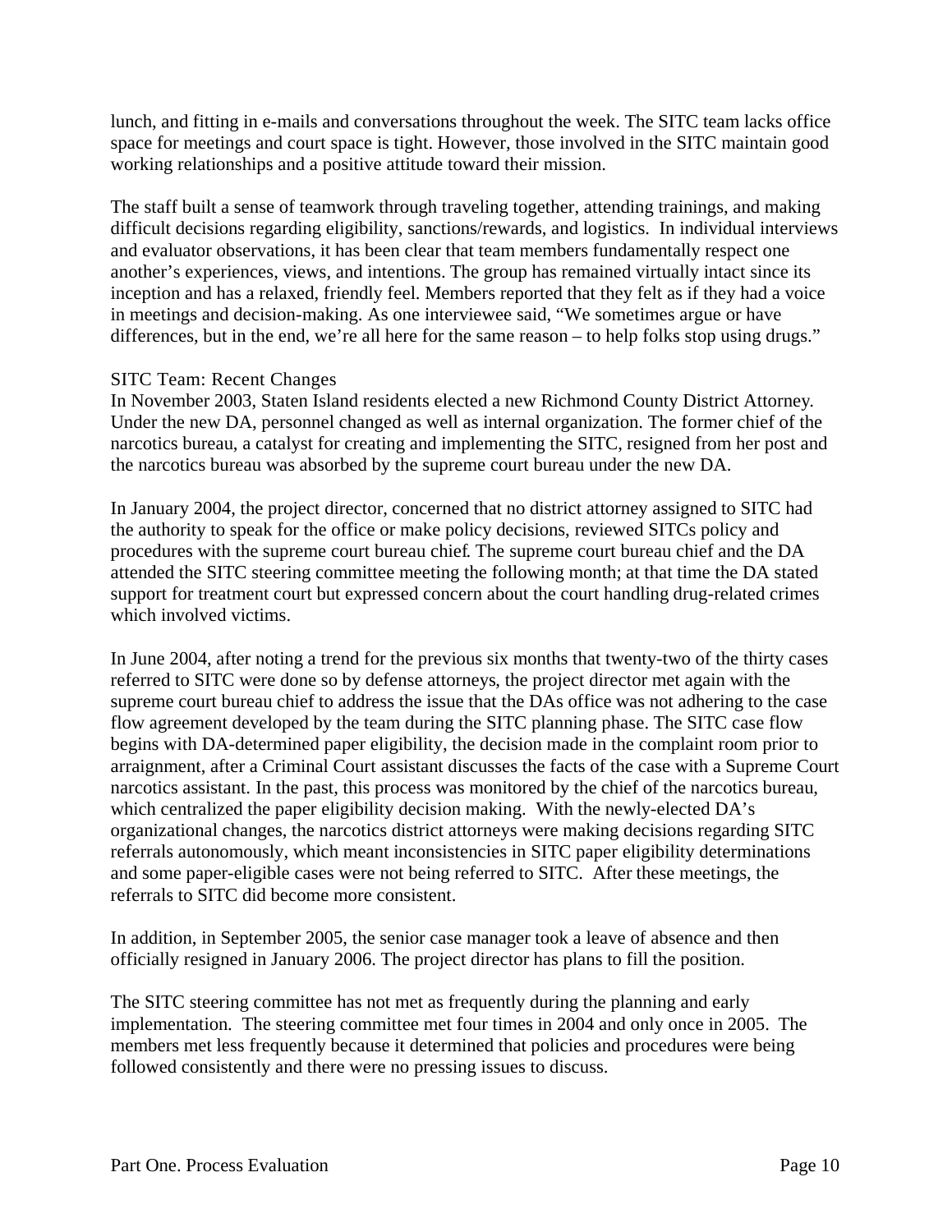#### IV. Eligibility and Intake

#### Eligibility

When the court opened in March 2002, defendants were considered eligible for the SITC if they were 16 years of age or older, either drug addicted or abusing drugs, and charged with a nonviolent, first-time, class B narcotics felony. In May 2002, the SITC expanded its eligibility to include C and D narcotics felonies as well.

SITC planning documents clearly state that defendants with misdemeanor charges will be eligible the second year of implementation. The SITC accepted its first misdemeanor offender in March 2004. The SITC now accepts nonviolent misdemeanor offenders with multiple prior misdemeanor convictions. As noted in Table 2 below, as of December 2005, there have been 47 misdemeanants referred to the court, of which 18 have enrolled as participants.

The SITC stated in its objectives that it would screen 400 defendants and enroll approximately 200 participants in its first year of operations. These numbers were estimated based on an exercise completed by the current project director using 1999 narcotics arrest data, misdemeanors and felonies. The SITC also stated it would take misdemeanor cases by the end of its first year.





Other Dispositions: convicted, acquitted, dismissal/ examined/waived grand jury etc. Source: New York State Unified Court System, data provided by the Office of the Administrative Judge of New York City Criminal Court, valid as of 12/23/03.

During the first year of operations (March 2002 – February 2003), the SITC received 71 referrals and enrolled 32 participants. Clearly, the SITC failed to meet the stated grant objective of enrolling 200 participants in the first year. The disparity between the projected and actual numbers of referrals and enrollees, can be explained partly by the drastic decrease in the number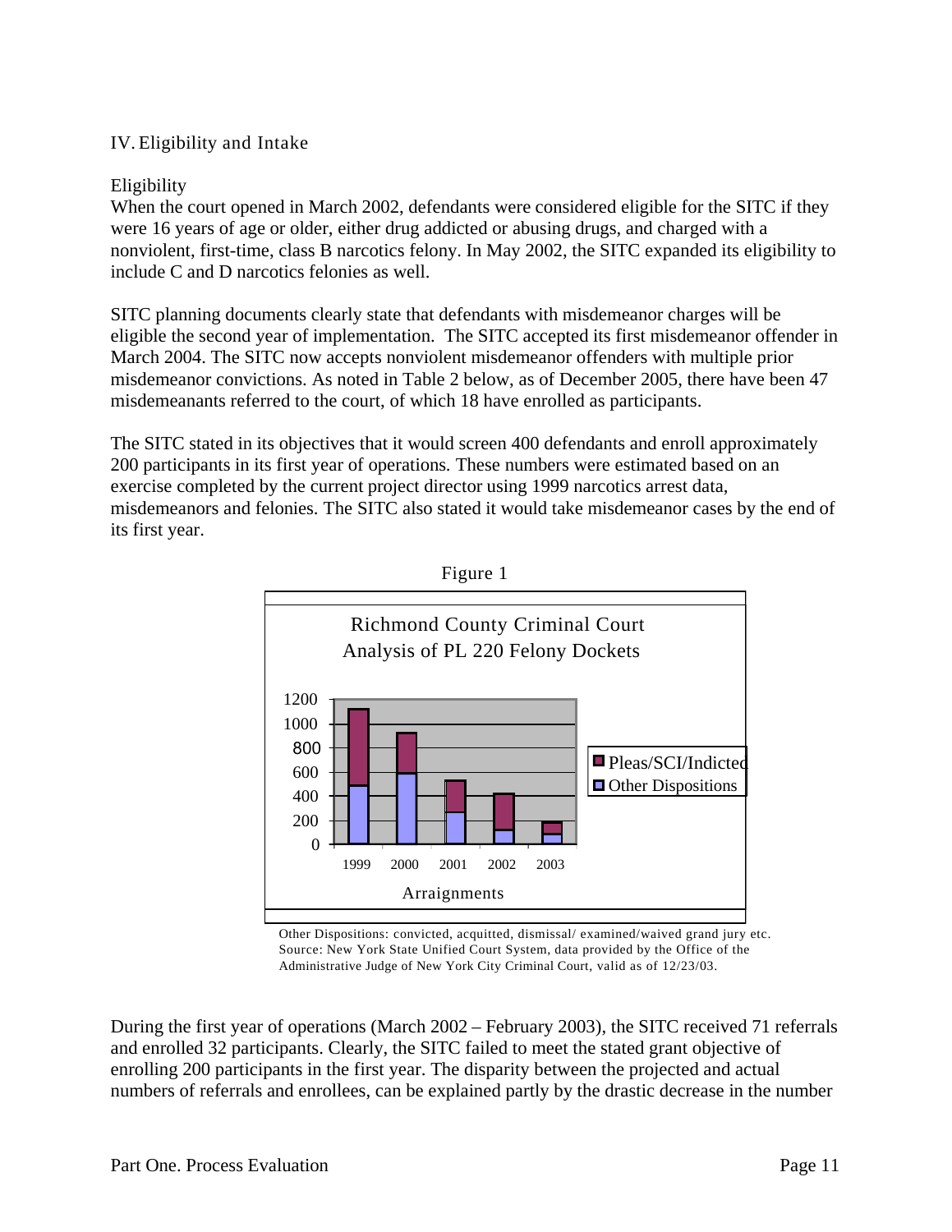of narcotics arrests in Richmond County from 1999 to 2003. As Table 1a shows on the previous page, arraignments fell from 1,111 in 1999 to 179 in 2003, an 84% decrease. Another factor contributing to low volume was the fact that SITC currently accepted felony offenses during its first year.

| March 2002 - December 2005            |      |      |    |        |       |      |
|---------------------------------------|------|------|----|--------|-------|------|
|                                       | Male |      |    | Female | Total |      |
|                                       | #    | %    | #  | $\%$   | #     | $\%$ |
| 1. Eligible and participating         | 145  | 48%  | 34 | 35%    | 179   | 45%  |
| 2. Eligible and pending               | 9    | 3%   |    | 7%     | 16    | 4%   |
| 3. Ineligible / non-participants      | 151  | 50%  | 56 | 58%    | 207   | 51%  |
| a. Misdemeanor                        | 10   | 7%   | 3  | 5%     | 13    | 6%   |
| b. Charge related                     | 39   | 26%  | 11 | 20%    | 50    | 24%  |
| c. Not drug addicted/denied addiction | 12   | 8%   | 6  | 11%    | 18    | 9%   |
| e. Medical/Mental Health              | 7    | 5%   | 5  | 9%     | 12    | 6%   |
| f. Def. no response / refused/denied  | 64   | 42%  | 20 | 36%    | 84    | 41%  |
| h. Other                              | 19   | 13%  | 11 | 20%    | 30    | 14%  |
| Total                                 | 305  | 100% | 97 | 100%   | 402   | 100% |

# Table 1. Eligibility

<sup>1</sup>Includes predicate felony, prior arrest history, DA determination, and arrest charges dismissed

As of December 2005 (Table 1), the SITC had received a total of 402 referrals. Of these, 179 defendants enrolled in the SITC as participants. Thus over the entire 46 months of operations encompassed by this evaluation, the SITC has averaged 103 referrals and 47 drug court participants per year. A total of 73 participants had graduated, 25 had failed, and 5 had completed their participation but with "incomplete" status (this status results from a serious mental or physical illness).

#### Volume and Planning

As stated in the previous sections, the major challenges of the SITC court have been meeting the stated enrollment objectives and carving out enough personnel and time to make the SITC a success. Despite the fact that referrals and participants enrolled are much lower than targeted, the SITC team members feel that they are working near capacity since SITC cases are more demanding in terms of court appearances, tracking, and "social work" duties such as ensuring child care and developing employment or educational opportunities. The SITC had not anticipated that SITC would require such additional time and attention and, therefore; planned to enroll many more cases.

#### Charges

Initially, SITC eligibility was limited to nonviolent, first-time narcotics felony offenders: class B felonies from opening in March 2000 and class C and D felonies added in May 2002. In February 2003, the first defendant charged on a non-drug charge was also found eligible. The SITC team considered the case an exception to the eligibility rules. In 2004, the SITC accepted its first misdemeanor offender. The SITC now accepts nonviolent misdemeanor offenders with multiple prior misdemeanor convictions.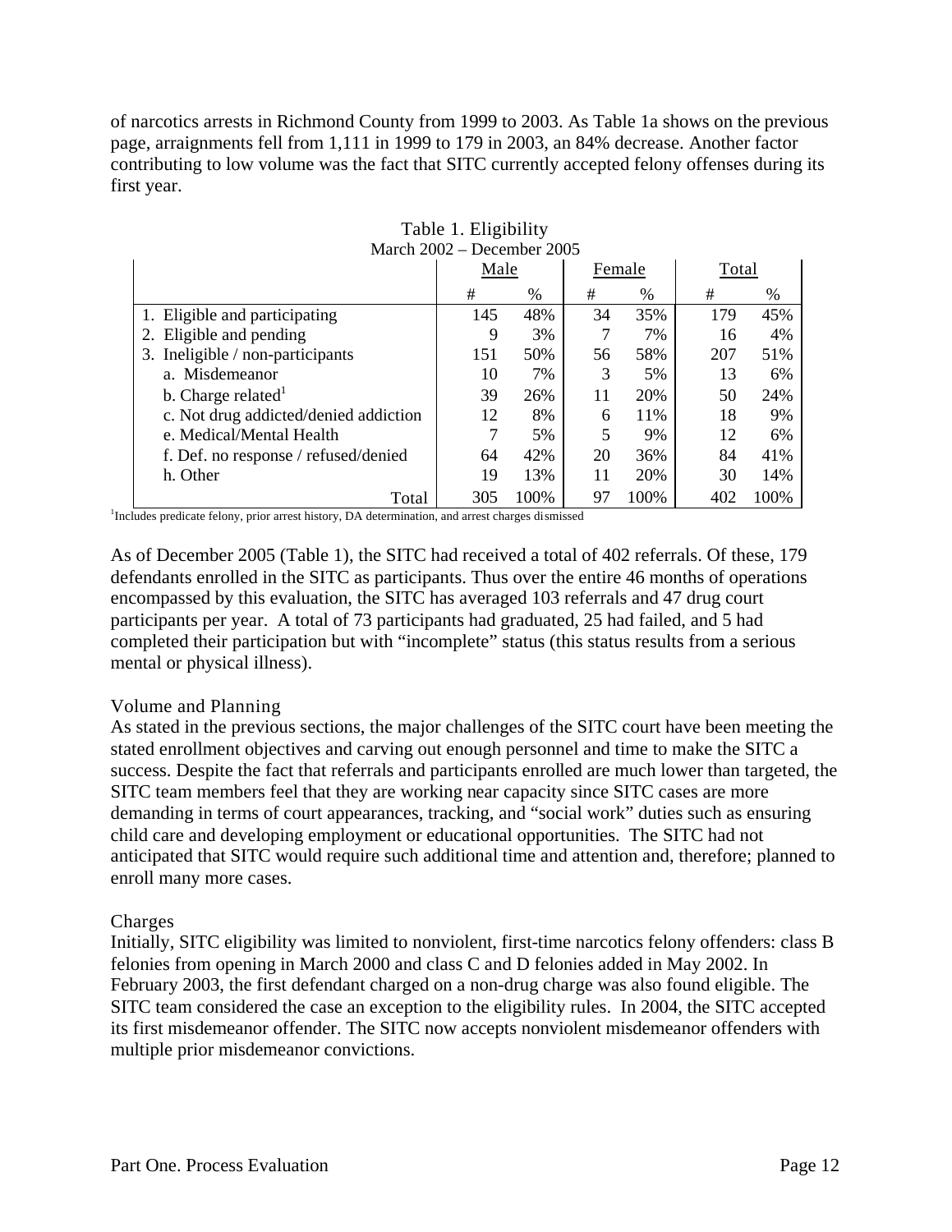The SITC grant proposal states that misdemeanor defendants would be eligible after the first six months of court operations; however, achieving this goal eluded the SITC for the first two years for multiple reasons. The primary obstacle in accepting misdemeanor cases related to resources. Who would screen the cases? The Richmond County district attorney's Office, particularly the criminal court staff, had been losing staff and was not in the position to take on the additional responsibility of screening cases for SITC. The second barrier was the issue of eligibility. The DA's office and BAS had disagreements on eligibility criteria for misdemeanor defendants. BAS raised the point that certain misdemeanants would receive a longer sentence if they were to fail the treatment court than if they simply followed regular case processing procedures. The third issue revolved around the longstanding issue of space – how to accommodate the increase in cases on the calendar?

Progress was made during the period of summer 2003 through the end of 2003. Judge Meyer offered to screen misdemeanor cases at arraignment for SITC eligibility, the project director met with team members, sought the support of the Citywide Drug Court Coordinator, arranged for the SITC team to visit the Misdemeanor Brooklyn Treatment Court, collaborated with the Queens Misdemeanor Treatment Court, drafted policies and procedures for misdemeanor cases, and completed a draft Participant Handbook for SITC's misdemeanor part. The issue of misdemeanant eligibility for alternative sentencing remained at a standstill during the period of transition in the DA's office; the announcement of the former DA to step down through the election and inauguration of the current DA. The first defendant with a misdemeanor offense enrolled in the SITC in March 2004, two years after opening.

Table 2 shows that as of December 2005, misdemeanor charges represented 10% of all charges (n=18). Also, felony drug possession accounted for nearly half of all charges (48%) followed by felony drug sales (38%). The remaining charges (4%) were for nonviolent felony property offenses.

| $1000$ $\mu$ , $1000$ $\mu$ m $1000$ |                |      |                |        |                |      |  |  |
|--------------------------------------|----------------|------|----------------|--------|----------------|------|--|--|
|                                      | Male           |      |                | Female | Total          |      |  |  |
| <b>Participant Charges</b>           | N              | $\%$ | N              | %      | N              | $\%$ |  |  |
| Misdemeanor                          |                |      |                |        |                |      |  |  |
| Petit larcey                         | 3              | 6%   | 4              | 27%    | 7              | 4%   |  |  |
| Criminal contempt                    |                | 2%   | $\overline{0}$ | 0%     |                | 1%   |  |  |
| Drug possession                      | 6              | 4%   | $\overline{2}$ | 6%     | 8              | 4%   |  |  |
| Other                                | -              | 1%   |                | 3%     | 2              | 1%   |  |  |
| Felony                               |                |      |                |        |                |      |  |  |
| <b>Burglary</b>                      | $\overline{2}$ | 1%   | $\mathbf{0}$   | 0%     | $\mathfrak{D}$ | 1%   |  |  |
| Larceny                              | $\overline{c}$ | 1%   |                | 3%     | 3              | 2%   |  |  |
| Robbery                              |                | 1%   | $\theta$       | 0%     |                | 1%   |  |  |
| Drug Sales                           | 53             | 37%  | 15             | 44%    | 68             | 38%  |  |  |
| Drug Possession                      | 75             | 52%  | 11             | 32%    | 86             | 48%  |  |  |
| Total                                | 144            | 100% | 34             | 100%   | 178            | 100% |  |  |

|  | Table 2. Participant Charges |  |
|--|------------------------------|--|
|--|------------------------------|--|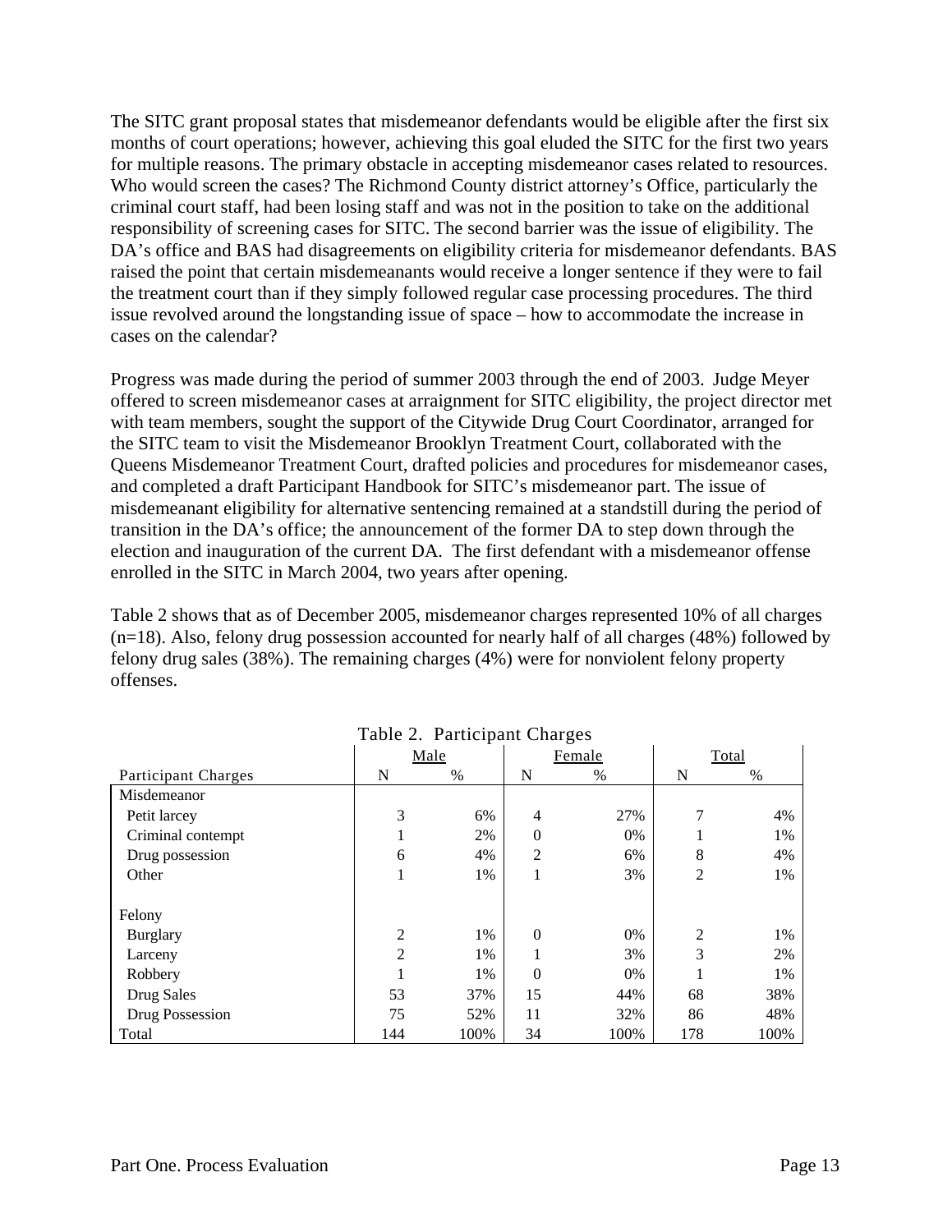#### Screening Procedures

Within the confines of the eligibility criteria, the DA maintains discretion about who is screened into the SITC. The preliminary screening, conducted by the Assistant District Attorneys, is a paper review and takes into consideration the current charges and past violent charges. If eligible, the ADAs mark the file "eligible" and the defense attorney is notified. These procedures were established during the planning stages and agreed upon by all steering committee members.

The change in personnel at the District Attorney's office led to inconsistencies in referrals by the DAs assigned to narcotics cases. Previously, the Chief of the Narcotics Bureau took an active role in screening the cases referred to the SITC. This ensured that all eligible cases were referred to the SITC. The new Chief of the Supreme Court Bureau, which absorbed the Narcotics Bureau, has not dedicated the same amount of time to reviewing cases and has not had direct oversight over the referral process. Although the screening process has been working, members expressed a desire to have more direct communication with the Chief of the Supreme Court Bureau.

Once the attorney learns that a client is eligible for the SITC, the defendant meets with TASC to conduct a pre-screening interview either in holding cells, the courthouse, or in the TASC office to determine if the defendant is abusing drugs. Substance-abusing offenders are then referred to TASC for a comprehensive clinical assessment in which the defendant's family situation, social support network, current employment, educational needs, and severity of addiction are used to make a referral to an appropriate community-based treatment program. If TASC finds that the defendant is ineligible for the SITC because of mental health issues or general health reasons that were missed in the initial screening, TASC reports immediately to the project director who, in turn, advises the judge and defense attorney. The results of the clinical evaluations are discussed with SITC members at weekly staff meetings. TASC case managers reported that team members have listened to their evaluations and have respected their recommendations for treatment and SITC eligibility.

#### Participation Process

Prior to entering a plea, the defense attorney explains the guidelines of the SITC to the defendant, who is given a copy of the SITC Handbook for Participants. The handbook clearly explains the treatment court's requirements, including phases, infractions, sanctions, incentives, house rules, graduation requirements, drug testing, plea contract, and participant agreement. It also introduces the court team. Treatment court takes place on Fridays. After a defendant and defendant's attorney have been notified that the defendant is eligible for the treatment court, the defendant has the option to take a plea on the following Friday. If the defendant decides not to enter treatment court, the defendant's case reverts to normal case processing.

As of December 31, 2005, the median number of days from arrest to participation date is 44. Of the six courts included in the case processing analysis of the 2003 statewide drug court evaluation (Rempel et al. 2003, Chapter 18), five had median numbers of days from arrest to participation that are significantly lower than the SITC. The range across those five courts was 10-27 days. The sixth court, Syracuse, had 70 as its median number of days. Possible reasons for the longer-than-average time at Staten Island, as explained by the project director, include the fact that the SITC only meets weekly, defendants often refuse the initial offer of the SITC,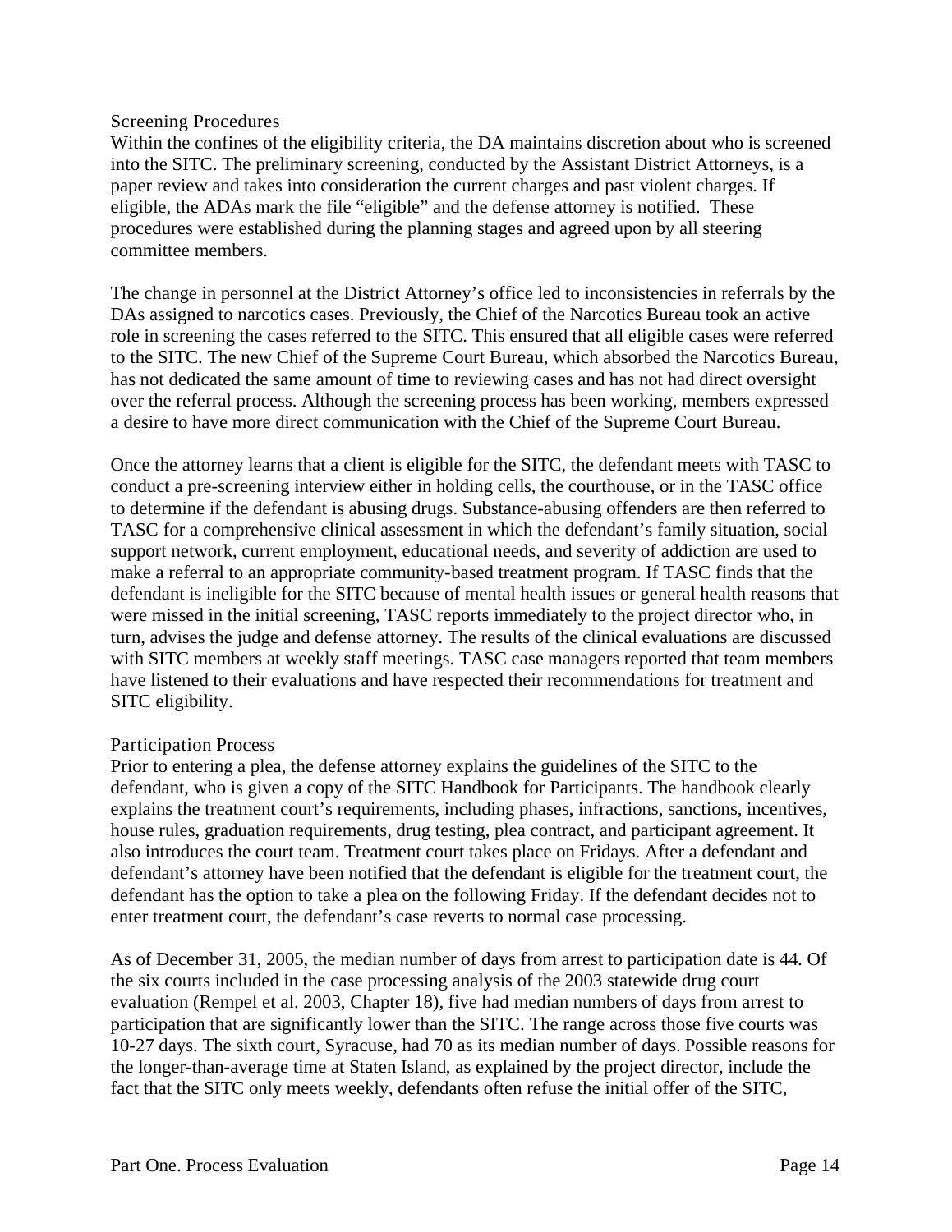defendants have multiple criminal justice issues that must be solved prior to taking a plea, and previously ineligible cases may become eligible later on due to a change in charges or negotiations between the defense and the DA's office.

If defendants decide to enter the SITC, they plead guilty with the knowledge that if they successfully complete the mandated 12-18 months of treatment court, the felony charges will be dismissed. If the defendant fails to comply with the treatment mandate, an alternative jail sentence is stated by the judge in court at the time of the plea. The defendant signs the participant agreement and the plea contract, which outline the roles and responsibilities of the participant and the court. The plea contract is also signed by the judge.

#### Participant Profile

The participant profile table on the following page, Table 3, details the demographics, socioeconomic status and drug use/drug treatment history of the participants as of December 31, 2005. In order to give a context to the data presented in the participant profile, the following discussion will make comparisons to the participant profile data used in the statewide evaluation (Rempel et al., Chapter 3). SITC's median age of entry of 23 years is exactly the same as the Queens which is young when compared to the courts in the statewide evaluation (range  $= 23-33$ ) years).

When examining the SITC participants' socioeconomic status, the participants fare relatively well when compared to drug court participants statewide: 53% were engaged in work or school at the time of entry compared to a range of 16%-55% across the eleven drug courts examined in the statewide evaluation. And only 11% of SITC participants have ever been homeless, a lower percentage than most drug courts statewide but higher than Queens (7%). However, only 34% of the SITC participants had a high school diploma/GED at time of entry compared to 45% in Queens, whose population is also quite young. Approximately 80% of SITC participants live with either immediate family or relatives, indicating some level of social support.

In regards to drug use and drug treatment history, the median years of drug use is 7 years. This is just slightly lower than the lowest median years of drug use of the eleven drug courts in the earlier New York statewide evaluation (8 years). On the other hand, the median age of first drug use, 15 years, was well within the range in the other courts (15-17 years).

The primary drug of choice for SITC participants is overwhelmingly marijuana (61%), similar to Queens with 56% of its participants choosing marijuana as the primary drug of choice. Finally, only 23% of SITC participants reported any previous treatment prior to drug court entry. This is significantly lower in relation to those courts included in the statewide evaluation (range = 51%- 71%).

Overall, the results of the participant profile analysis suggest that SITC serves a younger, less severely addicted population than most of the state's drug courts and in these respects is most similar to the Queens Treatment Court.

Finally, consistent with the earlier statewide evaluation, the participant profile reveals meaningful differences between men and women. As shown in Table 3, female participants are slightly older upon program entry (median age  $=$  34 years for women versus 22 years for men).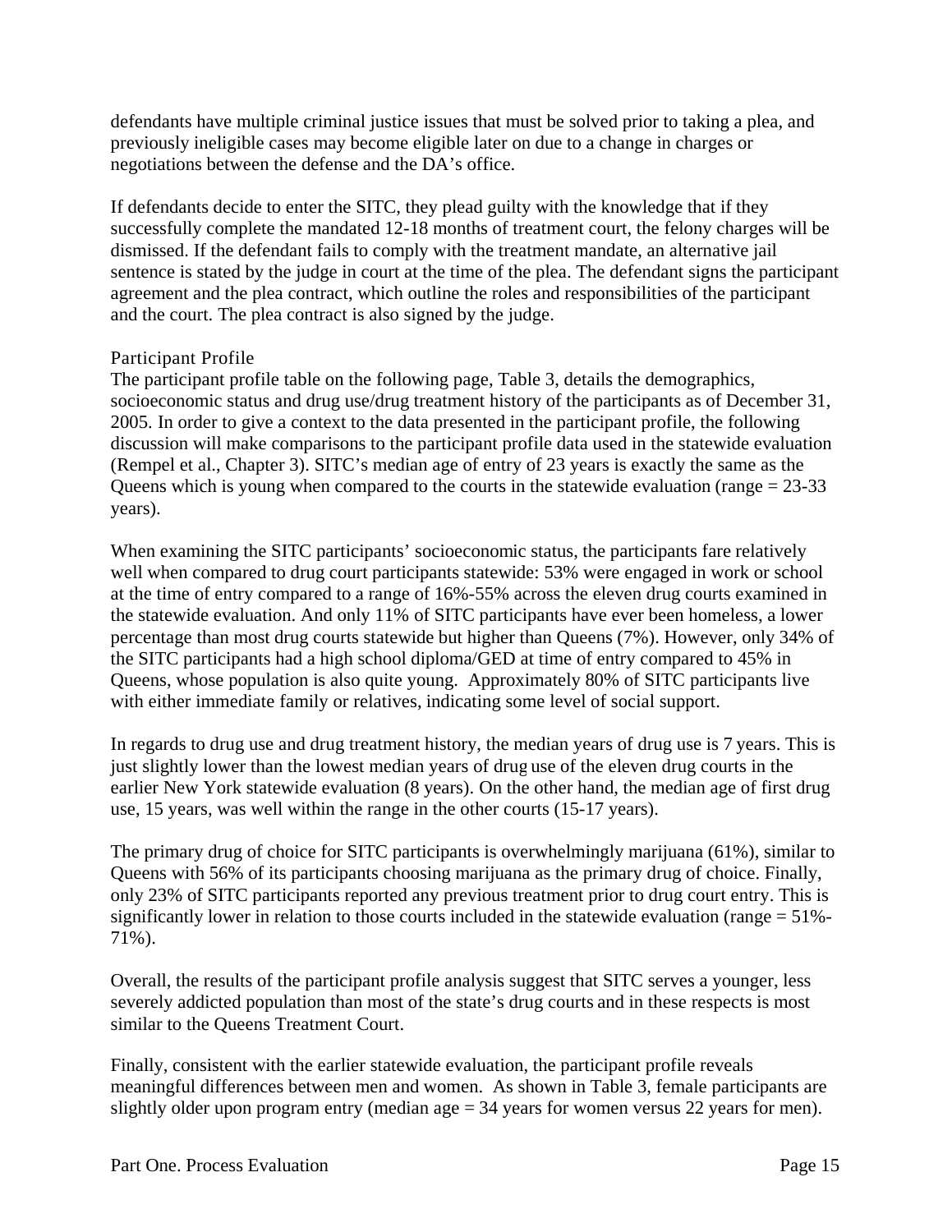Also, female participants are more likely to have been homeless, and to not have been employed or in school at time of entry. This may demonstrate that the female participants are more disadvantaged than their male counterparts.

| Table 3. Participant Profile                  |                               |      |                  |              |                |      |
|-----------------------------------------------|-------------------------------|------|------------------|--------------|----------------|------|
|                                               | Male<br>Female                |      |                  | Total        |                |      |
|                                               | $\#$<br># %<br>N<br>$\%$<br>N |      | $\mathbf N$      | $\#$<br>$\%$ |                |      |
| Demographics                                  |                               |      |                  |              |                |      |
| Median Age at Entry                           | 145                           | 22   | 34               | 28           | 179            | 23   |
| Median Age at First Drug Use                  | 114                           | 15   | 23               | 16           | 137            | 15   |
| Race/Ethnicity                                |                               |      |                  |              |                |      |
| Caucasian                                     | 59                            | 46%  | 13               | 52%          | 72             | 47%  |
| <b>Black</b>                                  | 56                            | 44%  | 9                | 36%          | 65             | 42%  |
| Hispanic/Latino                               | 12                            | 9%   | $\overline{2}$   | 8%           | 14             | 9%   |
| Native American                               | 1                             | 2%   | 1                | 4%           | $\overline{2}$ | 1%   |
| Race/Ethnicity Total                          | 128                           | 100% | 25               | 100%         | 153            | 100% |
| Socio-Economic Status<br><b>Ever Homeless</b> |                               |      |                  |              |                |      |
| Yes                                           | 10                            | 9%   | 5                | 21%          | 15             | 11%  |
| N <sub>0</sub>                                | 103                           | 91%  | 19               | 79%          | 122            | 89%  |
| High School Degree/GED                        |                               |      |                  |              |                |      |
| Yes                                           | 36                            | 32%  | 10               | 42%          | 46             | 34%  |
| N <sub>o</sub>                                | 76                            | 68%  | 14               | 58%          | 90             | 66%  |
| Employed/In School at Entry                   |                               |      |                  |              |                |      |
| Yes                                           | 62                            | 54%  | 11               | 46%          | 73             | 53%  |
| N <sub>0</sub>                                | 52                            | 46%  | 13               | 54%          | 65             | 47%  |
| Household at Entry                            |                               |      |                  |              |                |      |
| Lives Alone                                   | 11                            | 10%  | 4                | 17%          | 15             | 11%  |
| Unmarried partner                             | 10                            | 9%   | 1                | 4%           | 11             | 8%   |
| Spouse                                        | 5                             | 4%   | $\overline{c}$   | 8%           | 7              | 5%   |
| Children under 18                             | $\overline{0}$                | 0%   | 5                | 21%          | 5              | 4%   |
| Parent / Siblings                             | 67                            | 59%  | 10               | 42%          | 77             | 56%  |
| Other relatives                               | 11                            | 10%  | $\overline{c}$   | 8%           | 13             | 9%   |
| <b>Foster Care</b>                            | 1                             | 1%   | $\boldsymbol{0}$ | 0%           | 1              | 1%   |
| Friends                                       | 3                             | 3%   | $\Omega$         | 0%           | 3              | 2%   |
| Others                                        | $\overline{4}$                | 4%   | 0                | 0%           | 4              | 3%   |
| Shelter                                       | $\mathbf{1}$                  | 1%   | 0                | 0%           | 1              | 1%   |
| Drug Use/Treatment History                    |                               |      |                  |              |                |      |
| Years of Drug Use (Median)                    | 113                           | 7    | 5                | 10           | 43             | 7    |
| Ever in Treatment                             | 28                            | 25%  | 11               | 48%          | 43             | 23%  |
| Primary Drug of Choice                        |                               |      |                  |              |                |      |
| Heroin/Opiates                                | 14                            | 11%  | 7                | 25%          | 21             | 14%  |
| Cocaine                                       | 11                            | 9%   | $\boldsymbol{0}$ | 0%           | 11             | 7%   |
| Crack                                         | $\tau$                        | 6%   | 7                | 25%          | 14             | 9%   |
| Marijuana                                     | 82                            | 65%  | 12               | 43%          | 94             | 61%  |
| Alcohol                                       | $\mathfrak s$                 | 4%   | $\mathbf{1}$     | 4%           | 6              | 4%   |
| <b>PCP</b>                                    | $\mathfrak{Z}$                | 2%   | $\boldsymbol{0}$ | 0%           | 3              | 2%   |
| Prescription/Designer                         | 5                             | 4%   | $\mathbf{1}$     | 4%           | 6              | 4%   |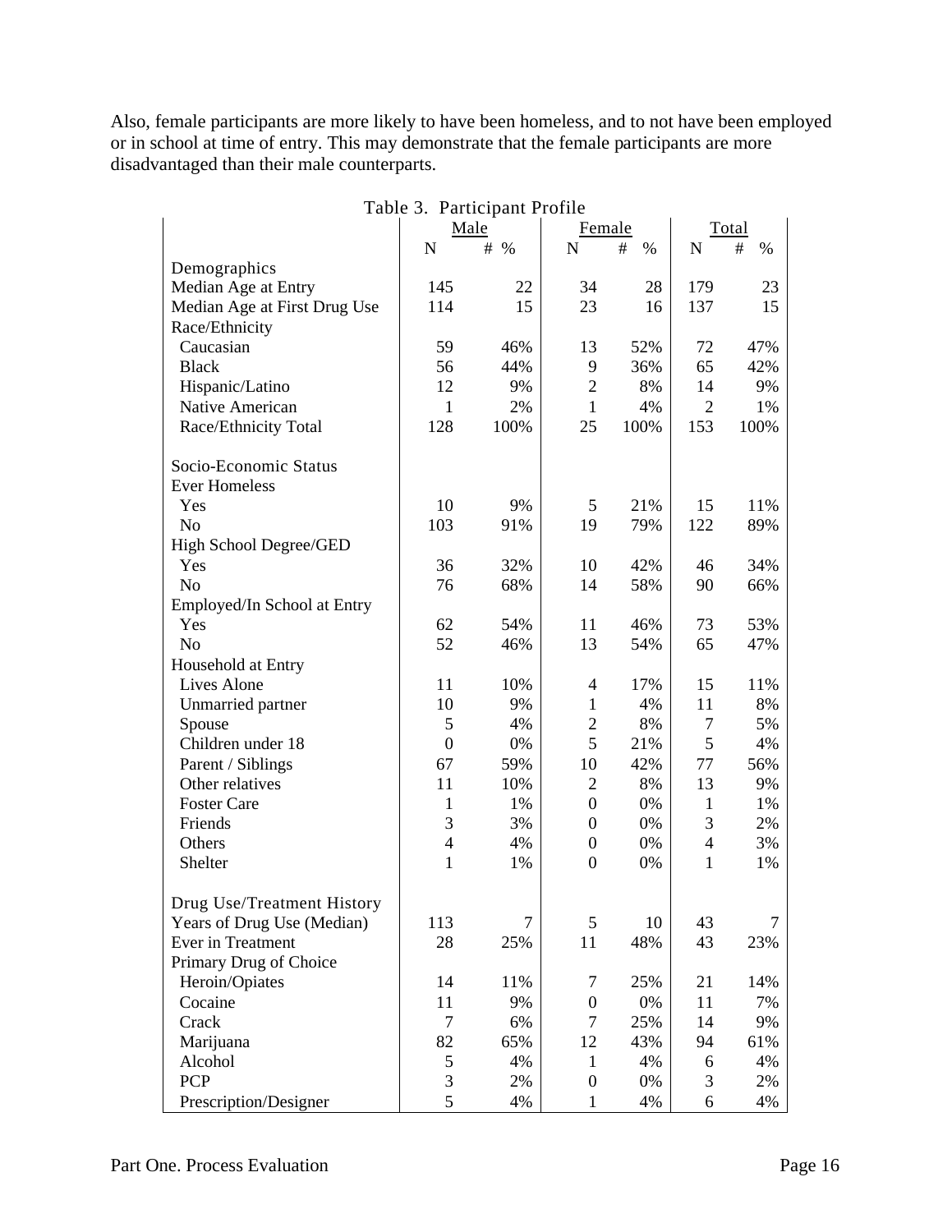#### Phases

As outlined in the policies and procedures manual and the participant handbook, the SITC participation process is divided into three phases. A participant with felony charges must spend a minimum of four months in each phase in order to move onto the next. A participant with misdemeanor charges has a treatment mandate of nine months and phases are each three months long. Incurring sanctions may lengthen the time spent in one phase and/or set the defendant back to a previous one (Appendix A). The SITC team discusses each case before it transitions to the next phase.

Starting in July 2003, SITC required that participants complete a "transition" interview with the senior case manager when moving from one phase to the next. During this interview, the participant must complete a written form that asks: 1) What have you gotten out of the previous phase and how has SITC helped? 2) What do you want to accomplish in the upcoming phase? and 3) In what way can SITC help you achieve your goals? The form also explains the responsibilities and requirements of the next phase. The senior case manager sits with the participant as he/she completes the form and acts as a resource and an advisor. The transition interview came about after Judge Meyer wanted to know more about what the participants were thinking and the team wanted to reinforce the idea that that SITC expects more out of the participants as they progress through the program to graduation.

#### V. Court Procedures

#### Team Meetings

For the first 19 months of operations, treatment court was held on Friday afternoons with staff meetings taking place over lunch. Since October 2003, treatment court has been held in the morning and afternoon with the meeting taking place at 9:30 AM prior to court (which begins at 11:00 AM). SITC team members have regularly attended meetings, which demonstrates that the SITC has met its goal "to commit each team member or representative to be present at every staffing."

The meetings take place in AP3, the smallest part in the courthouse, and are relaxed and friendly. Core SITC team members are present throughout, while private attorneys and treatment providers are asked to be present only during the discussion of their particular case to maintain confidentiality. Often members talk over one another as cases are discussed. Thus the meeting can take on a chaotic feel. As the court grew, the meetings became overwhelming, and sometimes cases were not adequately discussed before court. To mitigate this problem, beginning in spring 2003, the project director began meeting weekly with the TASC case managers at the TASC office prior to the staff meeting to review cases on the court calendar. The project director reported that this has ensured a more smoothly run staff meeting. When the senior case manager came on board, she took over this responsibility.

#### Recent Changes to Team Meetings:

Team meetings continue to take place at 9:30 AM prior to the court session. The project director creates two documents to help facilitate the meeting as well as court proceedings. First, a day or two before the SITC convenes, the project director creates the "case call" document that lists the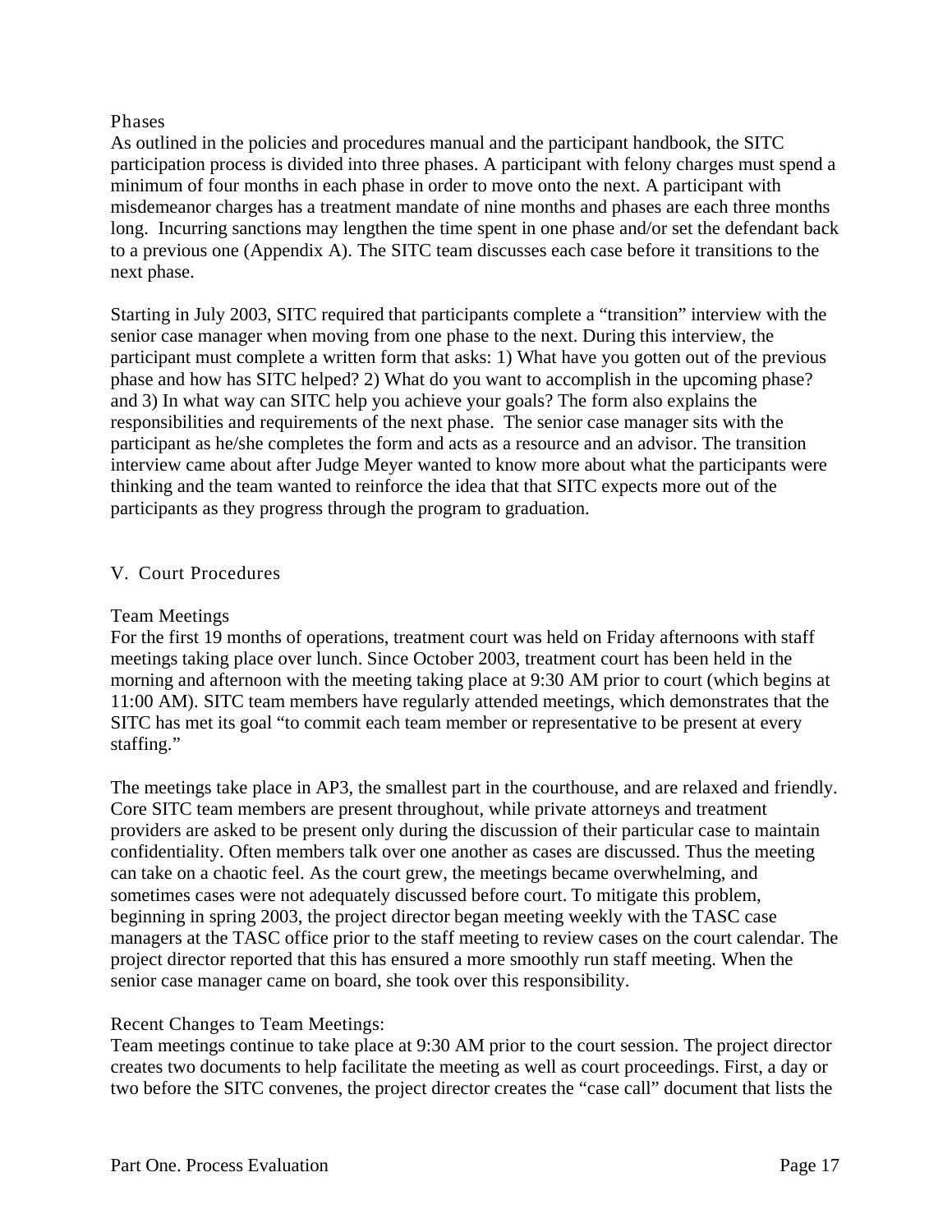cases in the order that they will be called and, for each case, lists the adjourn dates (for the following appearance). Graduates are called first followed by those in phase 3, phase 2, and phase 1. Remanded participants or participants who will receive sanctions are interspersed throughout the calendar, based on the availability of security personnel and the desire of the judge. The second document, primarily for the judge, is an annotated court calendar. The project director writes notes next to each case and includes information such as phase, AM/PM call, infractions, and good/bad report. These two documents keep the meeting and the court running smoothly.

After the TASC staff became more confident and vocal in regular staff meetings, the senior case manager stopped meeting with case managers at the TASC office prior to the staff meeting. The project director says the documents discussed above are sufficient tools to help the staff meeting run smoothly and that separate meetings with TASC are no longer necessary.

#### Monitoring Compliance

In the first phase of the program, participants appear weekly for the first eight weeks and then every two weeks. In the second phase, defendants have two weeks adjournments for eight weeks followed by three-week adjournments; and in the third phase adjournments are every three weeks until graduation. The appearance schedule is the same felony and misdemeanor defendants court monitoring may increase for non-compliance. It is clear that the SITC is meeting its goal of "schedule and review SITC participants' progress at regular court appearances."

The participants are required to arrive on time at the start of the court session unless otherwise arranged. The participants must sit in the courtroom until they are called. When the participant is called, he stands before the judge with his attorney, TASC case manager and treatment providers and family members, if present, and the ADA. It is not mandatory for treatment providers or family members to attend; however, they do so regularly. The judge reviews the progress report and always addresses the participant. He will also converse with the treatment provider, family members and TASC case managers as needed. The judge's personality on the bench is strong, stern, and fair. He speaks loudly for all to hear and always explains clearly what he expects of the participants, treatment providers, family members, and the entire SITC team. Since one of the SITC graduation requirements is to make progress on personal goals such as employment and education, Judge Meyer spends quite a bit of time delving into issues such as school attendance, grades, child rearing, and general motivation. The SITC team has encouraged the judge to take time to reward participants for doing well, and he has obliged by praising participants and giving compliments.

As stated earlier, one of the most significant obstacles posed to the SITC is the availability of the judge. In addition to his duties both as the treatment court judge and the Administrative Judge for the Richmond County (Staten Island) Criminal Court, Judge Meyer is the Deputy Supervising Judge of the Kings County (Brooklyn) and Richmond County Criminal Courts. This means that at a moment's notice, Judge Meyer could be summoned to Brooklyn for various duties. In addition, when the judge misses drug court due to vacation, illness, or continuing education, there is not another judge to fill the bench. The judge has made a request to not be pulled from Staten Island on Fridays. Starting in the spring 2003, the SITC instituted a protocol to promote compliance even when the judge was absent. Participants appear at the TASC office and meet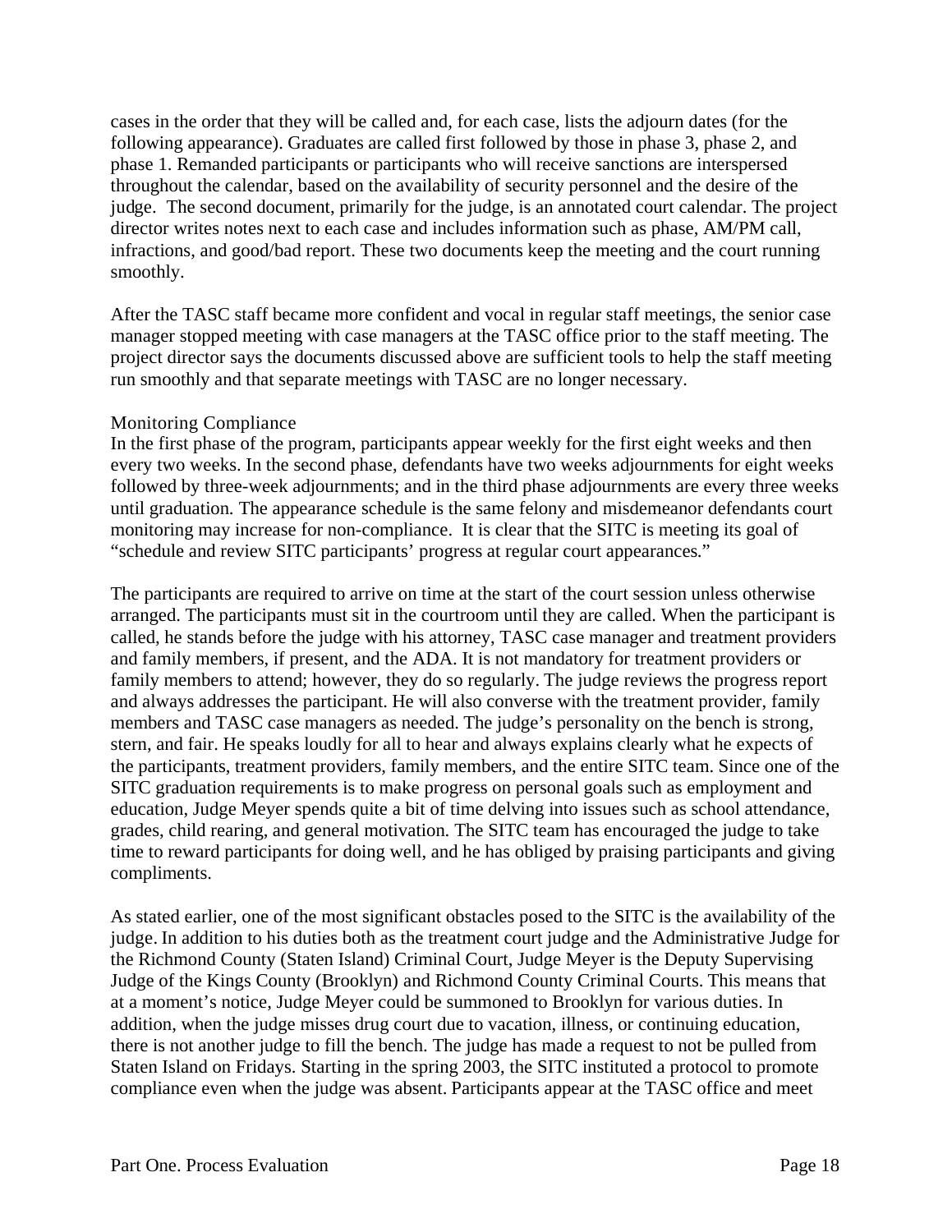with the project director or senior case manager on weeks when the judge is absent. Although it is not the same as appearing before the judge, it is a creative solution to the problem of how to send a consistent message regarding compliance during the court's hiatus.

#### Monitoring Abstinence

The SITC states that one of its goals is "to monitor participants' compliance with mandatory periodic drug testing." This goal is achieved through frequent testing at the TASC office and the community-based treatment programs. Initially, participants are drug tested twice a week, once at their treatment program and once at the TASC office. If the participant is non-compliant, testing increases to as many as five times per week. The treatment providers fully cooperate with any SITC requests to increase drug testing. Testing can decrease in frequency as the participant moves through the program based on the participant's behavior. The SITC drug testing takes place at the TASC office because there is no room for testing in the courthouse.

| 1 <i>40</i> J 10 J                       |                      |
|------------------------------------------|----------------------|
|                                          | <b>Staten Island</b> |
| # Participants                           | 180                  |
| # Participants W/ At Least One Drug Test | 131 (73%)            |
| 1st Drug Test                            | 88                   |
| % Positive for Any Drug (Incl. Alcohol)  | 38%                  |
| % Positive for Serious Drug              | 10%                  |
| 2nd Drug Test                            | 72                   |
| % Positive for Any Drug (Incl. Alcohol)  | 33%                  |
| % Positive for Serious Drug              | 7%                   |
| 3rd Drug Test                            | 73                   |
| % Positive for Any Drug (Incl. Alcohol)  | 33%                  |
| % Positive for Serious Drug              | 7%                   |
| 4th Drug Test                            | 47                   |
| % Positive for Any Drug (Incl. Alcohol)  | 22%                  |
| % Positive for Serious Drug              | 3%                   |
| 5th Drug Test                            | 45                   |
| % Positive for Any Drug (Incl. Alcohol)  | 21%                  |
| % Positive for Serious Drug              | 4%                   |
| 6th Drug Test                            | 41                   |
| % Positive for Any Drug (Incl. Alcohol)  | 19%                  |
| % Positive for Serious Drug              | 4%                   |
| 7th Drug Test                            | 29                   |
| % Positive for Any Drug (Incl. Alcohol)  | 12%                  |
| % Positive for Serious Drug              | 4%                   |
| 8th Drug Test                            | 26                   |
| % Positive for Any Drug (Incl. Alcohol)  | 12%                  |
| % Positive for Serious Drug              | 3%                   |
| 9th Drug Test                            | 14                   |
| % Positive for Any Drug (Incl. Alcohol)  | 10%                  |
| % Positive for Serious Drug              | 3%                   |
| 10th Drug Test                           | 25                   |
| % Positive for Any Drug (Incl. Alcohol)  | 11%                  |
| % Positive for Serious Drug              | 3%                   |

|  |          | Table 4. Drug Tests for All Participants |
|--|----------|------------------------------------------|
|  | 12/31/05 |                                          |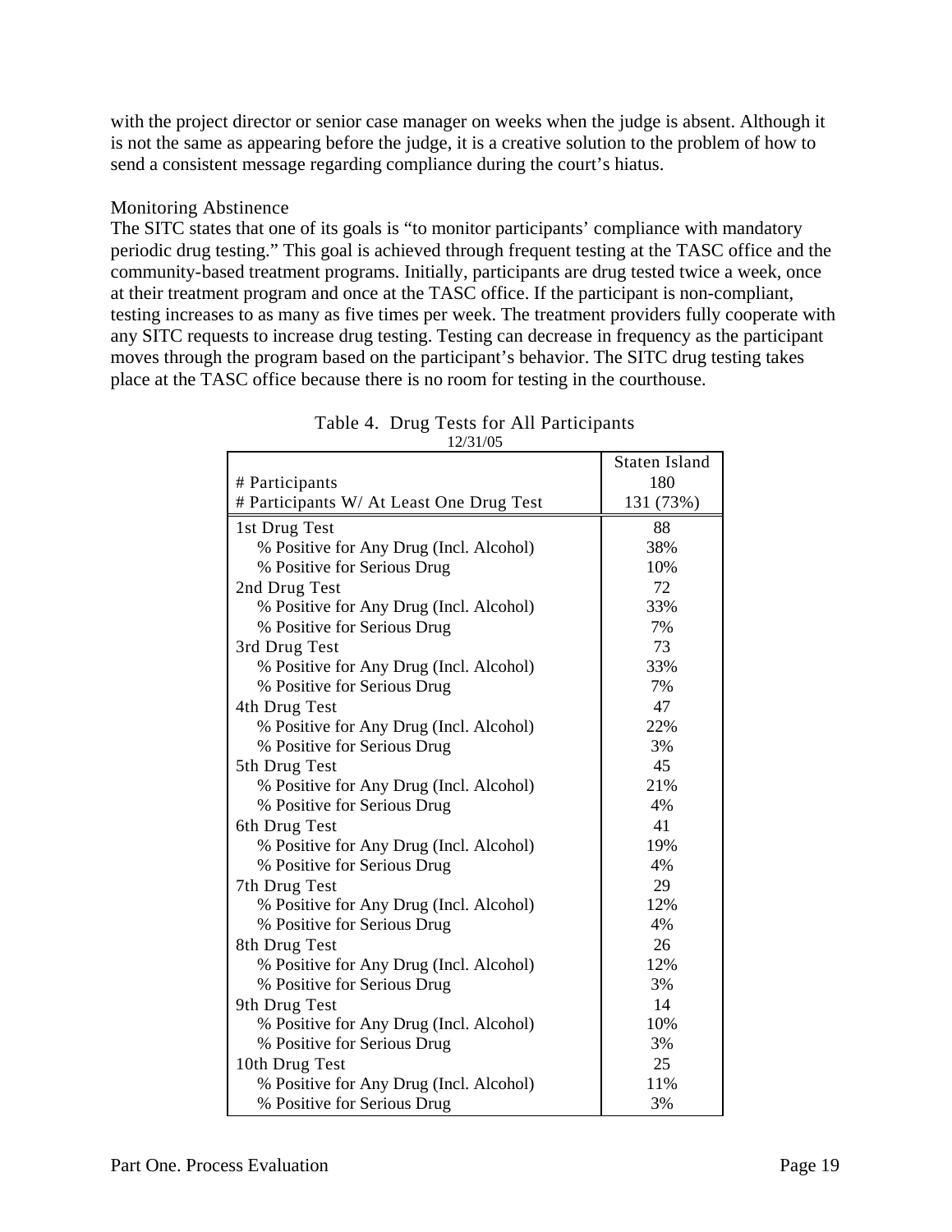Overall, 73% were tested at least once during their court mandate. The table shows that the percentage testing positive remains steady until the seventh drug test, at which only 12% tested positive for any drug (compared with the first drug test, in which 38% tested positive). The percentage of participants who tested positive for a serious drug is fairly constant at 3%- 4% from the fourth test to the tenth test.

|                                            | Participants with at least one<br>infraction |
|--------------------------------------------|----------------------------------------------|
| # Participants                             | 96                                           |
| % Participants W/ At Least One Infraction  | 53%                                          |
| # Infractions                              | 243                                          |
| % Serious Infractions                      | 21%                                          |
| (Includes new arrests & warrants)          |                                              |
|                                            |                                              |
| <b>INFRACTION TYPE</b>                     |                                              |
| 1. New Arrest                              | 8%                                           |
|                                            |                                              |
| 2. Warrant                                 | 13%                                          |
| Abscond, Vol. ROW                          | 2%                                           |
| Abscond, Invol. ROW                        | 4%                                           |
| Abscond, return unknown                    | 7%                                           |
| 3. Dirty or Substituted Urine <sup>1</sup> | 38%                                          |
| 4. Program Violation                       | 38%                                          |
| Missed appointment                         | 24%                                          |
| Rule-breaking                              | 14%                                          |
|                                            |                                              |
| 5. Other                                   | 3%                                           |
|                                            |                                              |

Table 5. Infractions for All Participants of the Staten Island Treatment Court

Infractions, Sanctions and Incentives

One stated objective of the SITC is to "properly implement the court's rewards and sanctions system, seeking to ensure participants' successful completion of their programs." Sanctions and rewards are clearly spelled out in the SITC participant handbook and policy and procedures manual (Appendix A). Each phase has A level, B level and C level infractions, and these infractions have corresponding sanctions that increase in severity with the number of infractions and the phase. Even though the infractions and sanctions are clear, the SITC team takes time in weekly staffings to weigh personal and family factors when imposing an infraction or sanction and previous behavior that may or may not explain the current infraction. It is clear that the goals of the team are to demonstrate that actions have consequences while continuing to encourage the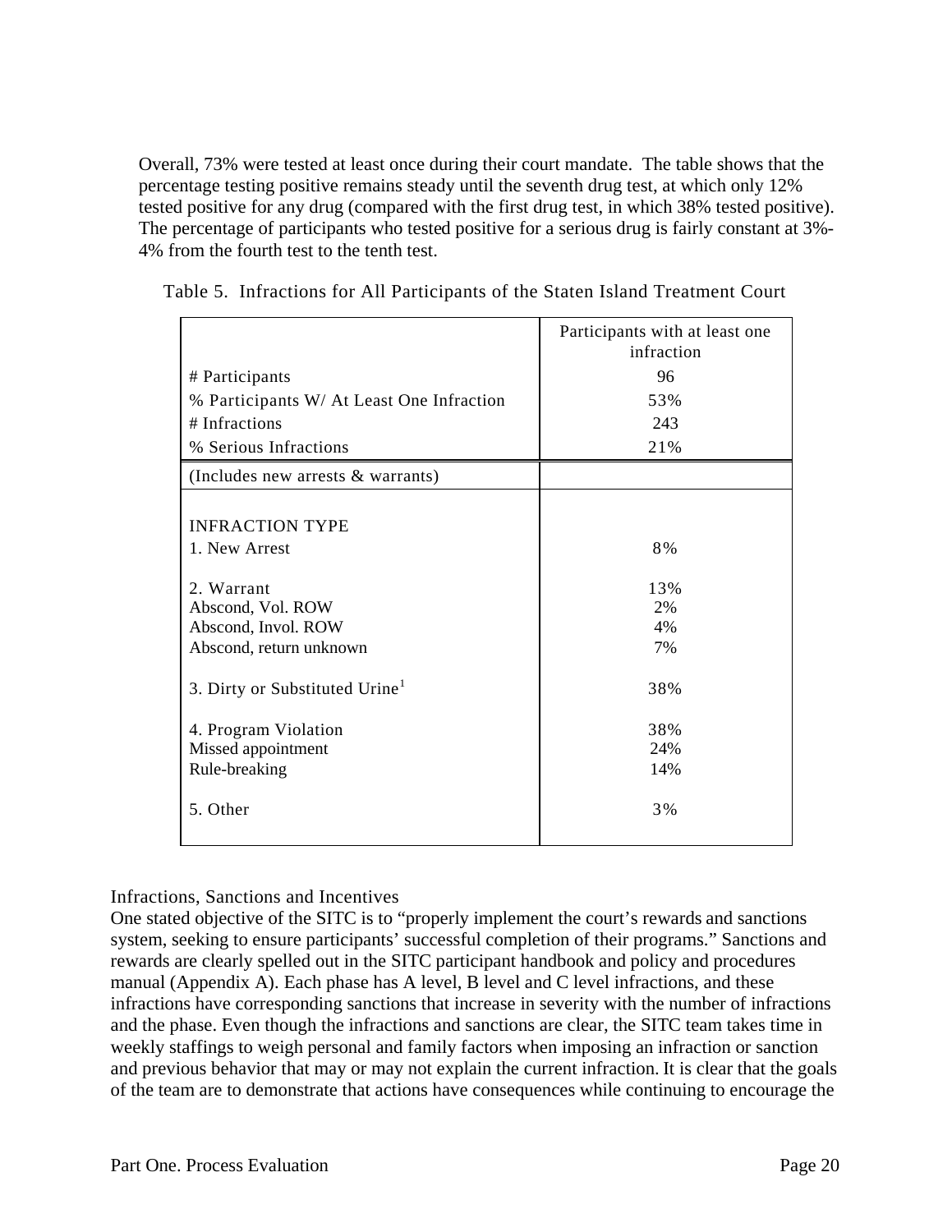participant to move forward in the program. When there are disagreements, they are worked out in the team meeting.

Table 5 highlights the number and types of infractions. A total of 53% of participants committed at least one infraction while enrolled in the court. As of December 31, 2005, 21% committed a serious infraction of which 8% were new arrests and 13% were warrants.

|                                    | Staten Island |
|------------------------------------|---------------|
| # Participants                     | 180           |
| # Sanctions                        | 222           |
| % W/ At Least 1 Sanction           | 52%           |
| % W/ At Least One Jail Sanction    | 25%           |
| <b>SANCTION TYPE</b>               |               |
| 1. Essay                           | 3%            |
|                                    |               |
| 2. Jury Box                        | 1%            |
|                                    |               |
| 3. Court Monitoring Upgrade        | 3%            |
|                                    |               |
| 4. Treatment Increase <sup>2</sup> | 28%           |
|                                    |               |
| 5. Jail                            | 28%           |
| Less than 1 week                   | 27%           |
| $7-11$ days                        | 10%           |
| More than 11 days                  | 0%            |
| Length unspecified                 | 63%           |
|                                    |               |
| 6. Other                           | 37%           |
| Verbal admonishment                | 41%           |
| Community service                  | 52%           |
| Other                              | 7%            |

Table 6. Staten Island Treatment Court Participant Sanctions

<sup>1</sup> Court monitoring upgrade sanctions include increased court appearances, even daily court reporting.

 $2$  Treatment increase sanctions include increased contact with case manager, mandatory AA/NA,

When examining sanctions, Table 6 shows that 52% (N=94) of participants have received at least one sanction and a total of 222 sanctions were handed out as of December 31, 2005. Also, 25% of participants received at least one jail sanction. The most popular form of sanction was "other" (verbal admonishment, community service etc.) at 37% followed by "jail" and "treatment increase" each at 28%. It should be noted that the SITC rarely utilized the jury box as a sanction due to space constraints; community providers, case managers, and defense attorneys have occupied the jury box during SITC sessions.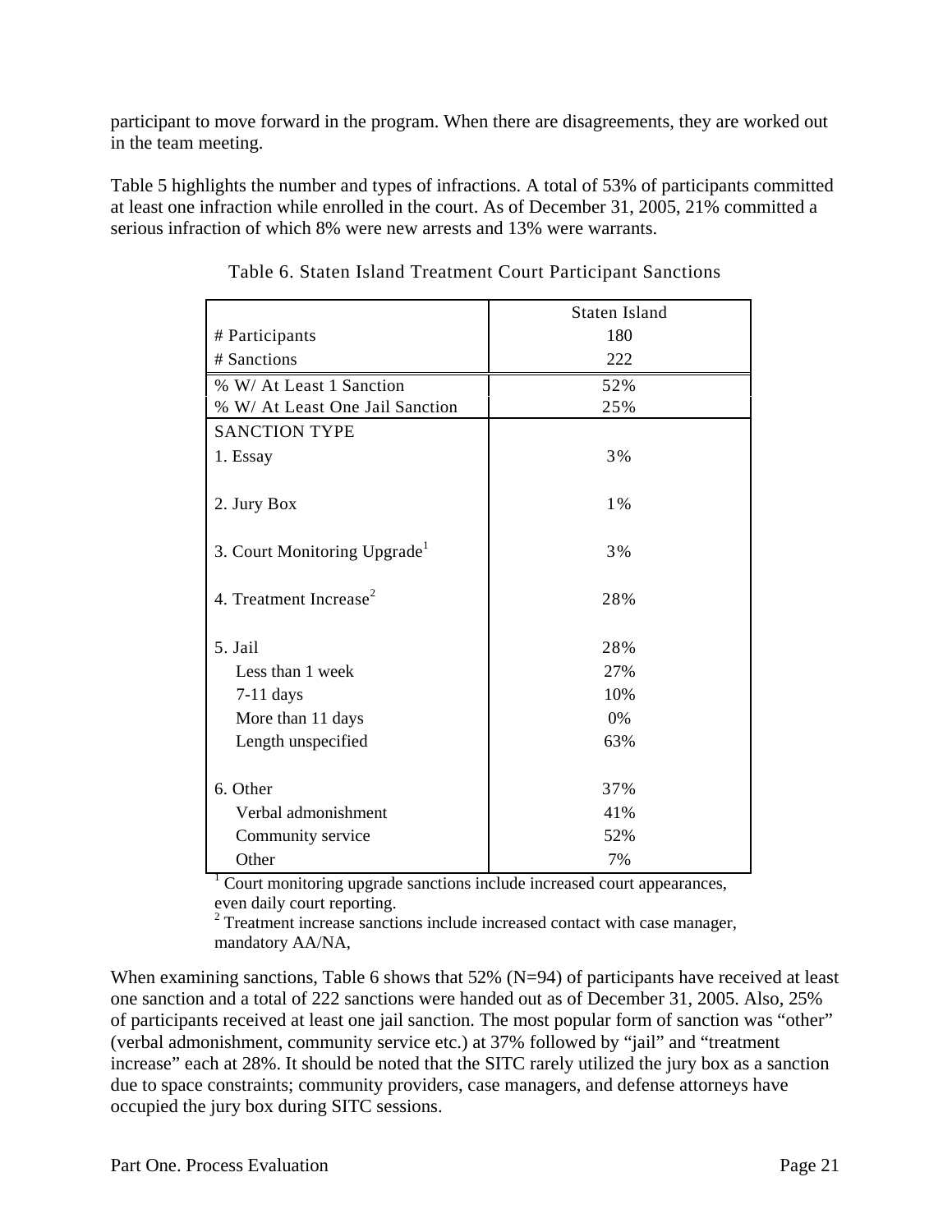#### Graduation and Aftercare

As of December 2005, a total of 73 participants had graduated from the SITC. In order to graduate from the SITC, the participant must complete all requirements of the individual treatment regimen, accrue 12 months without sanctions, have made significant and measurable progress toward personal goals such as employment, G.E.D, vocational training or school, and submit a graduation application setting forth accomplishments and goals. The graduation application is completed at the time of the exit interview, conducted by either the senior case manager or the project director.

The judge interprets the guideline regarding personal goals quite strictly and requires all graduates to either be employed or enrolled in school at time of graduation. Of those participants who had graduated by December 2005, many achieved success in areas outside of substance abuse treatment. A high percentage of graduates already had a GED/High school diploma upon entry into the court (63%); an additional seven participants (10%) obtained their GED or High School diploma prior to graduation. Also, 14% of graduates had completed a vocational program while in the drug court. As of their graduation date, 69% were employed either full-time or parttime, and 36% were enrolled in school.

It is appropriate to note here the role of Staten Island TASC in assisting participants in meeting the graduation requirement of making significant and measurable progress toward personal goals. In the beginning, TASC assigned two case managers to SITC. Currently, there are three case managers working on the SITC, and they are working at capacity as they also manage cases from DTAP, an adolescent program, and other alternative to incarceration programs. The TASC case managers noted that while they support the SITC wholeheartedly, it is more demanding and time consuming because it requires more "social work" skills in terms of promoting the advancement of personal goals. This includes such tasks as helping to facilitate child care, school attendance, job training, and employment. The case managers must act as liaisons with community-based treatment and other service providers to ensure that the participants are making progress. Finally, it should be noted that in interviews with other SITC team members and throughout the evaluation, TASC's work was acknowledged and appreciated.

A stated objective of the court is to "implement an aftercare component, including an alumni association of SITC graduates." The SITC project director decided not to develop this program given the lack of space in the courthouse to hold meetings, overtime restrictions with court staff who would be required to provide after-hours court security, and the lack of an SITC clinical staff person to run such a program. Finally, many Staten Island treatment programs offer aftercare programs and, according to exit interviews with SITC graduates, 57% of graduates do participate in an offsite aftercare program.

#### VI. Treatment

As shown in Table 7, SITC participants are largely placed in outpatient (77%) and long-term inpatient treatment facilities (11%). The only residential drug treatment facility on Staten Island offers services to young men up to 21 years of age. Women and men older than 21 years who are in need of residential services must be placed outside of Staten Island. Currently, the SITC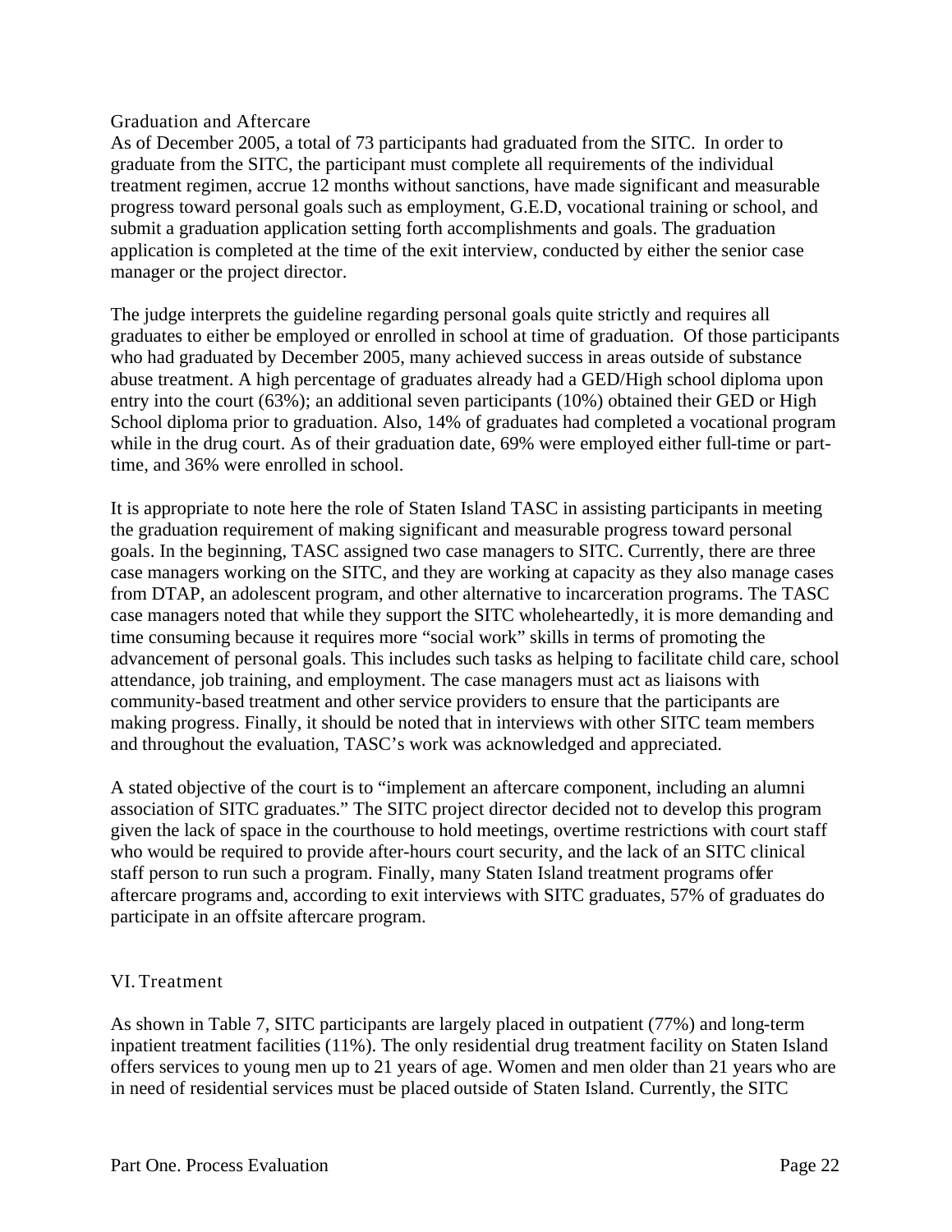places participants in upstate New York and other boroughs of New York City. If attending outpatient treatment, participants visit the TASC office once per week to check-in and take a drug test.

|                             | N   | %     |
|-----------------------------|-----|-------|
| Inpatient (short-term)      |     | $1\%$ |
| Inpatient (long-term)       | 20  | 11%   |
| <b>Intensive Outpatient</b> |     | 4%    |
| Outpatient                  | 133 | 77%   |
| Total                       | 166 | 100%  |

|  | Table 7. First Treatment Modality |  |
|--|-----------------------------------|--|
|  |                                   |  |

(Missing=13)

#### VII. Retention Rates

Retention is a key measure of program success. A one-year retention rate indicates the percentage of participants who, exactly one year after entering the drug court, had either graduated or remained active in the drug court program. Earlier research finds that retention not only indicates success in treatment but also predicts future success in the form of lower post-program recidivism and drug use. It is already well known that drug courts generally produce higher retention rates than community-based treatment programs that accept a combination of voluntary and courtmandated substance abuse treatment participants (see Belenko 1998).

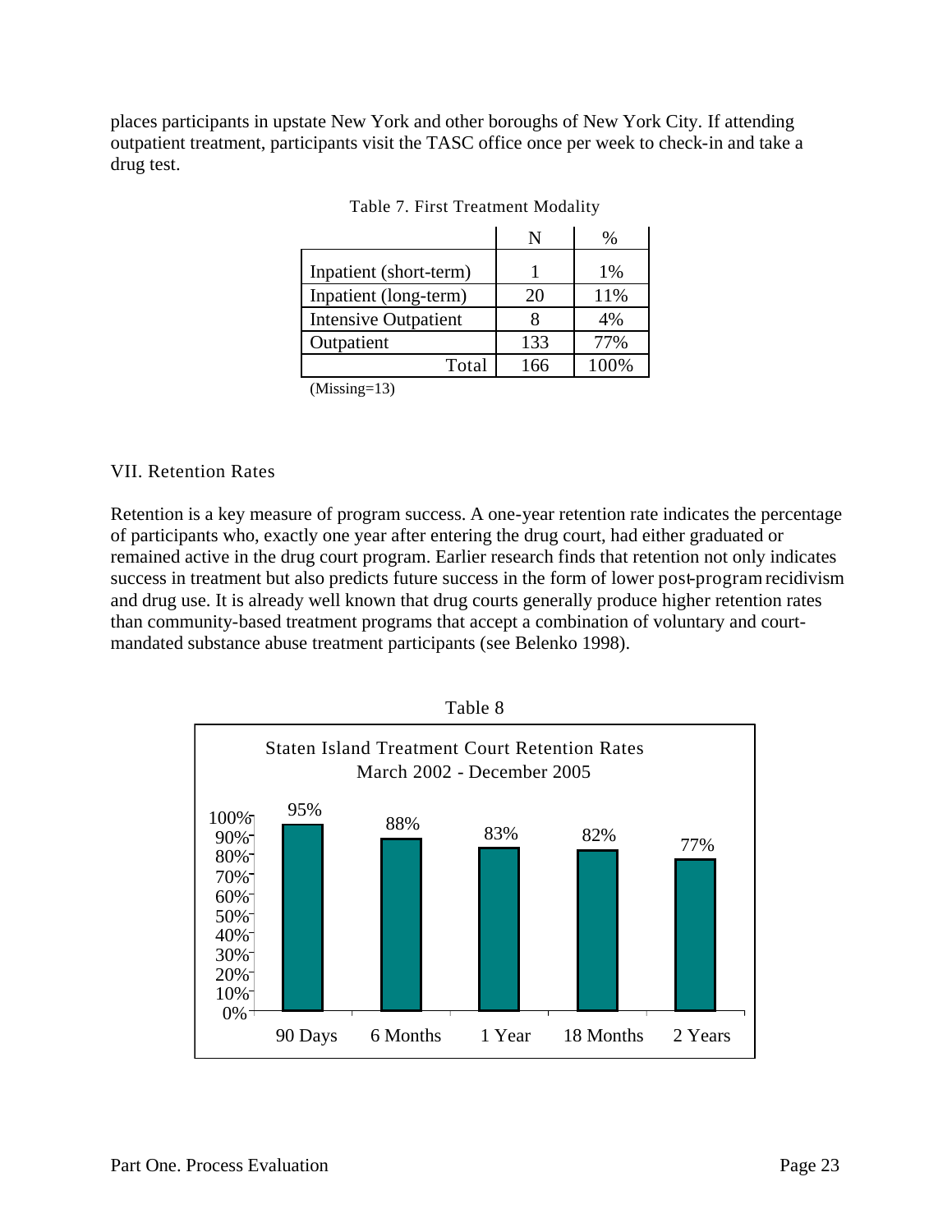Table 8 displays updated retention rates (as of December 2005) for the SITC from 90 days through two years after enrollment. SITC maintains high retention rates and suffers very little attrition — from 95% retention at 90 days to 77% retention at two years post-enrollment. This data clearly shows that the SITC has exceeded its official planning goal of a 70% one-year retention rate. Also, the one-year and two-year retention rates compare favorably with the drug courts included in the earlier New York statewide evaluation (Rempel et al. 2003). The eleven New York State adult drug courts examined in that earlier study had one-year retention rates ranging from 47% to 82% (SITC = 83%) and two-year retention rates ranging from 32% to 78%  $(SITC = 77\%)$ .

The SITC set a goal for a 65% graduation rate. Based on its two-year retention rate of 77%, and the fact that nearly all participants have reached final status as of the two-year mark, it is exceptionally likely that the SITC is achieving a graduation rate above 70%. This exceeds both the SITC's own graduation rate objective and average graduation rates for adult drug courts nationwide, which from all available evidence appears to stand at approximately 50%.

#### VIII. Additional Court Elements

#### Technology

In an effort "to ensure the court has comprehensive, timely reports of participants' progress in treatment," the court has been making progress towards becoming a "paperless" court. A "paperless" court means that regular reporting such as drug test results, program attendance and program progress reports is entered directly into the database known as the New York State Universal Treatment Application (UTA). SITC team members with access at the courthouse can then directly locate the data. Also, TASC has had remote access to the UTA since September 2002. The DA and BAS each completed applications for remote access to the UTA in September 2003.

During the spring and summer of 2003, the project director and senior case manager trained the treatment providers on how to properly complete UTA-compatible treatment progress reports, which the providers submit to the SITC through TASC. However, due to their overwhelming caseload, and because there is only one computer in the TASC office, TASC case managers have been unable to completely enter their progress reports in the UTA. This responsibility has been temporarily taken over by the senior case manager.

In March 2004, TASC hired a new office manager and the office manager is responsible for entering all required data. TASC continues to operate with three case managers. These three case managers are responsible for the treatment court case load and other cases. Despite feeling overwhelmed, TASC staff continues to perform well. There have been discussions about locating funds to hire an additional case manager to relieve some of the burden, but there are no plans to do so as of this writing.

#### Community Outreach

The SITC has made many efforts to achieve its goal of "outreach continuously to inform the community about SITC and seek support for the SITC." While still in the planning phase, the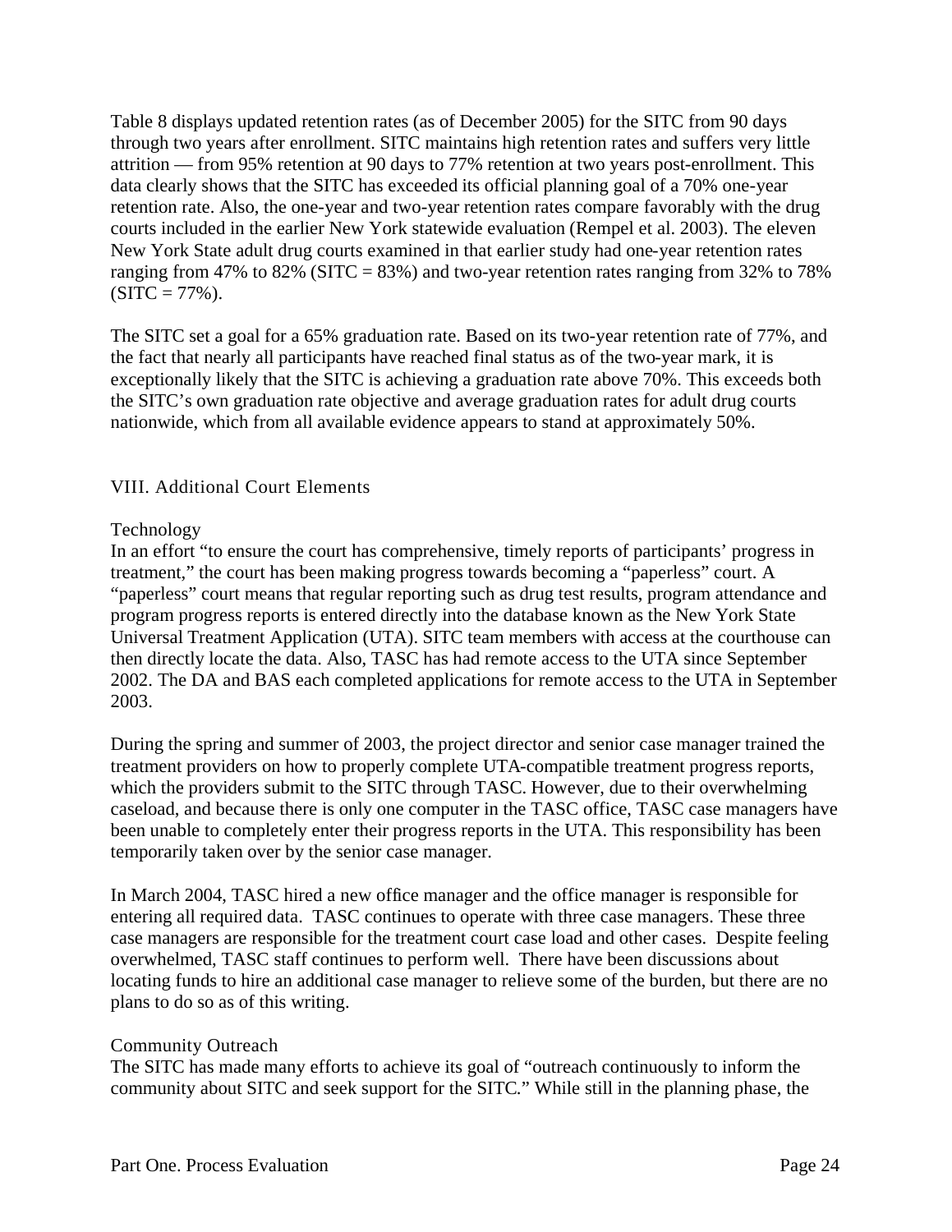SITC reached out to community providers to update them on their work and explain future plans. Judge Meyer spoke to approximately 19 individuals representing 12 provider agencies. In the summer of 2002, the project director engaged in outreach to five of SITC's primary providers to inform the providers about the SITC and enlist their support. SITC has made presentations to different community groups, including the Staten Island Council on Alcohol and Substance Abuse (SICASA). As a signal of the visibility of the drug court and its accomplishments, five members of the original SITC team received the Thomas A. Wilson Award for Professional Service from SICASA, the project director accepted the YMCA's "Outstanding Community Service Award," and the project director was honored by the Camelot Family Foundation.

#### Monitoring and Evaluation

The SITC states that another goal is to "memorialize SITC goals and engage in an outside evaluation, as well as perform continuous self-evaluation to ensure satisfaction of the stated objectives and goals." The SITC engaged the services of the Center for Court Innovation to conduct a process and impact evaluation (see O'Keefe 2003; and this report).

In terms of performing continuous self-evaluation, the SITC has made many efforts to improve court operations to serve its participants better. The SITC team has reviewed its protocols both formally and informally at steering committee and staff meetings. Since completing the trainings during the planning phase, court members continued to receive training and education to serve their population better, including trainings in the summer of 2003 on mental health issues, methadone issues, and ethics and confidentiality.

## IX. Recommendations

The original process evaluation (O'Keefe 2003) included the following recommendations:

- In order to accurately reflect court operations and project resource needs, SITC should reevaluate its target number of referrals and enrollees.
- The SITC has been making steady progress toward expanding its eligibility criteria to include misdemeanors. The SITC should continue its dialogue with all parties to begin accepting misdemeanors as soon as possible.
- Overall, the numbers of referrals and enrolled participants are lower than stated in the grant proposal. However, the SITC team members are working at capacity, particularly the TASC case managers. If the SITC increases volume through new misdemeanor referrals or other avenues, the SITC team must evaluate workflow and staff responsibilities to maximize current resources.
- As more participants graduate, the project director and senior case manager should make it a priority to develop an aftercare program.
- Given that the Queens Treatment Court for felony offenders and the SITC have similar populations in age, drug of choice, and socioeconomic status, the SITC is encouraged to continue to collaborate with the Queens Treatment Court.
- $\bullet$  The success of the SITC is directly affected by the availability of judges and space constraints within the Richmond County Criminal Court. The SITC must continue to speak with appropriate public officials to assign more judges and address overcrowding in the Richmond County (Staten Island) courts.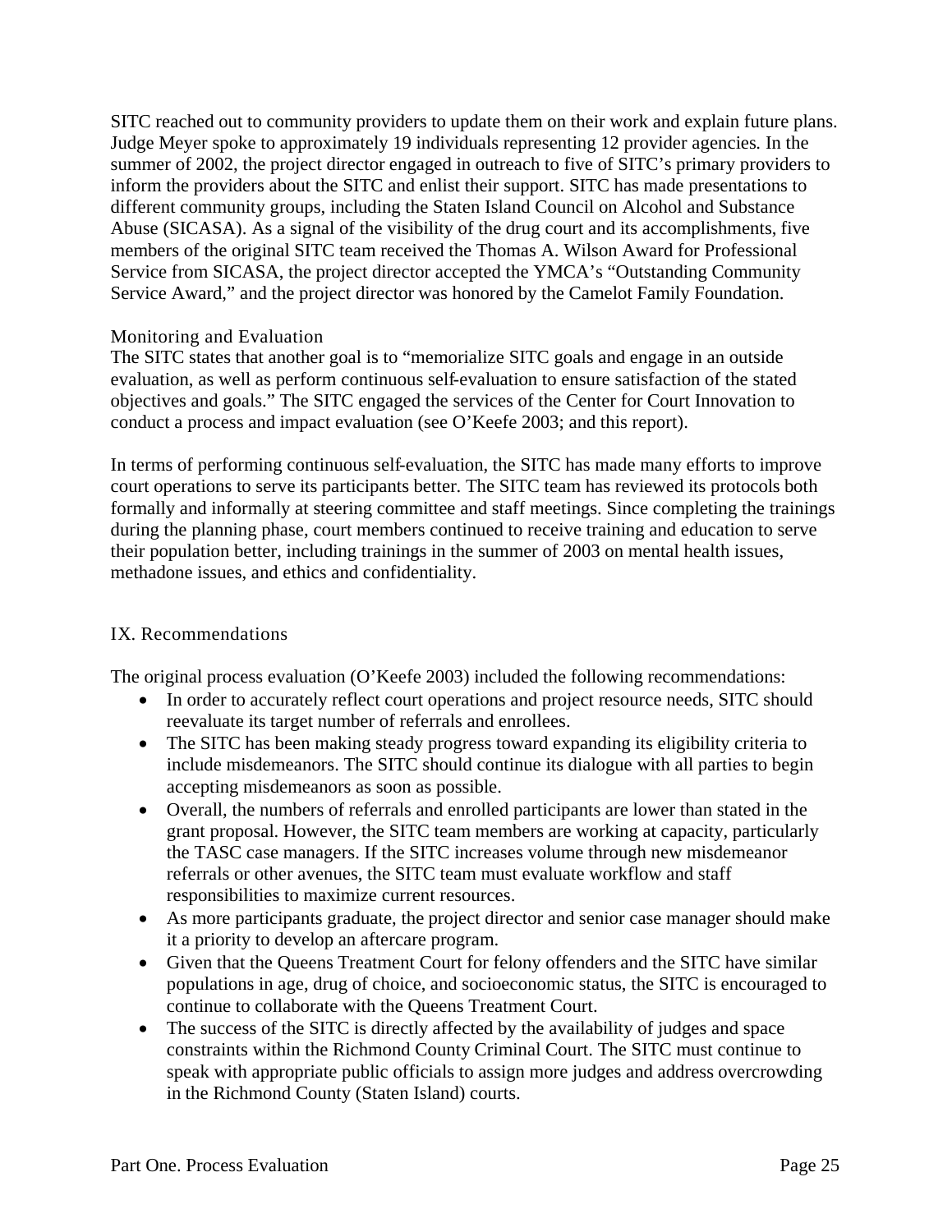Recommendations Update

The court has implemented many of the above recommendations. Most importantly, the SITC has expanded its eligibility criteria to include misdemeanors. Although volume is lower than expected during the planning stage, the SITC feels it is working at capacity in terms of case management and judicial monitoring, given its small staff and the constraints of judge availability and space.

The project director decided it was not feasible or appropriate for the SITC to develop an aftercare program. Many SITC graduates can still participate in aftercare programs offered by Staten Island community-based treatment providers.

Finally, the challenges of judge availability and space constraints within the Richmond County continue to challenge the SITC team. Despite these constraints, the team has risen above these challenges and continues to meet the needs of the SITC participants in reaching its stated objectives.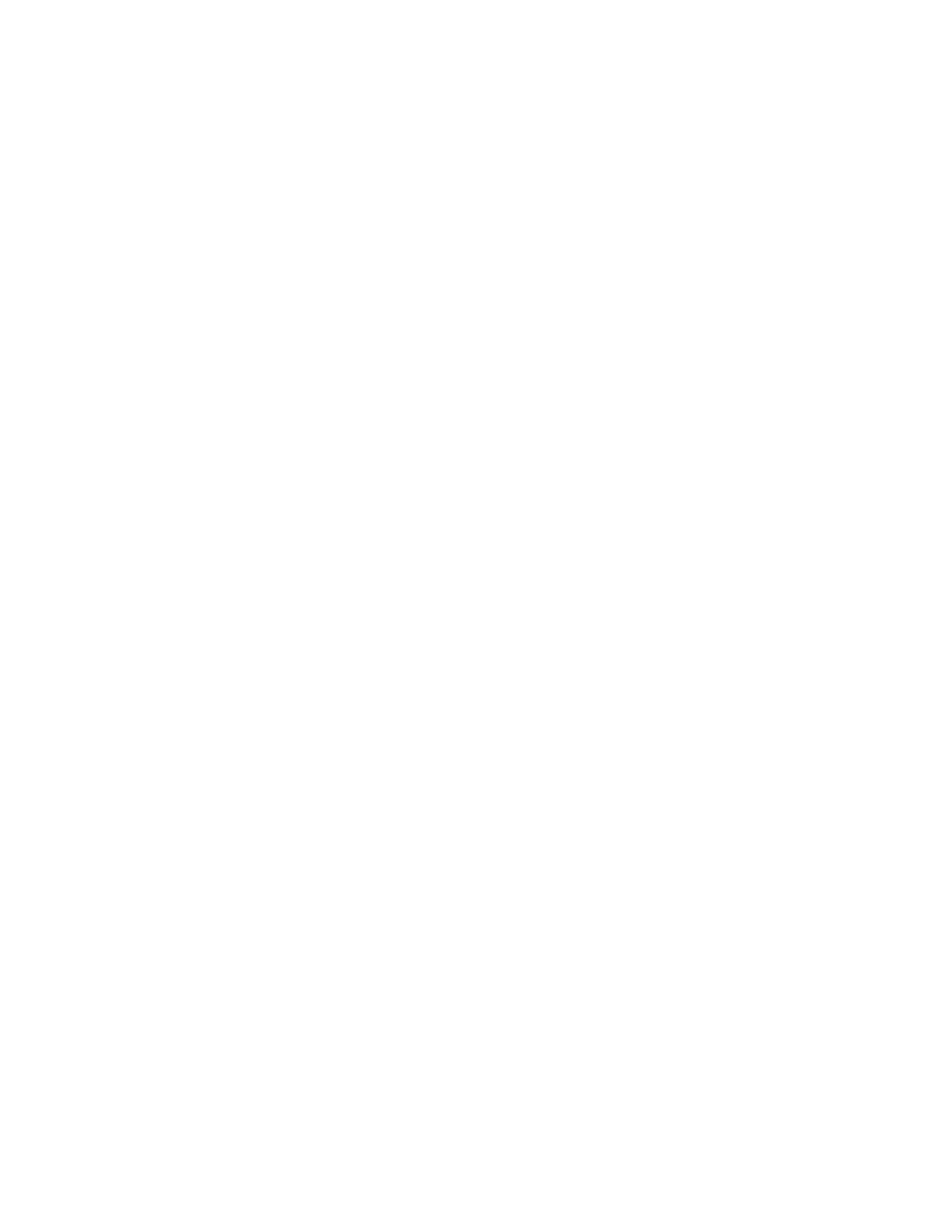# **PART TWO**

*Impact Evaluation*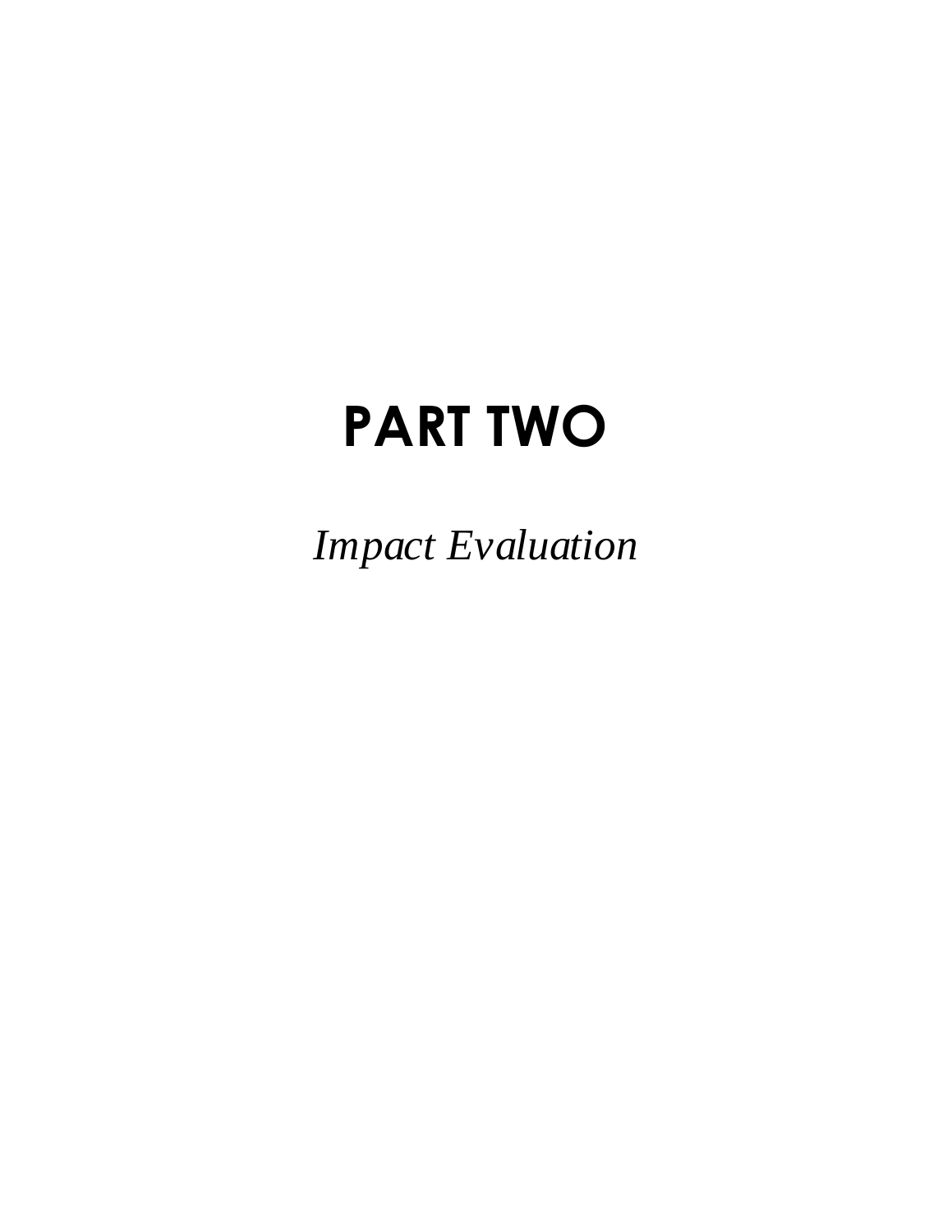#### I. Introduction

This part of the evaluation examines the impact of the Staten Island Treatment Court (SITC) on recidivism, case processing efficiency, and sentencing outcomes. The primary research question is whether the SITC produces a reduction in recidivism as compared with conventional case processing. The evaluation begins by briefly reviewing the recidivism literature to date. Then the research design and methods for this study's impact evaluation are explained, and the results are presented and discussed.

#### II. State of the Literature: Do Drug Courts Reduce Recidivism?

More than fifteen years of drug court research has yielded the conclusion that adult drug courts generally reduce recidivism. David Wilson and colleagues (2002) recently reported that 37 of 42 drug courts evaluated produced lower rates of recidivism than did "comparison groups" composed of otherwise similar, non-participating defendants. Most of the evaluations under study defined recidivism as re-arrests, some as re-convictions.

Although this review is extremely positive, much of the recidivism literature, and especially the first generation of evaluations completed in the 1990s, suffered from major methodological shortcomings (see critiques in Belenko 2001; and Roman and DeStefano 2004). Most notable was a failure to identify an appropriate "comparison group" of defendants whose recidivism rates were reasonable to compare with those of drug court participants. For example, several early evaluations compared the recidivism rates between drug court graduates and failures, a comparison which is completely invalid. As a policy matter, what is important to know is how the drug court fared overall, with everyone it attempted to serve, not merely how it fared with its obvious successes. Hence a proper comparison is between all participants, graduates and failures alike, and a second group composed of otherwise similar defendants who did not have the opportunity to participate in drug court.

Fortunately, in the early 2000s, the quality of the evaluation literature improved substantially. Three additional literature reviews considering a smaller number of evaluations, mainly by eliminating ones with weak research designs, still found that drug courts produced recidivism reductions in nearly all sites examined (Aos, Phipps, Barnoski, and Lieb 2001; Government Accountability Office 2005; Roman and DeStefano 2004). Furthermore, whereas most of the earlier evaluations measured recidivism over only a one or two year tracking period after the immediate outset of drug court participation, several recent studies track defendants over a longer, "post-program" timeframe; again, the results of these latter evaluations were largely positive (Bavon 2001; Fielding, Tye, Ogawa, Imam, and Long 2002; Goldkamp, White, and Robinson 2001; Gottfredson, Kearley, Najaka, and Rocha 2003; Rempel, Kralstein, Cissner, Cohen, Labriola, Farole, Magnani, and Bader 2003).

To provide a more local context for the present study, a recent evaluation of six New York State drug courts found that they produced an average 31% reduction in recidivism over a one-year "post-program" period (Rempel et al. 2003). The drug courts in this evaluation included three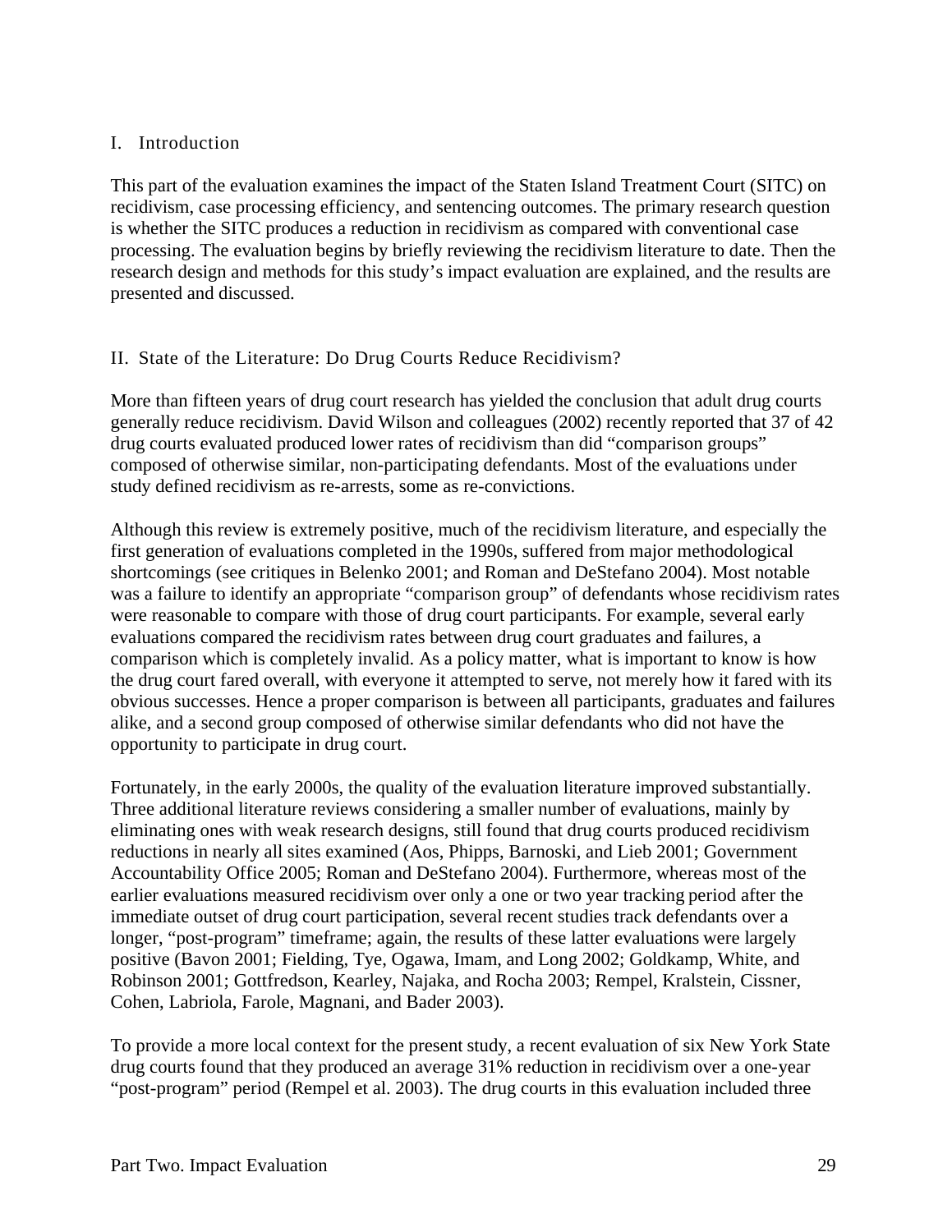from New York City, one from New York City's suburbs, and two from medium-sized cities in upstate, New York.

#### III.Research Design and Methodology

The present evaluation involved a comparison of outcomes between SITC participants arrested in the first 40 months of drug court operations (March 2002 – June 2005) and an otherwise similar group of defendants arrested in the year before the drug court opened (March 2001 – February 2002).

#### Definition of the Participant Sample

The participant sample included all 146 SITC participants arrested from March 2002 through June 2005. Recidivism data was obtained after an additional six months, at the end of December 2005, meaning that all participants could be tracked over at least a six-month tracking period. Also, 123 participants could be analyzed over a one-year timeframe, and 102 could be analyzed over 18 months. Diminishing sample sizes made unfeasible any analysis beyond 18 months.

#### Definition of the Comparison Group

The comparison group was initially defined to maximize its comparability to SITC participants in terms of its current charges and criminal history. Since 86% of those in the participant sample were arrested on felony drug charges (the remaining 14% were arrested on a wide assortment of other felony and misdemeanor charges), the comparison group was limited to felony drug charges only. Also, consistent with official SITC eligibility criteria, defendants were excluded from the comparison group if they had a prior violent felony conviction at any time or a prior nonviolent felony conviction within the preceding 10 years. Also, defendants were excluded if they were arrested on the most serious type of felony drug charge (A1 or A2 felonies, which together comprise less than 5% of all drug felonies). Finally, defendants were excluded if their case did not result in a conviction. This last exclusion was based on the assumption that any defendants with a reasonable probability of having their case dismissed would not, in practice, agree to participate in over a year of court-mandated treatment through the SITC. After imposing these exclusions, of those arrested in Staten Island in the year before the SITC opened, 223 potential comparison group defendants were identified.

## Implementation of Propensity Score Matching

Our initial comparison group criteria ensured that it would closely match the formal "paper eligibility" criteria of SITC drug court participants. However, this could not by itself guarantee that all initial comparison group defendants would truly have entered the drug court if the opportunity existed to do so. Some of these defendants might have been found ineligible for reasons not captured by formal legal criteria (e.g., if not addicted to drugs; or if perceived to be involved in heavy drug trafficking); and others might have refused to participate. Further, it is possible that officially eligible defendants with a certain background (demographics or criminal history) are especially likely or unlikely to end up participating.

Additional statistical methods can be used to determine exactly which types of defendants possess background characteristics that are most similar to those of real drug court participants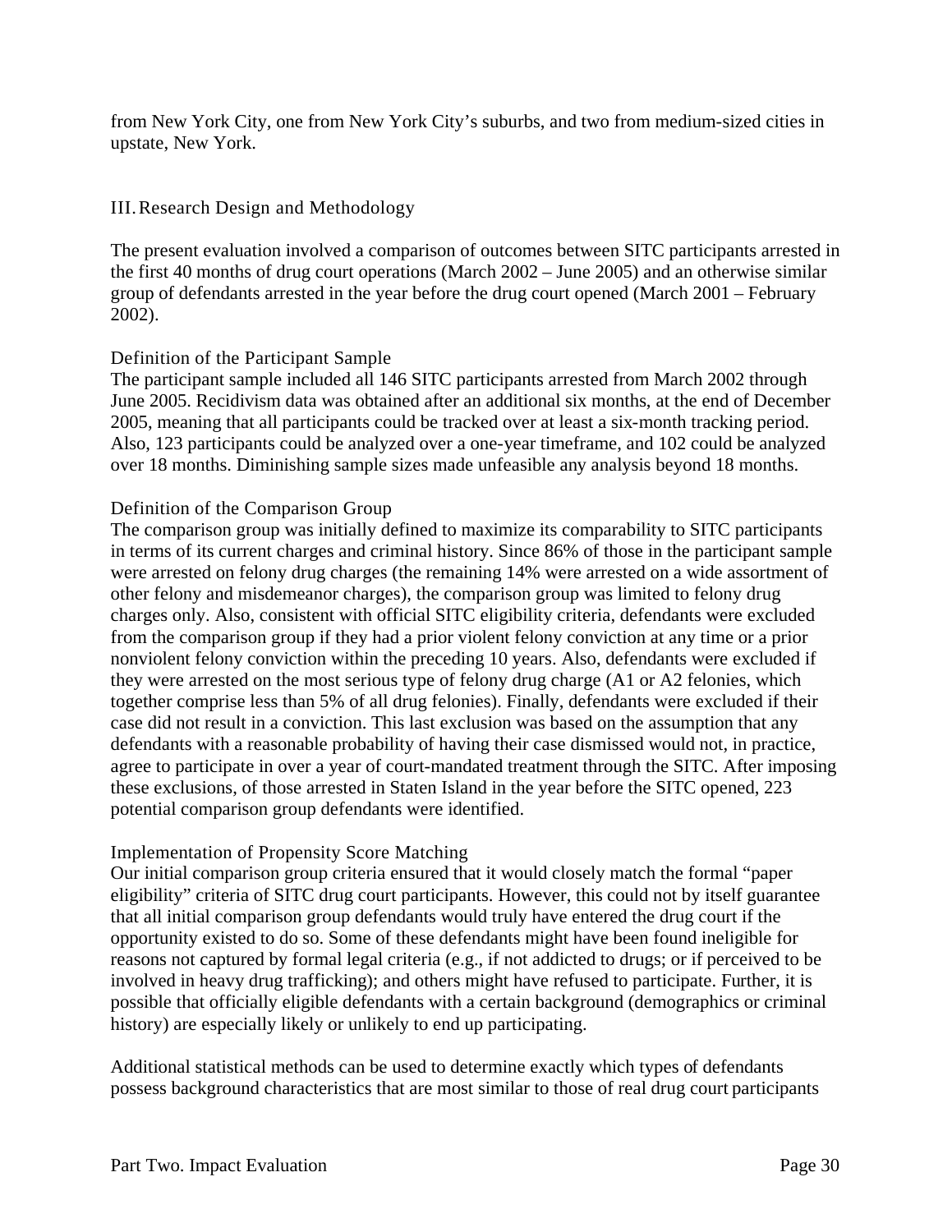and to select a final comparison sample that even more closely matches the participant sample. Propensity score matching techniques are designed to do this (see Rubin 1973; and for a detailed discussion of how these techniques may be applied in a drug court evaluation, see Rempel et al. 2003: Chapter 11).

Propensity score matching involves matching each participant to a comparison group candidate whose background characteristics are most comparable. The matching process does not require that each individual characteristic be identical (same age, same race, same prior criminal history, etc.) but that when all background characteristics are considered together, the matched pair shares a similar propensity, or probability, that they would participate in drug court if given the opportunity.

The first step in the propensity score matching process is to inspect all available and relevant background characteristics of the initial participant and comparison samples and to determine how the samples differ. Accordingly, the left-most columns of Table 9 (next page) compare the 146 drug court participants in the evaluation to the 223 initial comparison group candidates that were identified. This comparison reveals that the samples differed on the following characteristics:

- *Criminal history:* Those in the initial comparison sample had a more serious prior criminal history (significant differences on three of 16 criminal history measures at the .05 level; and notable differences on three additional measures at the weaker .10 level).
- *Charges:* Those in the drug court sample were significantly less likely to have been arrested on felony drug possession and significantly more likely to have been arrested on charges other than for felony drug possession or sales offenses (this second difference is automatic, since the comparison group was defined only to include felony drug cases);
- *Demographics:* Those in the drug court sample were significantly younger and less likely to be Hispanic; also, at the weaker .10 level, those in the drug court sample were less likely to be female and more likely to be white.

All significant variables (.10 level or better) were entered into a logistic regression model predicting the probability of drug court participation. This model generates for each defendant a "propensity score." The score's meaning is essentially, if one knew of nothing other than the defendant's background, how likely the defendant would be to become an SITC drug court participant if given the opportunity to do so. Table 10 (on page 35) gives the regression coefficients and significance levels for the model. (Since all of the prior criminal history measures were strongly inter-correlated, only one such measure, whether the defendant had any prior arrest, was entered into the model.)

Each of the 146 drug court participants were then matched to the comparison group candidate with the nearest if not identical propensity score. A one-to-one matching method was employed, meaning that each participant was matched to the nearest comparison group candidate from among those not previously matched to another participant. By the end of the matching process, 146 SITC participants were matched to exactly 146 comparison group defendants.

The right-most columns of Table 9 demonstrate the degree to which the final samples became more comparable as a result of this matching process. The final samples were not significantly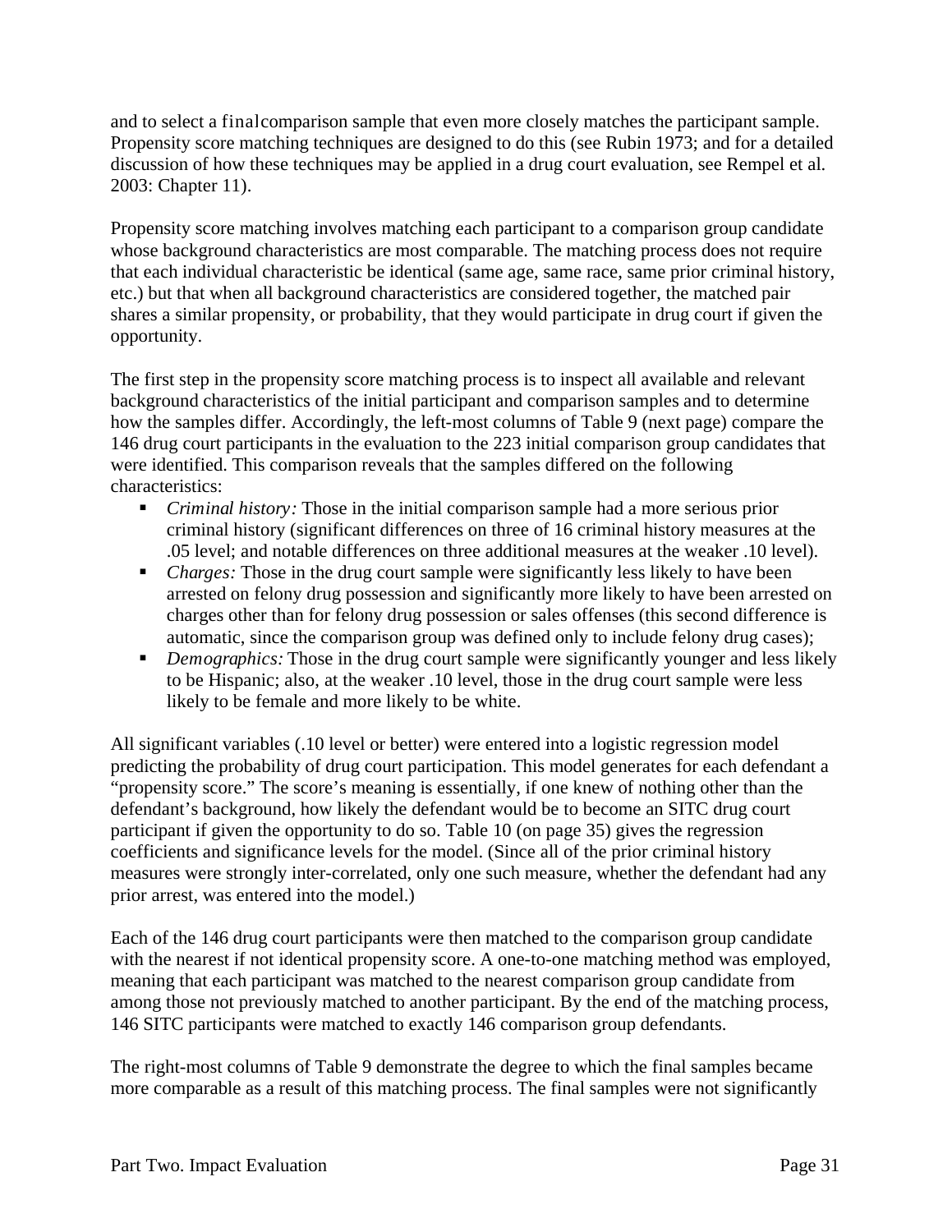|                                               |                    | Pre-Matching          |                   | <b>Final Comparisons</b> | Change in Drug     |
|-----------------------------------------------|--------------------|-----------------------|-------------------|--------------------------|--------------------|
|                                               |                    | Drug Court Comparison |                   | Drug Court Comparison    | Court/Comparison   |
| Sample Size                                   | $(N = 146)$        | $(N = 223)$           | $(N = 146)$       | $(N = 146)$              | Sample Differences |
| Criminal History                              |                    |                       |                   |                          |                    |
| <b>Prior Arrests</b>                          |                    |                       |                   |                          |                    |
| Any prior arrest                              | 65%*               | 75%                   | 65%               | 59%                      | $-4%$              |
| Any prior felony arrest                       | 47%*               | 58%                   | 47%               | 52%                      | $-6%$              |
| Any prior misdemeanor arrest                  | $57%$ <sup>+</sup> | 66%                   | 57%               | 60%                      | $-6%$              |
| Any prior drug arrest                         | 55%                | 61%                   | 55%               | 56%                      | $-5%$              |
| Mean number of prior arrests                  | 3.9                | 5.1                   | 3.9               | 4.6                      | $-0.5$             |
| Mean number of prior felony arrests           | 1.5                | 2.0                   | 1.5               | 1.9                      | $-0.1$             |
| Mean number of prior misdemeanor arrests      | 2.4                | 3.1                   | 2.4               | 2.7                      | $-0.4$             |
| Mean number of prior drug arrests             | 2.0                | 2.1                   | 2.0               | 2.0                      | $-0.1$             |
| Prior Convictions                             |                    |                       |                   |                          |                    |
| Any prior conviction                          | $48%$ <sup>+</sup> | 57%                   | 48%               | 51%                      | $-6%$              |
| Any prior felony conviction                   | $2%$ <sup>+</sup>  | 0%                    | $2%$ <sup>+</sup> | 0%                       | 0%                 |
| Any prior misdemeanor conviction              | $22%$ *            | 32%                   | 22%               | 29%                      | $-3%$              |
| Any prior drug conviction                     | 16%                | 16%                   | 16%               | 14%                      | 2%                 |
| Mean number of prior convictions <sup>1</sup> | 2.1                | 2.7                   | 2.1               | 2.3                      | $-0.4$             |
| Mean number of prior felony convictions       | $0.0^{2}$          | 0.0                   | $0.0^2$           | 0.0                      | 0.0                |
| Mean number of prior misdemeanor convictions  | 0.9                | 1.4                   | 0.9               | 1.1                      | $-0.3$             |
| Mean number of prior drug convictions         | 0.3                | 0.3                   | 0.3               | 0.3                      | 0.0                |
| <b>Current Charges</b>                        |                    |                       |                   |                          |                    |
| Felony drug sales                             | 45%                | 41%                   | 45%               | 51%                      | 2%                 |
| Felony drug possession                        | 41%**              | 59%                   | 41%               | 49%                      | $-10%$             |
| Other charges $3$                             | 14%***             | 0%                    | 14%***            | 0%                       | 0%                 |
| Demographics                                  |                    |                       |                   |                          |                    |
| Female sex                                    | $17%$ <sup>+</sup> | 25%                   | 17%               | 18%                      | $-7%$              |
| Mean age                                      | $26.2**$           | 28.9                  | 26.2              | 26.6                     | $-2.3$             |
| Race/ethnicity                                |                    |                       |                   |                          |                    |
| <b>Black</b>                                  | 43%                | 43%                   | 43%               | 44%                      | $-1\%$             |
| White                                         | $51%$ <sup>+</sup> | 42%                   | 51%               | 51%                      | $-7%$              |
| Hispanic / other <sup>4</sup>                 | $6\%$ **           | 15%                   | 6%                | 5%                       | $-8%$              |
|                                               |                    |                       |                   |                          |                    |

Table 9. Baseline Characteristics of SITC Participant and Comparison Group Samples Before and After Propensity Score Matching

 $+ p < .10$   $* p < .05$   $**$   $p < .01$   $**$   $* p < .001$  (2-tailed t-test)<br>
<sup>1</sup> Prior criminal history is only considered if there was an arrest at the felony or misdemeanor level. However, felony or misdemeanor arrests that lead to a violation level are counted and thus reflected in the totals for any type of conviction.

<sup>2</sup> The actual mean is .0411.

<sup>3</sup> Other charges includes: 9 misdemeanor drug possession charges, 9 other misdemeanors, and 3 other felonies.

<sup>4</sup> All defendants in this category are Hispanic, except for 2 defendants in the drug court sample.

different on any characteristic (.05 level), except for the probability of having a non-felony drug arrest charge; to reiterate, this one difference is an automatic function of defining the comparison group to exclude such charges. The final drug court sample was also slightly more likely to have a prior felony conviction (2% versus 0%, at the weaker .10 level).

We next investigated whether the presence of non-felony drug charges in the participant but not in the comparison sample could represent a meaningful source of bias. We found that this was not the case. Those arrested on non-felony drug charges within the participant sample were neither more nor less likely to re-offend on any of the outcomes measures presented below than were those arrested on felony drug charges; hence the inclusion of these other charges in the participant sample would have no effect on the reported recidivism rates below.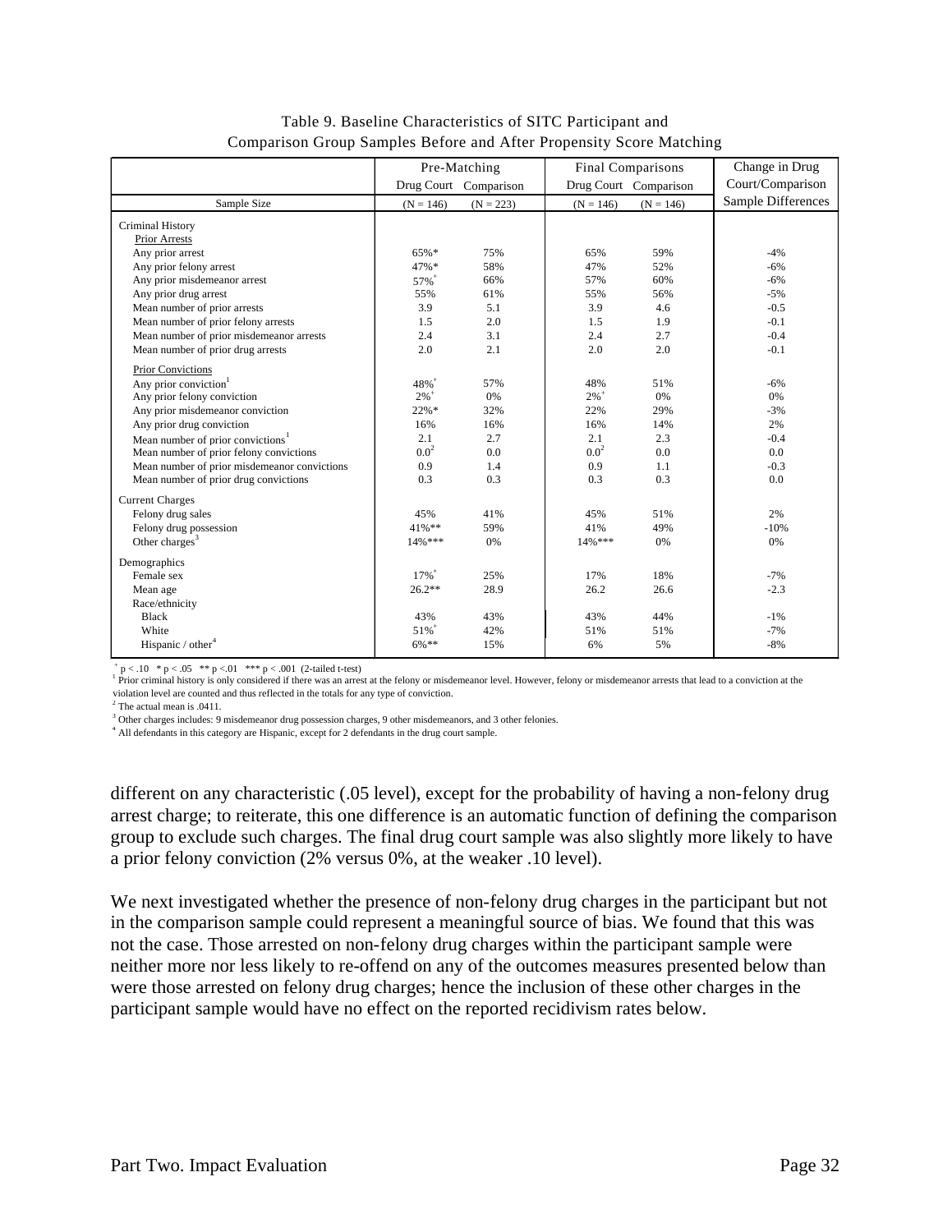| Variable                                 | Coefficient          |
|------------------------------------------|----------------------|
|                                          |                      |
| <b>Summary Statistics</b>                |                      |
| Total sample included in the analysis    | 369                  |
| Participants                             | 146                  |
| <b>Comparison Group Candidates</b>       | 223                  |
| Chi-square for model                     | 36.248***            |
| <b>Logistic Regression Coefficients</b>  |                      |
| Any prior arrest                         | $-.442$ <sup>+</sup> |
| Arrested on felony possession top charge | $-.940***$           |
| Female sex                               | $-541$ <sup>+</sup>  |
| Age                                      | $-.031*$             |
| Race/ethnicity <sup>1</sup>              |                      |
| <b>Black</b>                             | $.698^{+}$           |
| White                                    | $1.012*$             |
| Constant                                 | .547                 |

## Table 10. Logistic Regression Model Predicting SITC Participation

 $+p<.10$  \*p $<.05$  \*\*p $<.01$  \*\*\*p $<.001$ 

Note: The dependent variable is whether the defendant is an SITC participant or comparison group candidate. Variables included in the model were significant at the .10 level or better in separate bivariate comparisons (see Table 14.2).

<sup>1</sup> Race/ethnicity has a third, unlisted "Hispanic" category to which black and white participants are compared.

In the analyses to follow, the participant-comparison match forms the unit of analysis for estimating the drug court's impact. The average difference in outcomes across all matches is used to estimate the overall drug court impact. Whenever a participant is unavailable for a particular analysis – for example, only 102 of the 146 participants in the full sample had accumulated enough time after their initial arrest to analyze over the 18-month tracking period – the comparison defendant with whom that participant was matched is also dropped from the analysis. This maintains similar levels of match comparability across each individual analysis.

#### Outcome Measures

Recidivism data was obtained from the New York State Division of Criminal Justice Services (DCJS). The DCJS data set includes both arrest- and conviction-based measures, although consistent with the preexisting literature, we emphasize the results for re-arrests when presenting the results. The data also enabled construction of outcome measures for key subtypes of reoffending: felony, misdemeanor, and drug-related.

Analyses considered recidivism outcomes over both a one-year period  $(N = 123$  for each sample) and an 18-month period ( $N = 102$  for each sample). In addition, "survival analyses" were conducted that utilized all available defendants ( $N = 146$  for each sample). These last analyses take into account differences in both the raw recidivism rates and the timing of recidivism, answering whether the drug court delays the onset of new criminal behavior.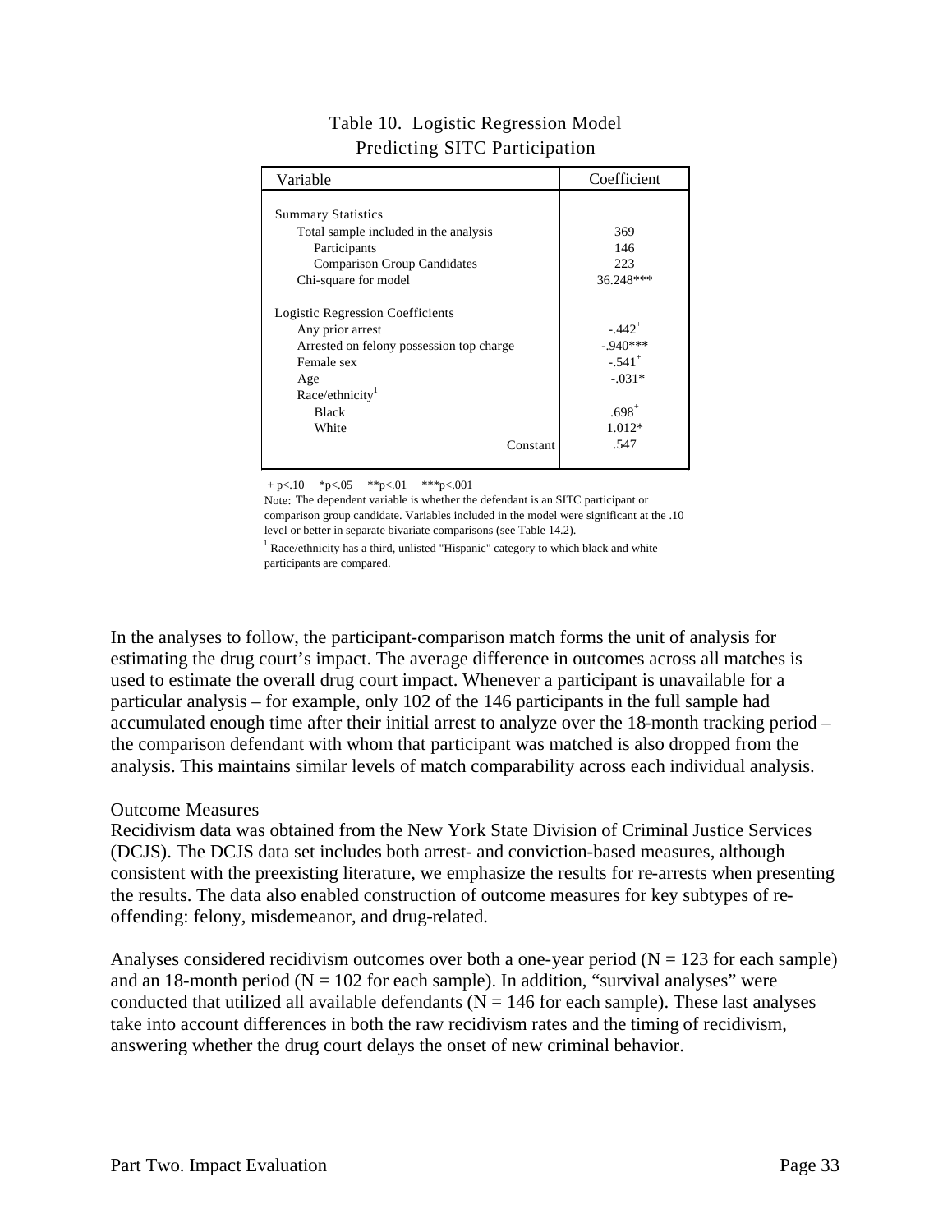

#### Figure 1. Impact of the SITC on Recidivism within One Year and Eighteen Months After the Initial Arrest

## IV.Results: Impact of the SITC on Recidivism

As shown in Figure 2, the SITC produced a substantial reduction in recidivism across both the one-year and the 18-month measurement periods ( $p < .05$  or better for both comparisons). After one year, 26% of drug court participants versus 48% of the comparison group were re-arrested; and after 18 months, the difference was 41% versus 55%. Framed differently, when compared with the initial comparison group level, the SITC produced a 46% relative reduction in the rearrest rate after one year and a 25% reduction after 18 months.

As further shown in Table 11, comparable recidivism reductions were evident when isolating felony, misdemeanor, and drug-related re-arrests. Also, when turning to re-convictions, the magnitude of the recidivism reduction appears to increase. The 18-month re-conviction rate was 23% for drug court participants and 41% for the comparison group, meaning that the drug court produced a relative reduction in the re-conviction rate of close to half (44%).

When examining the total number of re-arrests and re-convictions, the comparison group had almost twice as many total recidivist events as drug court participants across most of the outcome measures reported in Table 11. For instance, drug court participants averaged 0.63 rearrests over the 18-month tracking period, whereas the comparison group averaged almost double at 1.19.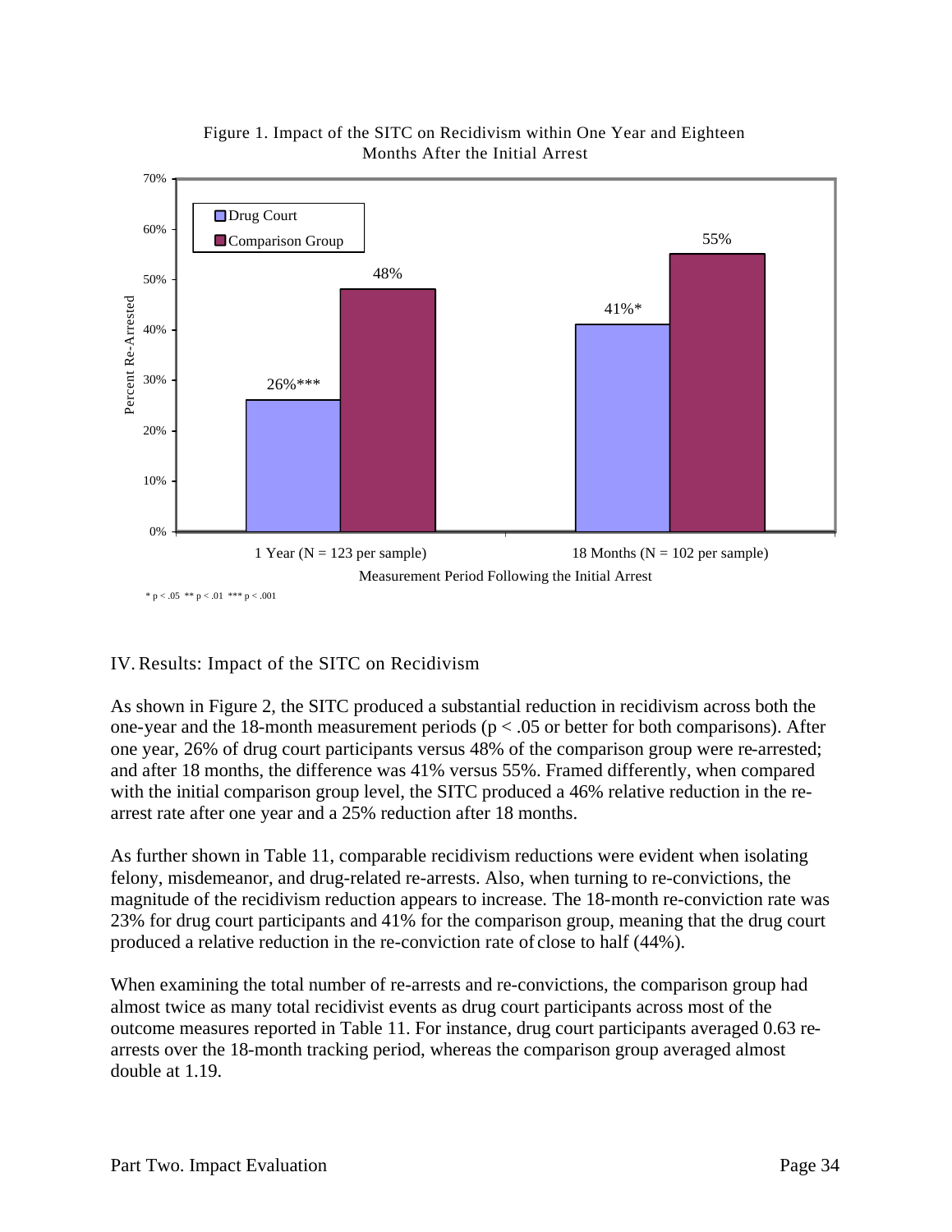| <b>Recidivism Measure</b>                         | Drug Court  | Comparison Group |
|---------------------------------------------------|-------------|------------------|
|                                                   |             |                  |
| Recidivism within One Year of the Initial Arrest  | $(N = 123)$ | $(N = 123)$      |
| Any re-arrest                                     | 26% ***     | 48%              |
| Mean number of re-arrests                         | $0.41**$    | 0.87             |
| Any felony re-arrest                              | $17\% *$    | 31%              |
| Any misdemeanor re-arrest                         | $14\%**$    | 30%              |
| Any drug re-arrest                                | $17\%$ **   | 34%              |
| Any re-conviction                                 | 15%**       | 29%              |
| Mean number of re-convictions                     | $0.18**$    | 0.44             |
| Of those with at least one re-arrest:             | $(N = 32)$  | $(N = 59)$       |
| Days to first re-arrest                           | 114         | 136              |
| Recidivism within 18 Months of the Initial Arrest | $(N = 102)$ | $(N = 102)$      |
| Any re-arrest                                     | $41\% *$    | 55%              |
| Mean number of re-arrests                         | $0.63**$    | 1.19             |
| Any felony re-arrest                              | $24%$ *     | 36%              |
| Any misdemeanor re-arrest                         | $24\% *$    | 39%              |
| Any drug re-arrest                                | $25%$ *     | 38%              |
| Any re-conviction                                 | 23%**       | 41%              |
| Mean number of re-convictions                     | 0.31        | 0.63             |
| Of those with at least one re-arrest:             | $(N = 42)$  | $(N = 56)$       |
| Days to first re-arrest                           | $256**$     | 164              |

#### Table 11. Impact of the SITC on Recidivism

 $+p < .10$  \* p  $< .05$  \*\* p  $< .01$  \*\*\* p  $< .001$  (2-tailed t-test)

within the given measurement period (e.g., 1, 2 or 3 years), but the conviction may have occurred at a later time. Participant sample sizes vary, because some cases entered drug court too recently to have accumulated sufficient post-arrest time for a three-year post-arrest analysis. Note: An event counts as recidivism if it resulted in a conviction. Technically, the new arrest must have occurred

#### Table 12. Types of Re-Arrest Charges: Top Arrest Charge of First Re-Arrest within One Year of the Initial Arrest

| Recidivism Measure                                               | Drug Court | Comparison Group |
|------------------------------------------------------------------|------------|------------------|
|                                                                  |            |                  |
| Number of Defendants with Re-Arrest at One Year                  | 32         | 59               |
| Percent of Available Sample                                      | 26%        | 48%              |
| Top Arrest Charge                                                |            |                  |
| 1. Drug Charges                                                  | 50%        | 57%              |
| Felony drug sales                                                | $3\% *$    | 17%              |
| Felony drug possession                                           | 28%        | 14%              |
| Misdemeanor drug possession                                      | 13%        | 12%              |
| Misdemeanor marijuana sales                                      | 6%         | 14%              |
| 2. Property Charges                                              | 16%        | 15%              |
| 3. Other Charges                                                 | 35%        | 29%              |
| Assault, menacing, or reckless endangerment                      | 13%        | 12%              |
| Criminal contempt                                                | 0%         | 5%               |
| Other charges (no one charge more than 3%)<br>for either sample) | 22%        | 12%              |
| Total                                                            | 100%       | 100%             |

 $+p < .10 * p < .05 ** p < .01 ** p < .001$  (2-tailed t-test)

Note: Percentages do not always add up to 100% due to rounding.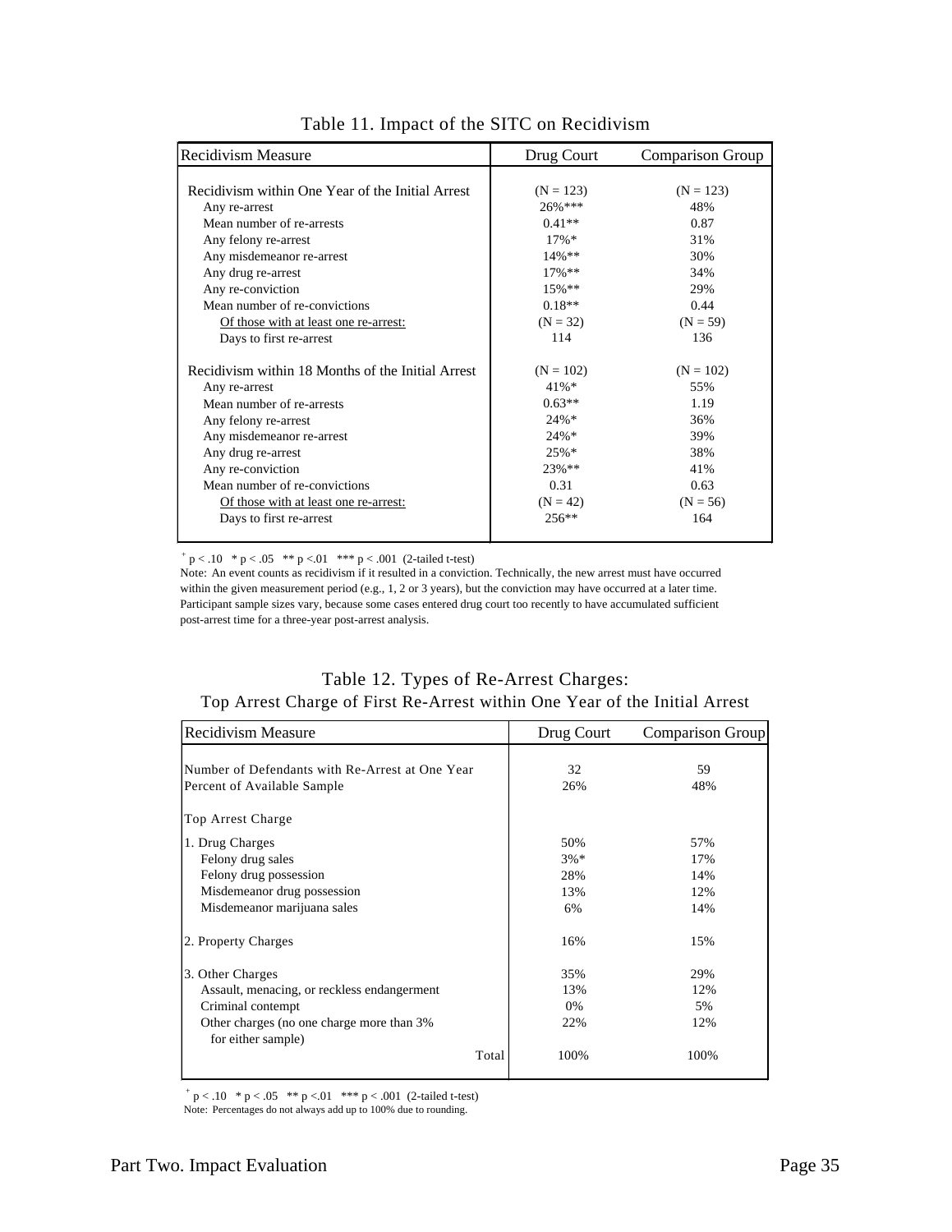

#### Figure 2. Survival Curve: Survival of SITC Drug Court versus Comparison Group Defendants Up to Eighteen Months Following the Initial Arrest ( $N = 146$  Per Sample\*)

Note: The survival experience of drug court and comparison group defendants is significantly different at the .05 level ( $p = .0242$  for Wilcoxon statistic). \* Sample sizes are not identical for all months, since not all drug court participants could be analyzed over the full 18-month tracking period. Reduced sample sizes for the drug court participant sample are indicated every three months with a minus sign followed by the number of participants not available of the initial 146. On the other hand, all 146 comparison group defendants were available for all months.

Finally, the drug court appeared to delay the onset of recidivism when examining those with at least one re-arrest within 18 months (this effect was not apparent in the shorter one-year analysis). Of those re-arrested within 18 months, drug court participants averaged 256 crime-free days before their first re-arrest, while the comparison group averaged a significantly lower number, only 164 crime-free days.

Table 12 (previous page, bottom) displays the types of charges that were involved among all of those who re-offended. The results show that first re-arrests among drug court participants were significantly less likely to be for felony drug sales ( $p < .05$ ). There were no other significant differences across the samples. Across both samples, half or more of first re-arrests were on drug-related charges.

#### Survival Analysis

Figure 3 presents survival curves for drug court participants and the comparison group, displaying for each month up to 18 after the initial arrest the cumulative percentage of defendants not yet re-arrested. All 146 defendants from each sample are included, but the analysis considers only the results for defendants who were still "at risk" of having their first rearrest in each given month. For example, a defendant whose initial arrest date was only one year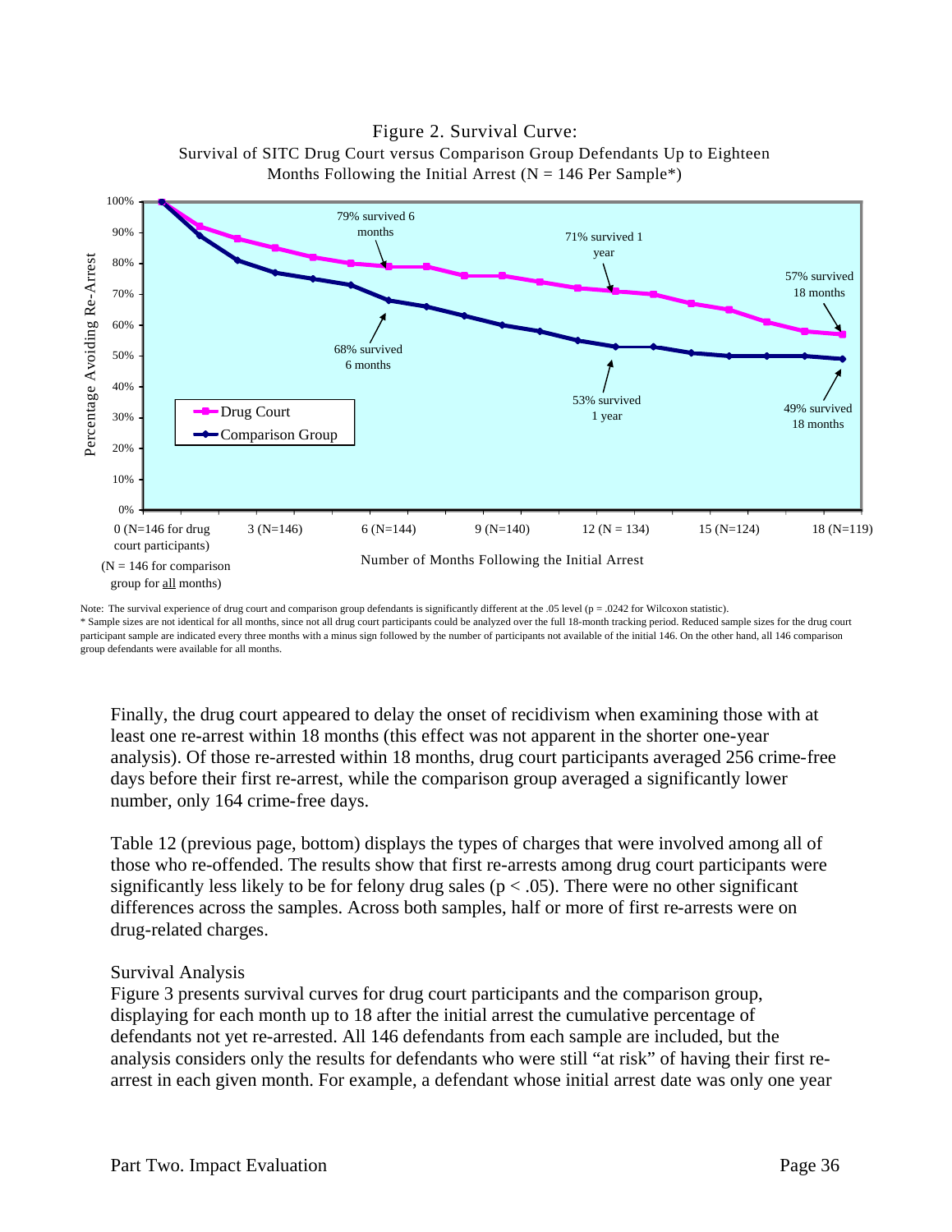| Maximum Tracking Period                                                                                                                                                                              | 18 Months<br>292                                                                           |
|------------------------------------------------------------------------------------------------------------------------------------------------------------------------------------------------------|--------------------------------------------------------------------------------------------|
|                                                                                                                                                                                                      |                                                                                            |
| <b>Total Sample</b>                                                                                                                                                                                  |                                                                                            |
| Drug Court                                                                                                                                                                                           | 146                                                                                        |
| <b>Comparison Group</b>                                                                                                                                                                              | 146                                                                                        |
| Number of Censored Cases (not re-arrested)                                                                                                                                                           | $161^1$                                                                                    |
| Drug court participant<br>Natural logarithm of the total number of prior arrests<br>Arrested on felony sales top charge<br>Female sex<br>Age<br>Race/ethnicity <sup>2</sup><br><b>Black</b><br>White | <b>Odds Ratios:</b><br>$.691*$<br>$1.515***$<br>1.204<br>.902<br>$.969**$<br>1.651<br>.896 |

## Table 13. Cox Regression Predicting the Impact of SITC Participation and Other Background Characteristics on Re-Arrest

+ p<.10 \* p<.05 \*\* p<.01 \*\*\* p<.001

 $<sup>1</sup>$  All censored casees (not re-arrested) had their number of days set to 547 if they could be tracked for the</sup> maximum tracking period of 18 months. If they could not be tracked for that duration, their number of days was set to their number of days "at risk" (i.e., the total number for which they could be tracked).

 $2^{2}$  Race/ethnicity has a third, unlisted "Hispanic" category to which black and white

participants are compared.

prior to the date of the analysis and was not yet re-arrested in that year would not be counted in the portion of the figure considering survival in months 13-18.

The survival curves for the two samples immediately diverge, such that by the one-year mark, 71% of drug court participants but just 53% of the comparison group had survived (avoided rearrest). Between one year and 18 months, the gap between the two groups declined, but it remained significant.

#### Other Predictors of Recidivism

To determine whether other defendant characteristics besides drug court participation status predicted recidivism, a Cox regression analysis was performed. Cox regression, similar to survival analysis, assesses both the presence and timing of recidivism (how many crime-free days were there before a re-arrest took place). All 146 defendants from each sample were included in the analysis. None were tracked for longer than 18 months, and for those whose possibility of re-arrest could only be tracked over a lesser period, the Cox procedure takes into account the exact amount of "at risk" time.

The results indicate that significant predictors of recidivism were as follows (see Table 13):

- *Drug court participation status:* Consistent with the previous results, drug court participation significantly predicted non-recidivism ( $p < .05$ );
- **Prior criminal history:** The number of prior arrests significantly predicted recidivism ( $p <$ .001); the actual variable entered into the cox regression procedure was the natural logarithm of the number of prior arrests variable; the logarithm function served to make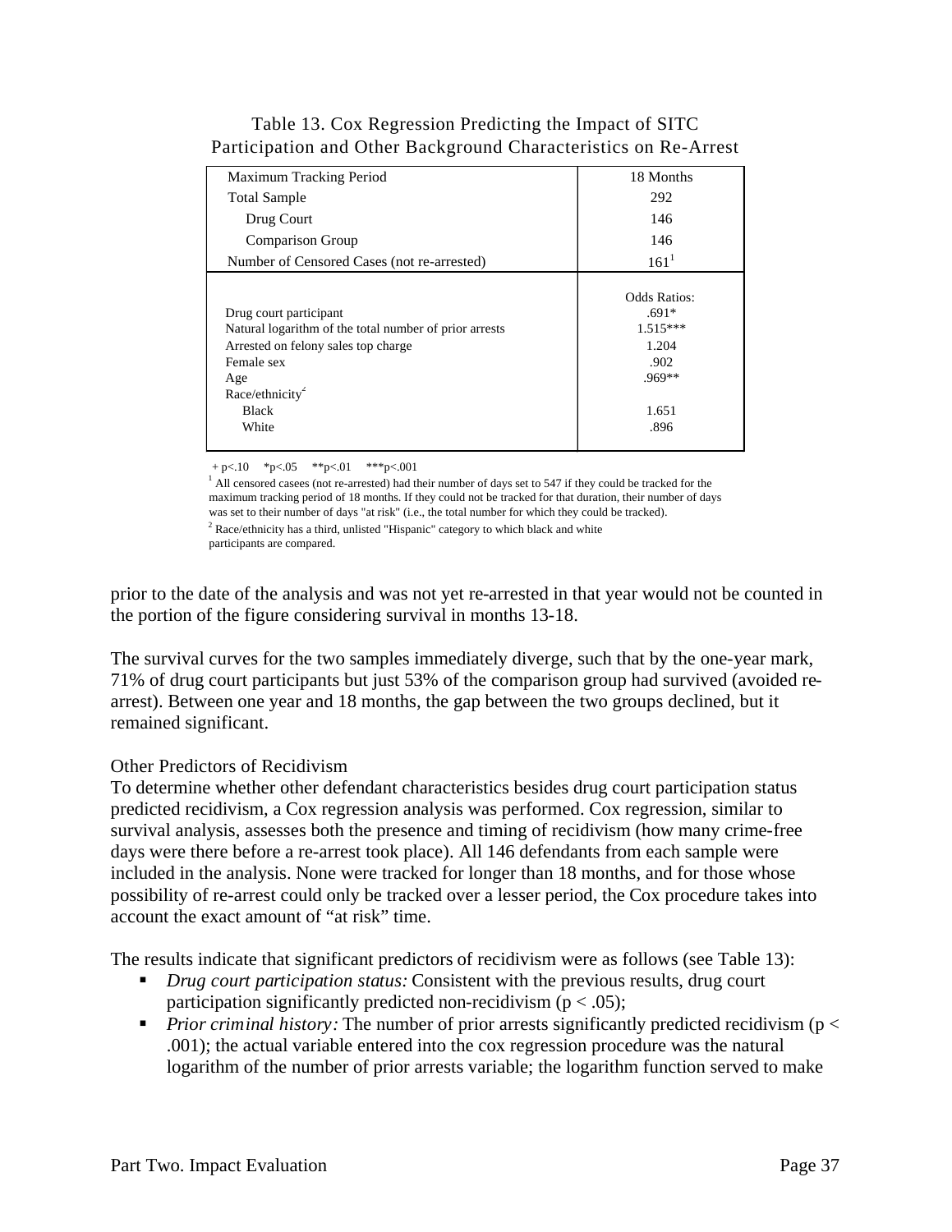the prior arrest variable less right-skewed (i.e., gives relatively less influence to the few defendants with extremely high numbers of prior arrests).

Age: Younger age significantly predicted recidivism  $(p < .01)$ .

## V. Results: Impact of the SITC on Case Processing Efficiency

In addition to the primary goals of reduced recidivism and drug use, the first drug courts established in the early 1990s were also concerned with the goal of increasing case processing efficiency. Improved efficiency actually comprised the primary goal motivating the initial appearance of drug courts, including the Miami Drug Court in 1989 (Cooper 2002). Faced with escalating numbers of drug cases and drug-related incarcerations, court systems throughout the country were under growing pressure to manage their cases more efficiently, reduce case backlog, reduce jail and prison terms for drug offenders, and generate cost savings. Accordingly, research reports on drug courts published through the mid-1990s emphasized the measurement of processing-related objectives (McCoy 2003).

As shown in Table 14, SITC participants reached initial disposition after significantly less time than the comparison group. For this analysis, "initial disposition" for drug court participants is defined as the date of the guilty plea that formalized drug court entry; the disposition date for the comparison group is usually the plea date as well, but in some cases can be the date of conviction by trial. Participants averaged 2.1 months to initial disposition, whereas the comparison group averaged twice as long at 4.2 months ( $p < .001$ ). Also, the median number of months to disposition was 1.5 for participants and 2.7 for the comparison group. (The median takes the middle value and therefore, unlike the average, cannot be pulled upward in the event that a small numbers of defendants have extremely high values.)

Of course, from a pure court resources standpoint, the drug court ultimately takes longer to process its cases than conventional prosecution since a "final" drug court disposition is not reached until the date of drug court graduation or failure. Thus as shown in the bottom section of Table 13, drug court participants averaged 16.1 months to graduation or failure, almost four times longer than the comparison group's average time to disposition.

## VI. Results: Impact of the SITC on Sentencing Outcomes

As an alternative-to-incarceration program, most drug courts aspire to reduce the time that defendants spend in jail or prison. Some drug court critics argue that, due to the lengthy jail or prison sentences commonly imposed on drug court failures, when considering all drug court participants together, they face more severe criminal justice sanctions than under conventional prosecution (Nolan 2001). A study of the Baltimore drug court found that while participants spent fewer days than the comparison group in jail due to their final sentence, they spent substantially more time in jail due to intermediate sanctions for noncompliant behavior; thus when all time was considered, the total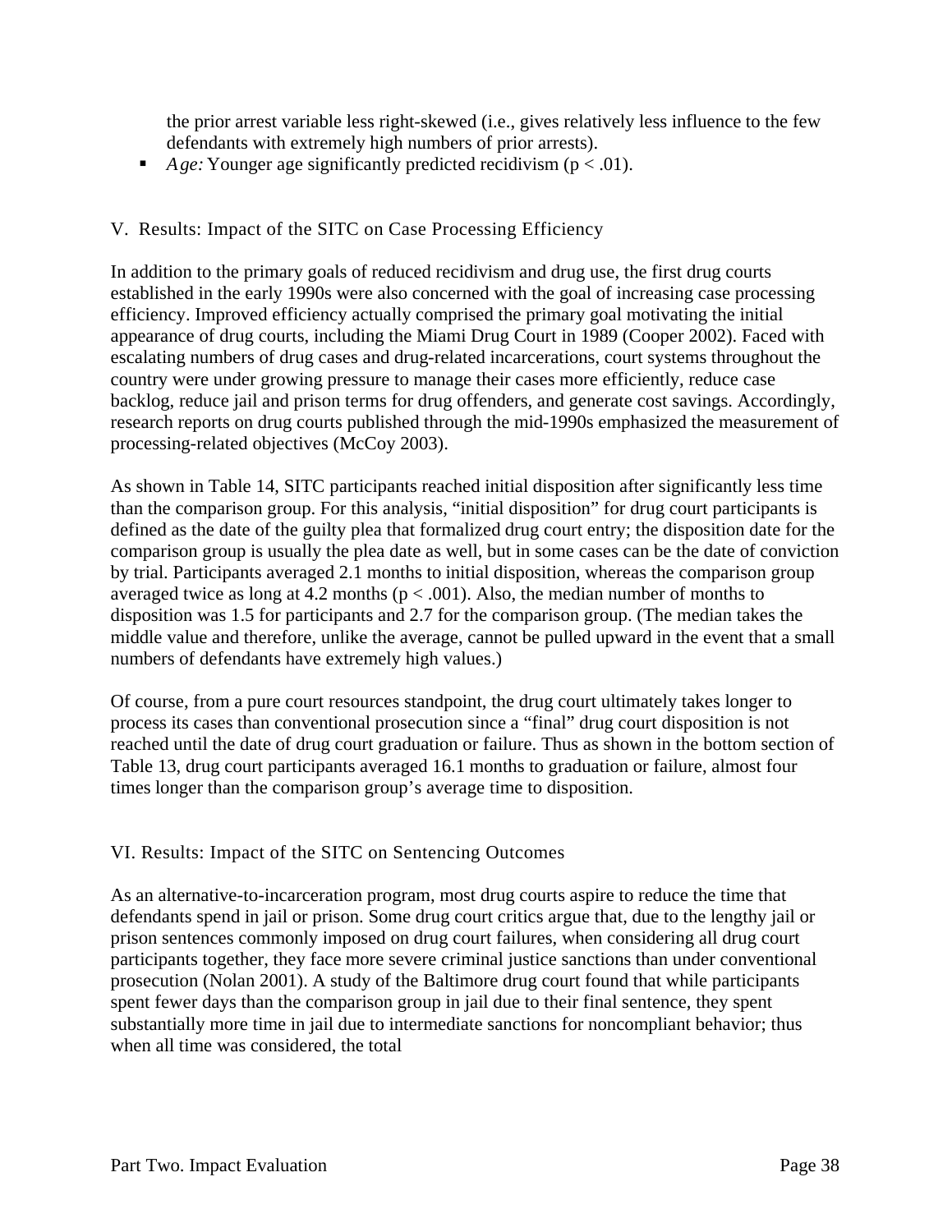| <b>Processing Measure</b>                                                                                                                                                                                                                | Drug Court      | Comparison Group |
|------------------------------------------------------------------------------------------------------------------------------------------------------------------------------------------------------------------------------------------|-----------------|------------------|
| Months from Initial Arrest to Initial Disposition <sup>1</sup><br>Average<br>Median                                                                                                                                                      | $2.1***$<br>1.5 | 4.2<br>2.7       |
| Months from Initial Arrest to Final Disposition <sup>2,3</sup><br>(defined as graduation or failure date for drug court)<br>participants and plea date or other final disposition<br>date for the comparison group)<br>Average<br>Median | 16.1<br>15.7    | 4.2<br>2.7       |

Table 14. Impact of the SITC on Case Processing Efficiency

 $p < .10$  \*  $p < .05$  \*\*  $p < .01$  \*\*\*  $p < .001$  (2-tailed t-test)

Note: Significance tests were not conducted for the median results.

 $<sup>1</sup>$  The initial disposition date is defined as the plea date for drug court participants and the plea date or other final</sup> disposition date for the comparison group.

 $2<sup>2</sup>$  The final disposition date is defined as the graduation or failure date for drug court participants and as the final disposition date (identical to above) for the comparison group.

<sup>3</sup> The drug court participant sample for this analysis only includes graduates and failures (N = 98).

number of days spent incarcerated was only slightly lower for drug court participants than for the comparison group (Gottfredson, Najaka, and Kearley 2003). In the statewide evaluation of New York's drug courts, participants in three of the six sites averaged significantly fewer days in jail or prison than the comparison group on the initial criminal case; but participants in one drug court spent significantly more time in jail or prison on the initial case; and in the final two sites, there was not a significant difference in either direction (Rempel et al. 2003). Further breaking down the results in the New York study, drug court graduates were never incarcerated as part of their final sentence; therefore, they gained the full benefit of the drug court's alternative to incarceration opportunity. On the other hand, drug court failures averaged significantly longer sentences than the comparison group in four of the six sites.

The analysis in this section began with the 100 drug court participants who had reached a final dispositional status (graduation or failure) as of the analysis and their 100 matched comparison group defendants. Since 6 of the 100 comparison defendants and 1 of the drug court participants had missing sentence information, the final samples were then reduced to 93 and 93.

As shown in Table 15 (comparing the two right-most column), the probability of receiving either a jail or prison sentence is virtually identical for both participants and the comparison group (26% and 27%). Also, the average time spent serving a jail or prison sentence is less than 60 days for both samples, with small, non-significant differences in the exact numbers.

Although there were not significant differences in incarceration rates when comparing all SITC participants to the comparison group, when isolating drug court failures only, it turns out that failures were significantly more likely to be sentenced to jail or prison than the comparison group (96% versus 27%); and averaged significantly more time sentenced to jail or prison (208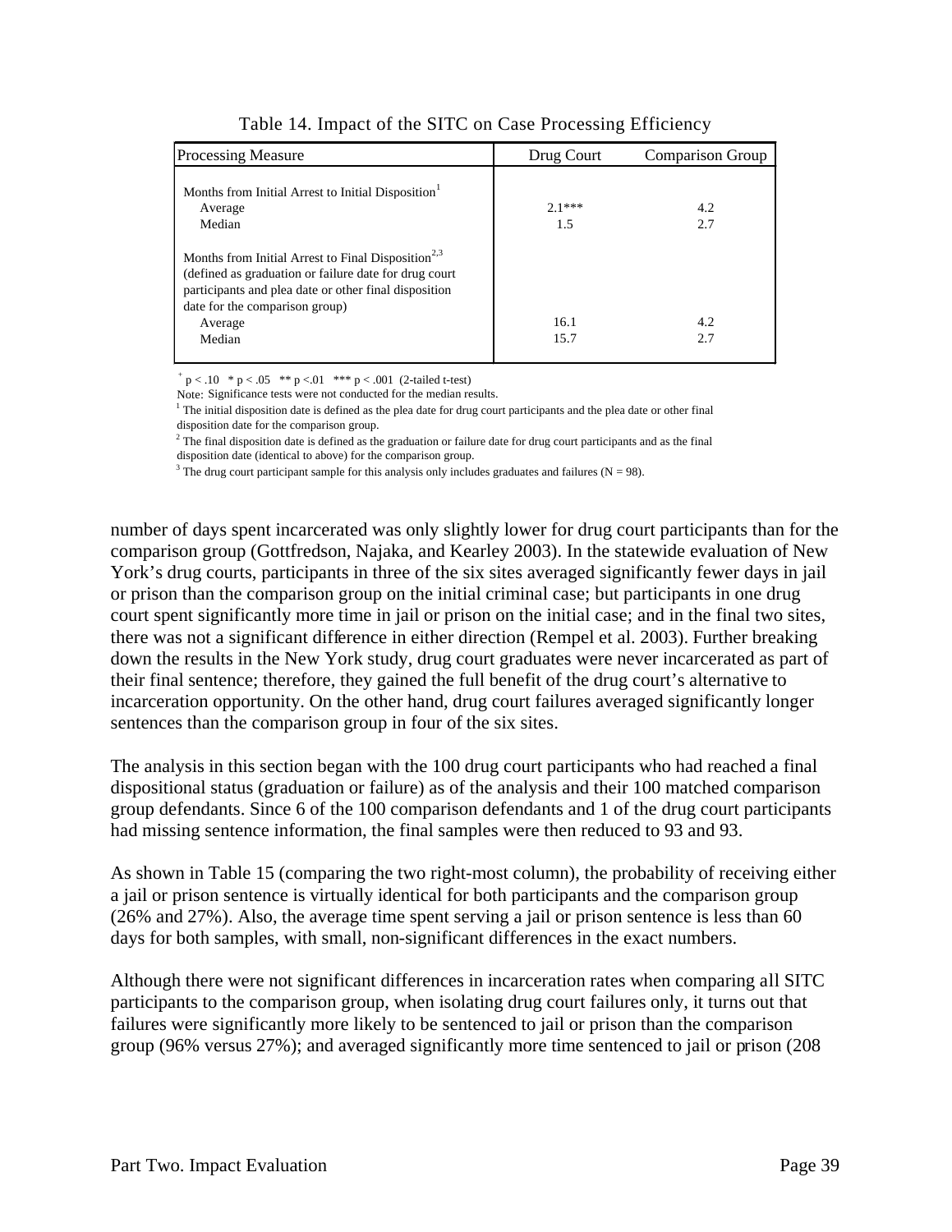|                                                                                                   | <b>Graduates</b> | Failures <sup>2</sup> | All Drug Court | Comparison |
|---------------------------------------------------------------------------------------------------|------------------|-----------------------|----------------|------------|
| Available Sample Size                                                                             | 76               | 26                    | 93             | 93         |
|                                                                                                   |                  |                       |                |            |
| Sentence Type                                                                                     |                  |                       |                |            |
| <b>Incarceration Sentence</b>                                                                     | 0%               | $96\%$ ***            | 26%            | 27%        |
| Prison                                                                                            | 0%               | $23%$ <sup>+</sup>    | 7%             | 7%         |
| Straight jail or jail/probation split                                                             | 0%               | 73% ***               | 20%            | 20%        |
| Time served                                                                                       | 0%               | $0\%$ **              | $0\%$ **       | 10%        |
| Straight probation                                                                                | 0%               | $0\%***$              | $0\%***$       | 15%        |
| Conditional discharge                                                                             | 0%               | $0\%$ ***             | $0\%***$       | 18%        |
| Fine (without any additional sentence)                                                            | 2%               | $0\%***$              | $1\%***$       | 32%        |
| Case dismissed/no sentence imposed                                                                | 98%              | $4\%^{4}$             | $72%$ ***      | $0\%$      |
| Sentence Length<br>Length of jail/prison sentences <sup>3</sup>                                   | $\Omega$         | $208***$              | 58             | 39         |
| Average length (across entire sample)<br>Average length (of those sentenced<br>to jail or prison) | n/a              | 217                   | 217            | 159        |

Table 15. Impact of the SITC on Sentencing Outcomes<sup>1</sup>

 $+p < .10$  \* p < .05 \*\* p < .01 \*\*\* p < .001 (2-tailed t-test)

Note 1: T-tests were only conducted for the comparisons between: (1) all drug court participants and the comparison group and (2) failures and the comparison group. Graduates always have their case dismissed (with one exception), so statistical tests are unnecessary to demonstrate the clear and distinctive pattern that is applicable to graduates.

Note 2: Percentages do not always add up to 100% or to applicable sub-category totals due to rounding.

failures (21), and incompletes due to mental or physical illness (5).  $1$  The total drug court participant sample for this analysis only includes those reaching final dispositional status: graduates (67),

 $2$  This category includes both the 21 drug court failures and the 5 participants with a final status of incomplete due to mental or physical illness.

 $3$  For prison sentences, time incarcerated is assumed to be the minimum (e.g., one year in a 1-3 year sentence); and for jail

sentences, time incarcerated is assumed to be two-thirds of the official sentence, given standard "good time" release policies.

<sup>4</sup> One cases that was closed as "incomplete" was convicted, but a sentence was not imposed.

versus 39 days). Therefore, there is some legal risk involved in entering the drug court. Graduating means the complete avoidance of a criminal record, since cases are dismissed; but failing involves a longer average sentence than what would have, on average, been imposed had the case been processed using conventional methods. Since the SITC has an exceptionally high graduation rate (72% of the 100 participants reaching final status as of this analysis), most SITC participants receive a clear legal benefit from their enrollment. Also, since the SITC produces a significant reduction in recidivism (per above), future incarceration rates can be expected to drop significantly lower for those enrolling in the drug court than for the comparison group. This anticipated future effect is not immediately apparent, of course, when examining jail and prison rates only on the initial case that first brought the participants to drug court.

#### VII. Summary

The SITC produced consistently positive impacts on the probability, prevalence, and timing of both re-arrests and re-convictions. The SITC produced a 46% relative reduction in the re-arrest rate after one year and a 25% reduction after 18 months; and reductions of similar magnitude were evident when isolating felony, misdemeanor, and drug-related re-arrests. When examining the average number of re-arrests (since some defendants were re-arrested more than once), the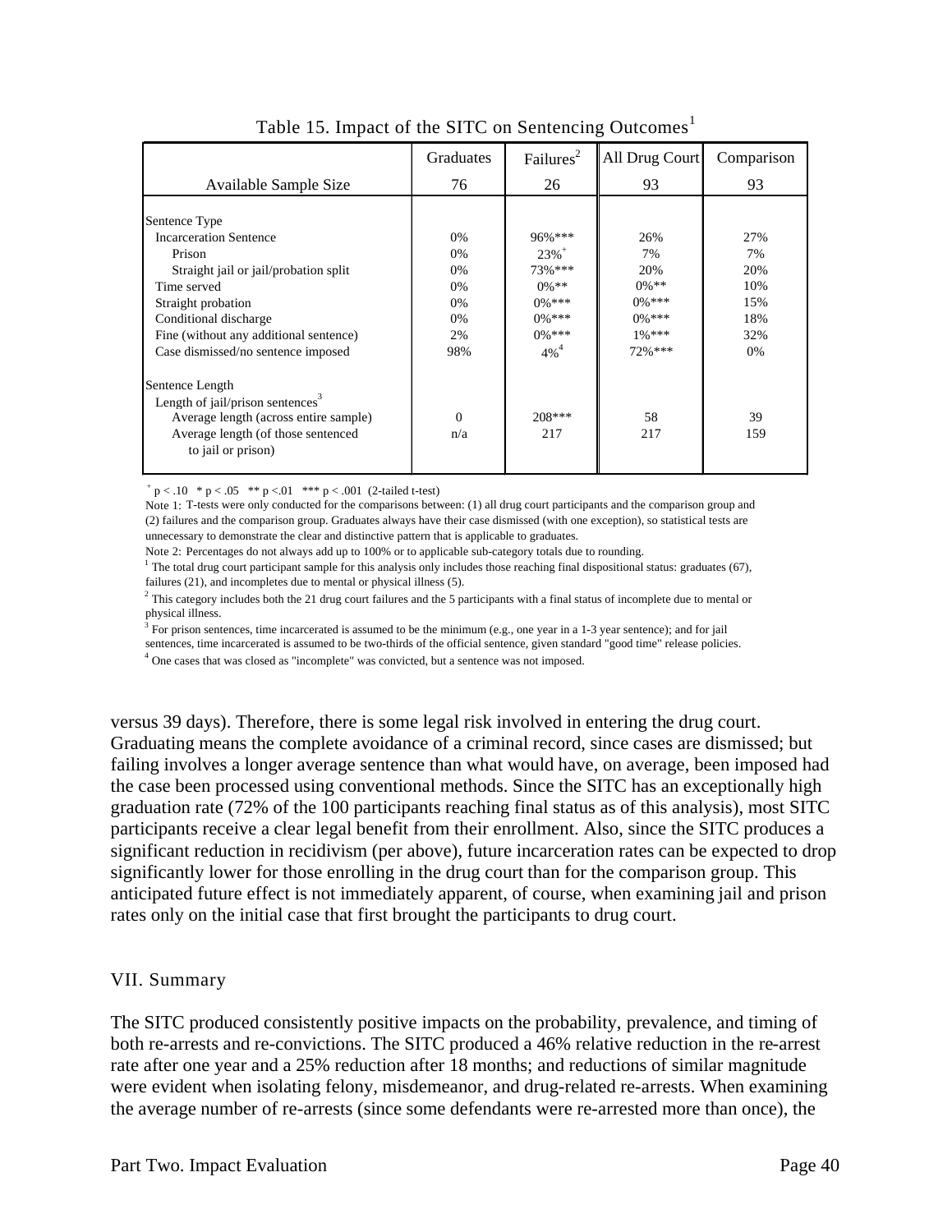SITC reduced that number by close to or more than half on all recidivism measures examined; for example, the total number of re-arrests over the 18-month tracking period dropped from 1.19 for the comparison group to 0.63 for drug court participants (a 47% relative reduction). Finally, among those who did re-offend, SITC participants remained crime-free for significantly more days prior to their first re-arrest over the 18-month tracking period.

Although this was not an express focus of the SITC, we also examined impacts on case processing efficiency and sentencing outcomes on the initial case that brought the defendants either to drug court or to the comparison group. These results indicate that the SITC was successful in reducing the time defendants spent in flux between their arrest and initial plea date. This increased efficiency is important is achieving the common drug court goal of reaching defendants early on during the crisis period immediately after their precipitating arrest, when they may be particularly open to treatment or to other lifestyle changes.

On the other hand, the results of the sentencing analysis are mixed. The SITC did not reduce the probability that its participants would receive a jail or prison sentence on the initial case nor did it reduce the average amount of jail or prison time sentenced. However, the approximately 72% of SITC participants who successfully graduated did receive a substantial legal benefit. For nearly all (96%) of the graduates in the analysis, the initial charges were dismissed, and for every one of them, no jail or prison time was imposed. Therefore, graduates avoided both a criminal record and jail sentence. Since failures generally received a jail or prison sentence of substantial length, this is why the overall average for all SITC participants combined is the same as for the comparison group. Of course, since SITC participants are significantly less likely than the comparison group to re-offend, it is likely that a longer-term analysis incorporating jail or prison time served on future cases as well as the initial one would eventually detect meaningful reductions.

The findings in this impact evaluation are consistent with the broader literature, which shows that most drug courts produce meaningful reductions in recidivism. The SITC is no exception. The high program retention and graduation rates achieved by the SITC undoubtedly contribute to its positive recidivism impacts – since participants who are retained in treatment for substantial periods are universally less likely than others to re-offend. For instance, the SITC one-year retention rate of 83% is higher than any of the eleven New York State drug courts examined in the 2003 statewide evaluation, and the two-year retention rate of 77% ranks second. As long as the SITC continues to focus on its process, effectively implementing the drug court model and using its collaborative team to address obstacles as they arise, it is reasonable to expect that the program will continue to exert positive effects on its participants.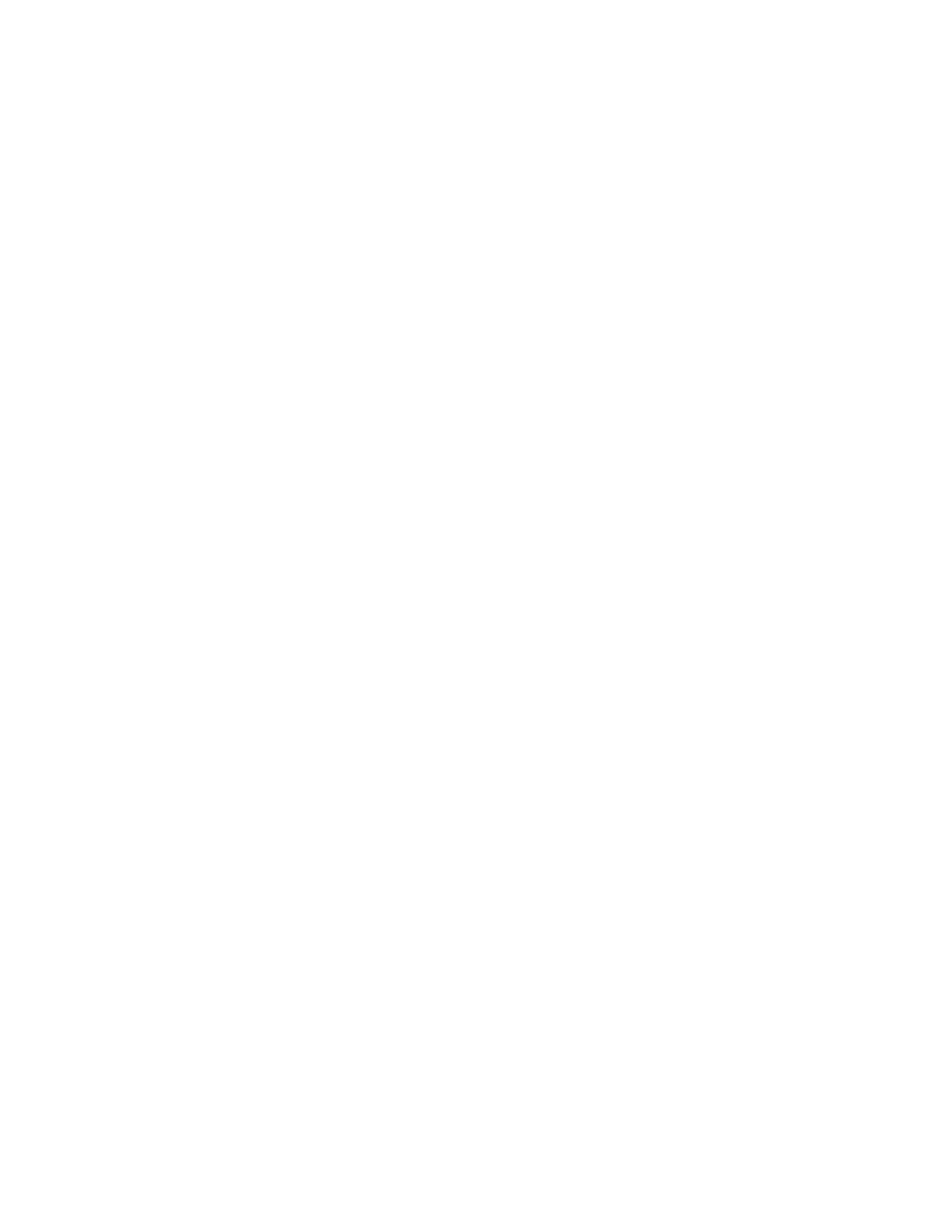## References

Aos, R., Phipps, P., Barnoski, R., & Lieb, R. (2001). The comparative costs and benefits of programs to reduce crime version 4.0. Olympia, WA: Washington State Institute for Public Policy.

Bavon, A. (2001). The effect of the Tarrant County Drug Court Project on recidivism. Evaluation and Program Planning 24: 13-22.

Belenko, S. (1998). Research on drug courts: A critical review. National Drug Court Institute Review  $1(1): 1-42.$ 

Belenko, S. (2001). Research on drug courts: A critical review: 2001 update. New York: National Center on Addiction and Substance Abuse at Columbia University.

Fielding, J. E., Tye, G., Ogawa, P., Imam, I. J., & Long, A. M. (2002). Los Angeles County drug court programs: Initial results." Journal of Substance Abuse Treatment 23: 217-224.

Government Accountability Office. (2005). Adult drug courts: Evidence indicates recidivism reductions and mixed results for other outcomes. United States Government Accountability Office, Report to Congressional Committees (February).

Goldkamp, J. S., White, M. D., & Robinson, J. D. (2001). From Whether to How Drug Courts Work: Retrospective Evaluation of Drug Courts in Clark County (Las Vegas) and Multnomah County (Portland). Final Project Report, Philadelphia, PA: Crime and Justice Research Institute.

Gottfredson, D., Najaka, S. S., & Kearley, B. (2003). Effectiveness of drug treatment courts: Evidence from a randomized trial." Criminology and Public Policy 2 (2): 171-196.

Gottfredson, D. C., Kearley, B., Najaka, S. S., & Rocha, C. (2003 January) Baltimore City Drug Treatment Court: Evaluation of client self-reports at three-year follow-up. Baltimore, MD: University of Maryland.

Nolan, J. L. (2001). Reinventing Justice: The American Drug Court Movement. Princeton, N.J.: Princeton University Press.

O'Keefe, K. (2003). The Staten Island Treatment Court preliminary evaluation. Report submitted to the Staten Island Treatment Court and the New York State Unified Court System, New York: Center for Court Innovation.

Rempel, M., Fox-Kralstein, D., Cissner, A., Cohen, R., Labriola, M., Farole, D., Bader, A., & Magnani, M. (2003). The New York State adult drug court evaluation: Policies, participants, and impacts. Report submitted to the New York State Unified Court System and the Bureau of Justice Assistance, New York: Center for Court Innovation.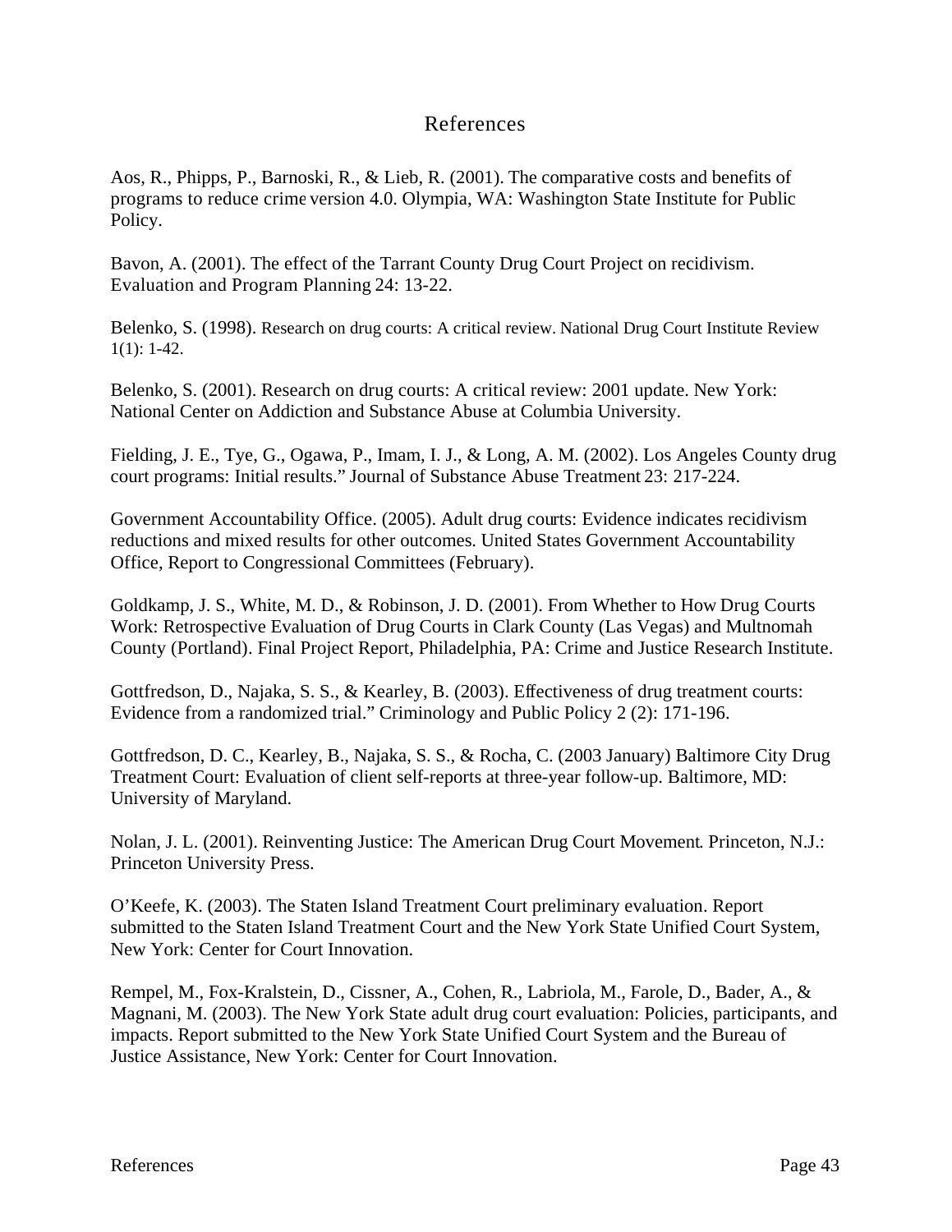Roman, J., & DeStefano, C. (2004). Drug court effects and the quality of existing evidence. In J. Butts and J. Roman (Eds.), Juvenile Drug Courts and Teen Substance Abuse. Washington, D.C.: Urban Institute Press.

Rubin, D. B. (1973). Matching to remove bias in observational studies." Biometrics 29: 159-183.

Wilson, D., Mitchell, O. & MacKenzie, D. L. (2002). A systematic review of drug court effects on recidivism. Paper presented at the Annual Meetings of the American Society of Criminology, Chicago, IL.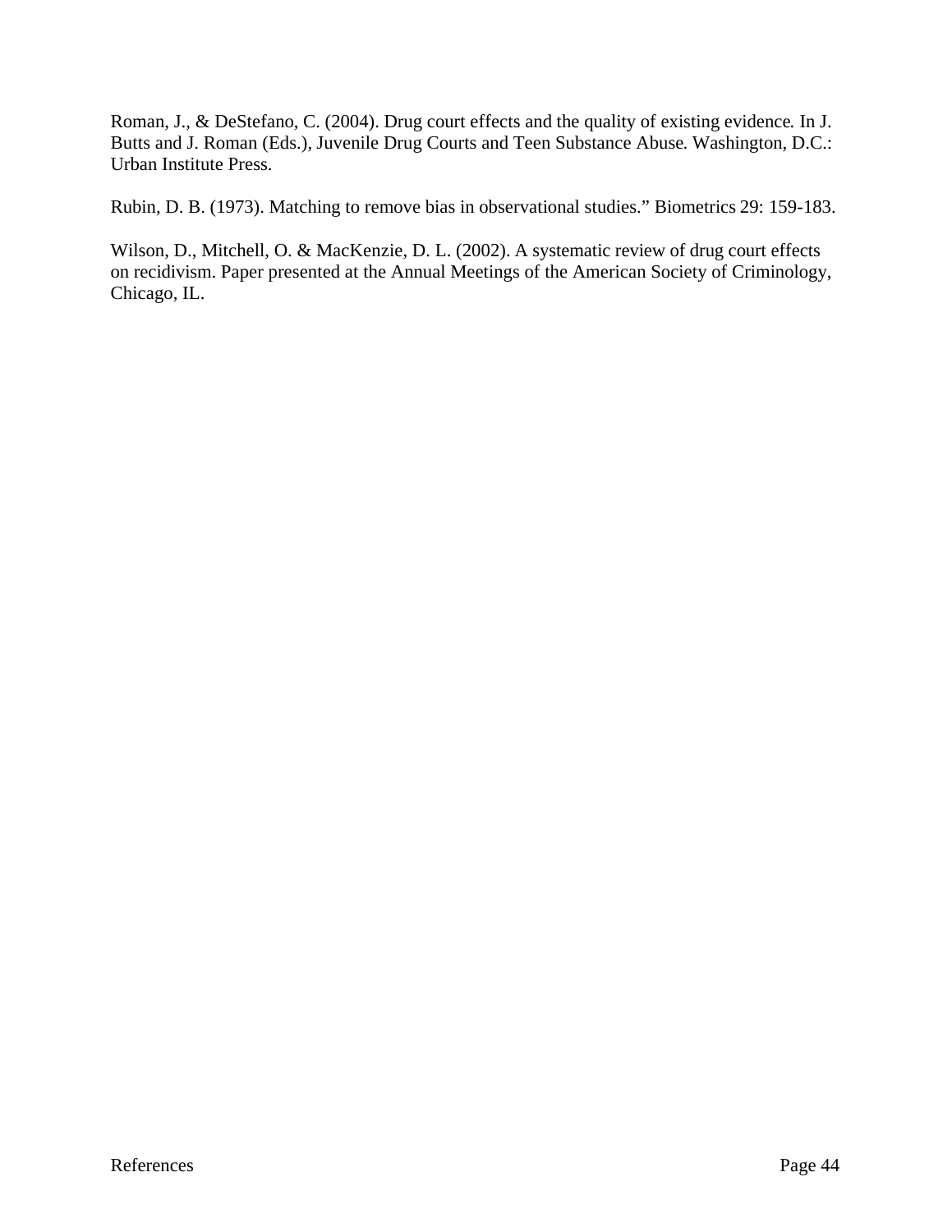## Appendix A Staten Island Treatment Court Policies and Procedures

# **Mission Statement**

The mission of the Staten Island Treatment Court is to rehabilitate substance-abusing offenders in order to improve their quality of life and that of the Staten Island community by breaking the cycle of crime associated with addiction. Through the mutual efforts of the judge, prosecutor, defense bar and treatment providers, the Treatment Court will use its authority to address the addiction of eligible offenders, seek appropriate treatment for each, monitor offenders while in treatment, impose graduated sanctions for non-compliance, grant rewards for compliance, and provide recognition to participants when they successfully complete their programs.

## I. The Staten Island Treatment Court: An Overview

The Staten Island Treatment Court (SITC), which began operations in the Richmond County Criminal Court, 67 Targee Street, Staten Island, NY, 10304 on 22 March, 2002, provides the option of substance abuse treatment under close court supervision to eligible non-violent drug-addicted defendants who choose treatment as an alternative to incarceration.

The mission of the Staten Island Treatment Court is to rehabilitate substanceabusing offenders in order to improve their quality of life and that of the community by breaking the cycle of crime associated with addiction. To that end, the SITC works to increase the number of non-violent drug offenders in treatment alternatives, reduce the recidivism rate for drug-addicted offenders, provide the means for those offenders to become productive members of society, and deter drug and drug-related crime in the Staten Island community.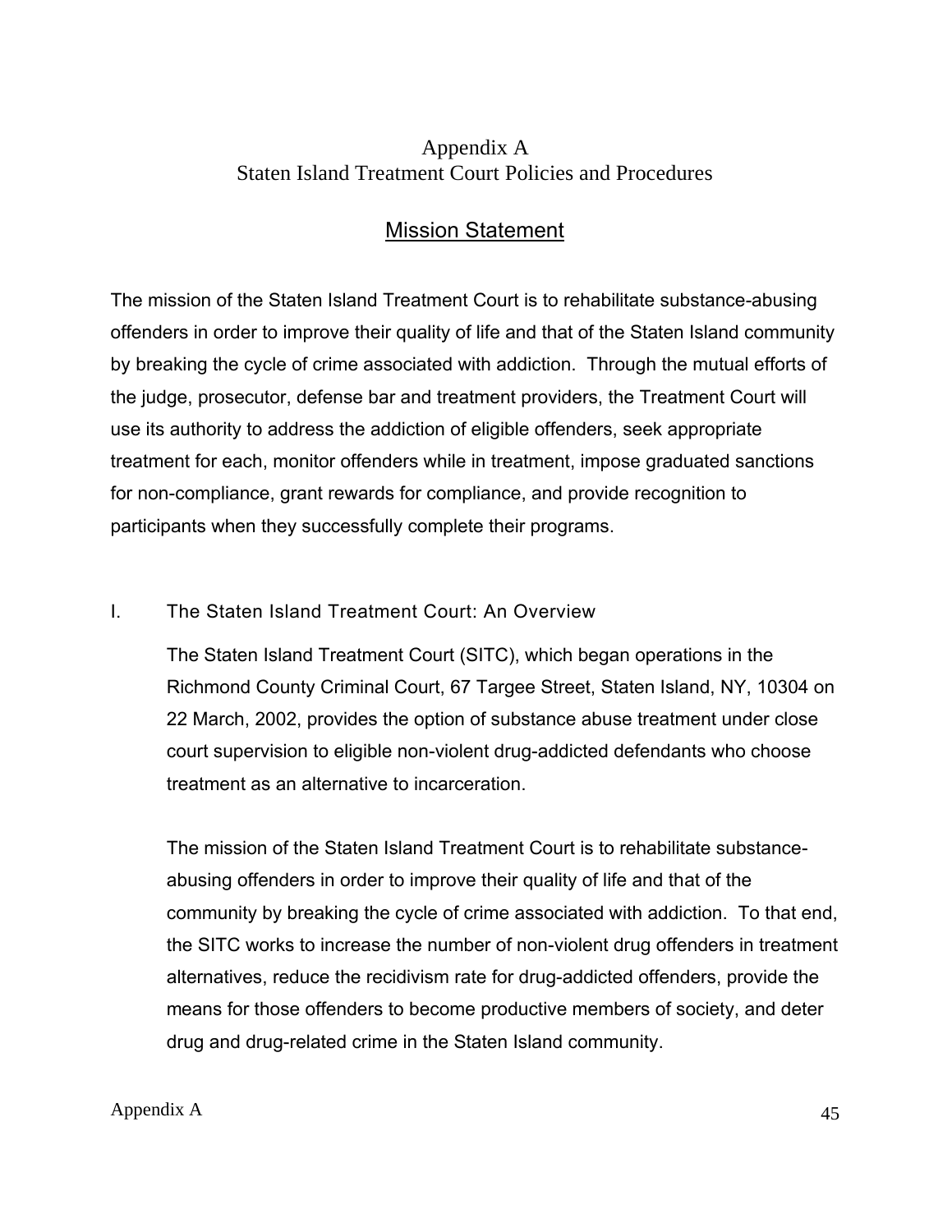SITC evolved through a planning initiative funded by the Drug Courts Program Office and is a collaborative effort of the New York State Unified Court System, the Richmond County District Attorney's Office, Battiste Aronowsky & Suchow (BAS), the Richmond County Bar Association and Treatment Alternatives to Street Crime (TASC).

The Treatment Court targets indictable drug-addicted non-violent first-time narcotic felony offenders (specifically, those charged with PL 220.16, 220.09, 220.06, 220.39, 220.34 and 220.31) for program eligibility. As the program expands, we plan to assess the cases of other non-violent narcotic felony offenders and those charged with multiple misdemeanors for offender eligibility.

A defendant who is accepted into the Staten Island Treatment Court is referred quickly into a treatment program, receives personal attention and ongoing supervision by the presiding judge at regularly scheduled SITC appearances, is monitored and tested periodically for drugs, is awarded incentives for compliance and is sanctioned for infractions.

The SITC program consists of three phases, each of four months duration. To advance from one phase to the next, participants must spend four months sanctionless time in one phase, be in compliance with the treatment regimen, describe their achievements in that phase and outline their goals for the next phase. Sanctions imposed in one phase may lengthen a participant's stay in that phase and may, according to the severity of the infraction, set a participant back to the previous phase.

Although it is possible to advance through the SITC program in twelve months, most participants progress at different paces and may spend up to eighteen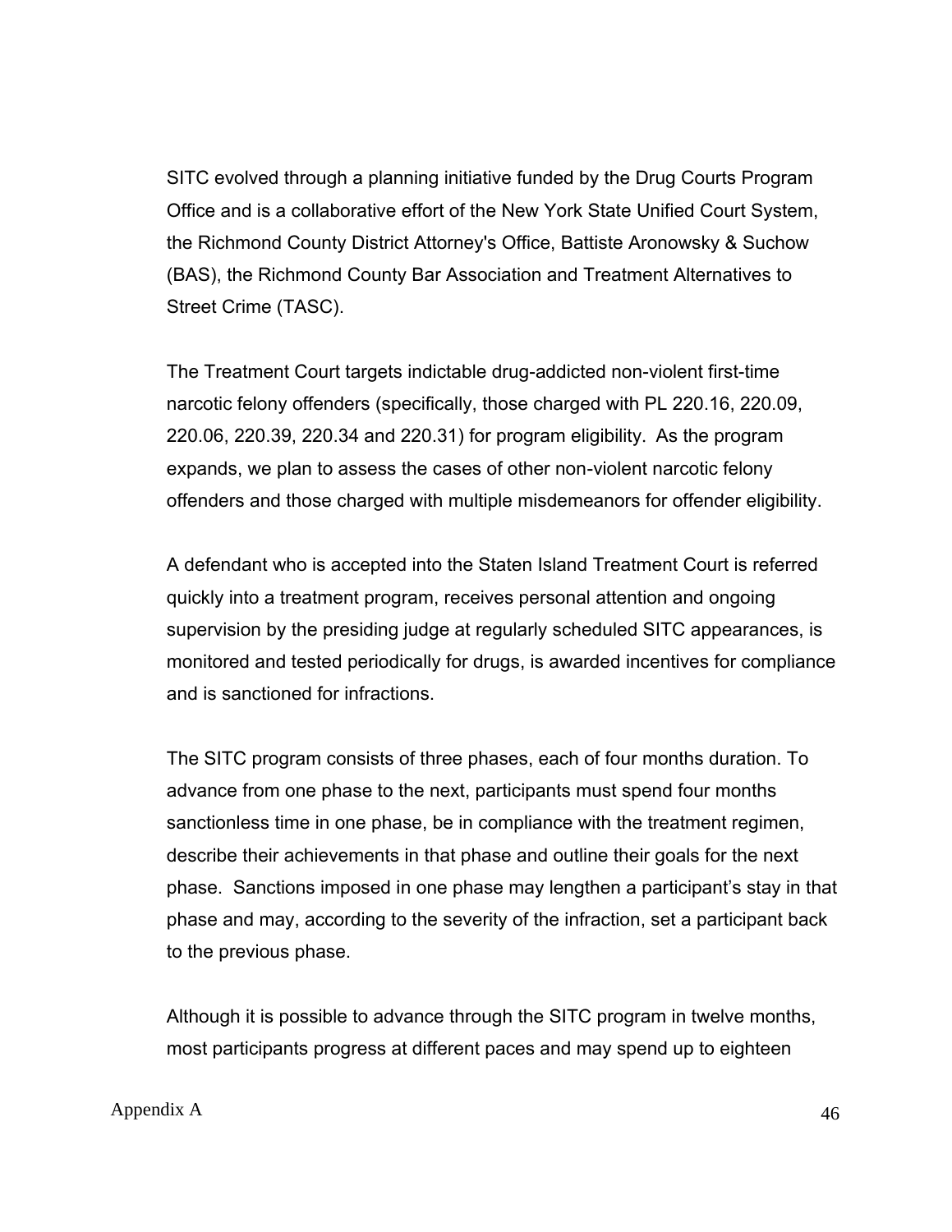months in the program before graduating from the Treatment Court. Graduation, a vacated plea and dismissal of the case are the ultimate recognitions for participants who successfully complete the phases of the SITC and their prescribed treatment regimen.

## II. Criminal Justice Screening Process

An assistant district attorney (ADA) screens drug cases at intake and evaluates non-violent first-time felony narcotics offenders for SITC eligibility. Case records (court, DA and defense) of those offenders deemed eligible are stamped "SITC Eligible" and court papers are filed. Defense attorneys interview eligible defendants and inform them about the SITC program.

Treatment Alternatives to Street Crime (TASC), the supervising case manager for the Treatment Court, conducts pre-screening interviews of eligible defendants in court, in the pens, or in TASC's office, within twenty-four hours of arrest and after defendants have been advised by their attorneys and have accepted the offer to join the SITC program.

When a defendant accepts the Treatment Court option, the defendant is arraigned, waives CPL 180.80 (statutory release rights) and CPL 30.30 (speedy trial time) time, receives bail or is released on his/her own recognizance, and the case is adjourned to the next SITC session.

In the interim, the team reviews the criminal case and TASC's preliminary assessment to determine if the defendant is eligible for the SITC program. An eligible defendant who chooses the Treatment Court option pleads guilty to a felony drug charge at the next SITC session in order to become a participant.

Should a defendant reject the Treatment Court program, the case reverts to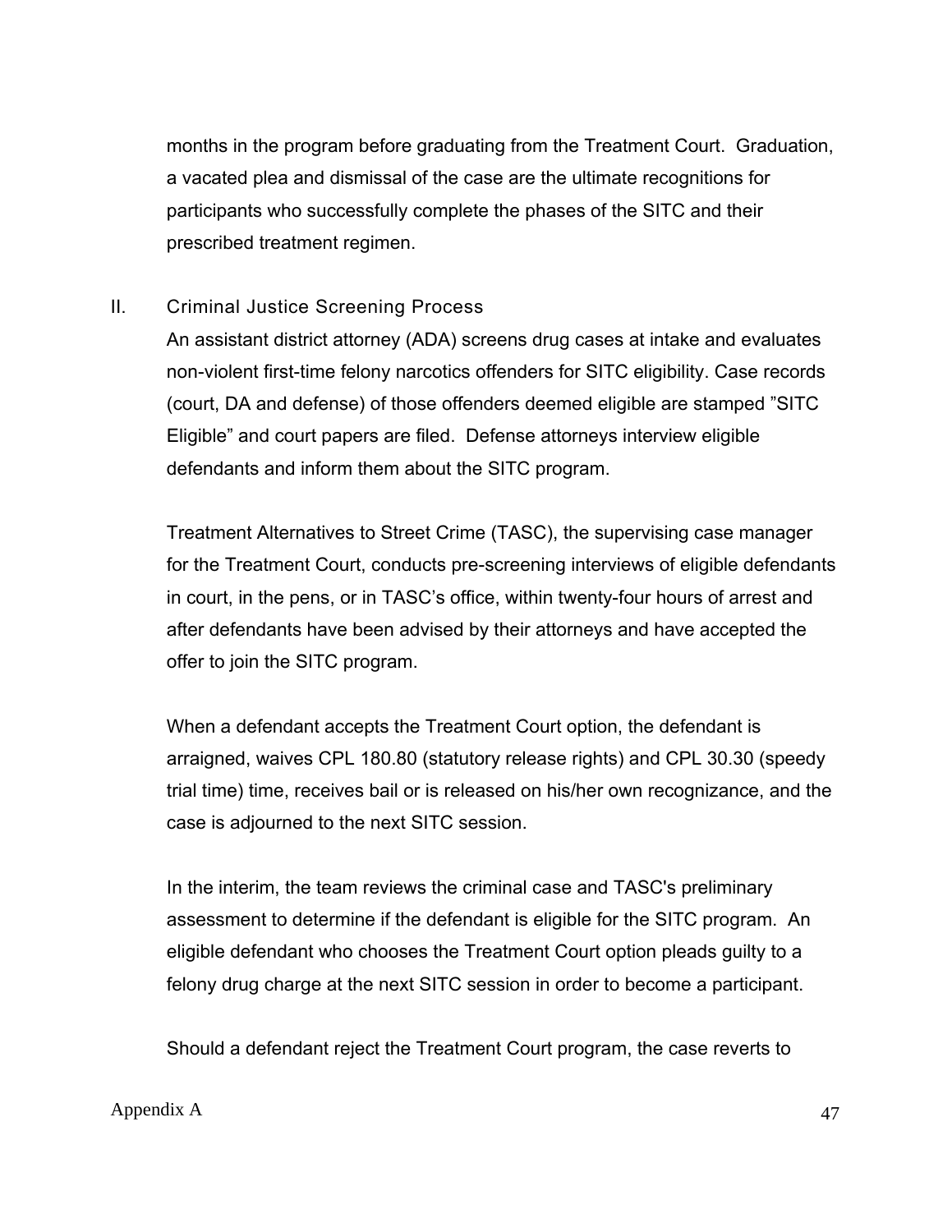normal criminal processing.

## III. Admission Process

a) Evaluating Defendants

At arraignment the Treatment Court candidate receives bail or is released in his/her own recognizance with a date to appear in the SITC. Meanwhile, TASC conducts a comprehensive clinical assessment, including identifying the substance abuse and treatment history of the candidate. After diagnosis of the addiction, TASC obtains any entitlements required to pay for treatment (such SSI or medicaid) and assigns candidates to a treatment program based on individual needs.

Should the results of the clinical assessment determine that a defendant is not an appropriate candidate for the Treatment Court (defendant is not addicted, declines treatment, has no documentation, etc.), TASC advises the SITC team and the defense attorney, and the defendant's case reverts to normal processing in Criminal Court.

Should an eligible defendant express a desire to enter the SITC program prior to the expiration of CPL 180.80 (statutory release rights), defense counsel contacts the district attorney's Treatment Court supervisor and/or the assigned ADA for a review of the case.

The SITC Team recognizes that in extenuating circumstances an eligible and willing defendant may be denied admission to the program. In such instances, the team will review each case, taking those circumstances into account.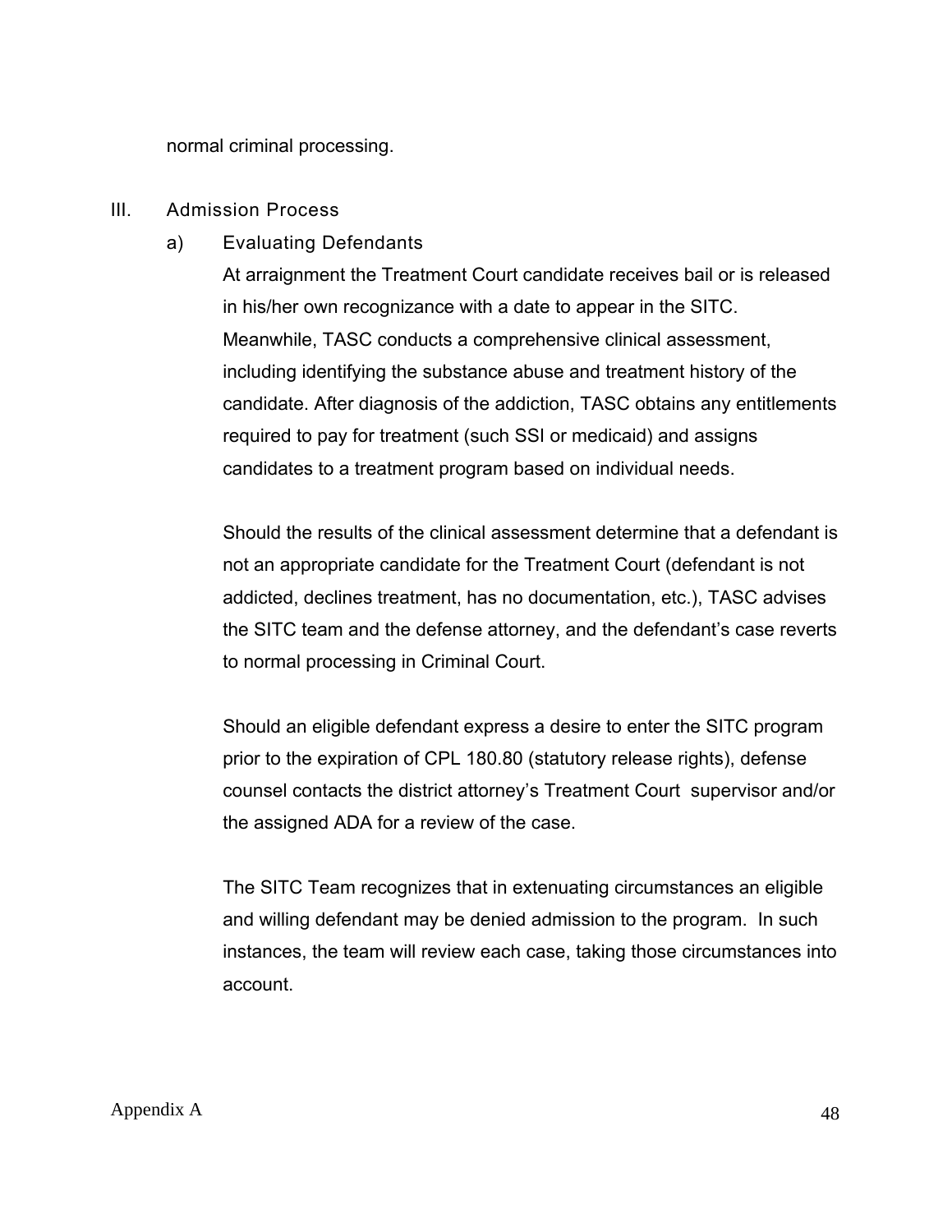## **b) Defendants as Participants**

The Staten Island Treatment Court is a postadjudication court. Candidates who accept the Treatment Court option plead to a felony charge at their first appearance before the SITC judge, have their sentences deferred, are accepted as participants in the program and are enrolled into drug treatment. Thereafter, participants meet with the judge regularly at Treatment Court sessions and are subject to all SITC rules and monitoring. When participants successfully complete SITC's program, their treatment regimen and fulfill the requirements, they graduate, their guilty plea is vacated and their case is dismissed.

The SITC team (comprised of the judge, TASC, public and private defense attorneys, prosecutors, court staff and the project director) closely monitors each case and takes a pro-active role in every participant's progress. The judge awards incentives and imposes sanctions during Treatment Court sessions based upon team review of each participant's performance in the program.

The supervising case manager, TASC, and the primary case managers perform random, observed drug testing anywhere from daily, to once a week, to bi-weekly, to monthly, based on the results of previous drug tests, the attendance record at treatment and which phase of treatment the participant is in. Should a relapse occur, more frequent unscheduled drug tests are administered. Test strips provide immediate results for marijuana, cocaine, opiate, angel dust, benzodiazepines and alcohol use, and detect urine adulteration.

Consistently non-compliant participants are subject to termination from the program and imposition of the original sentence. A participant with a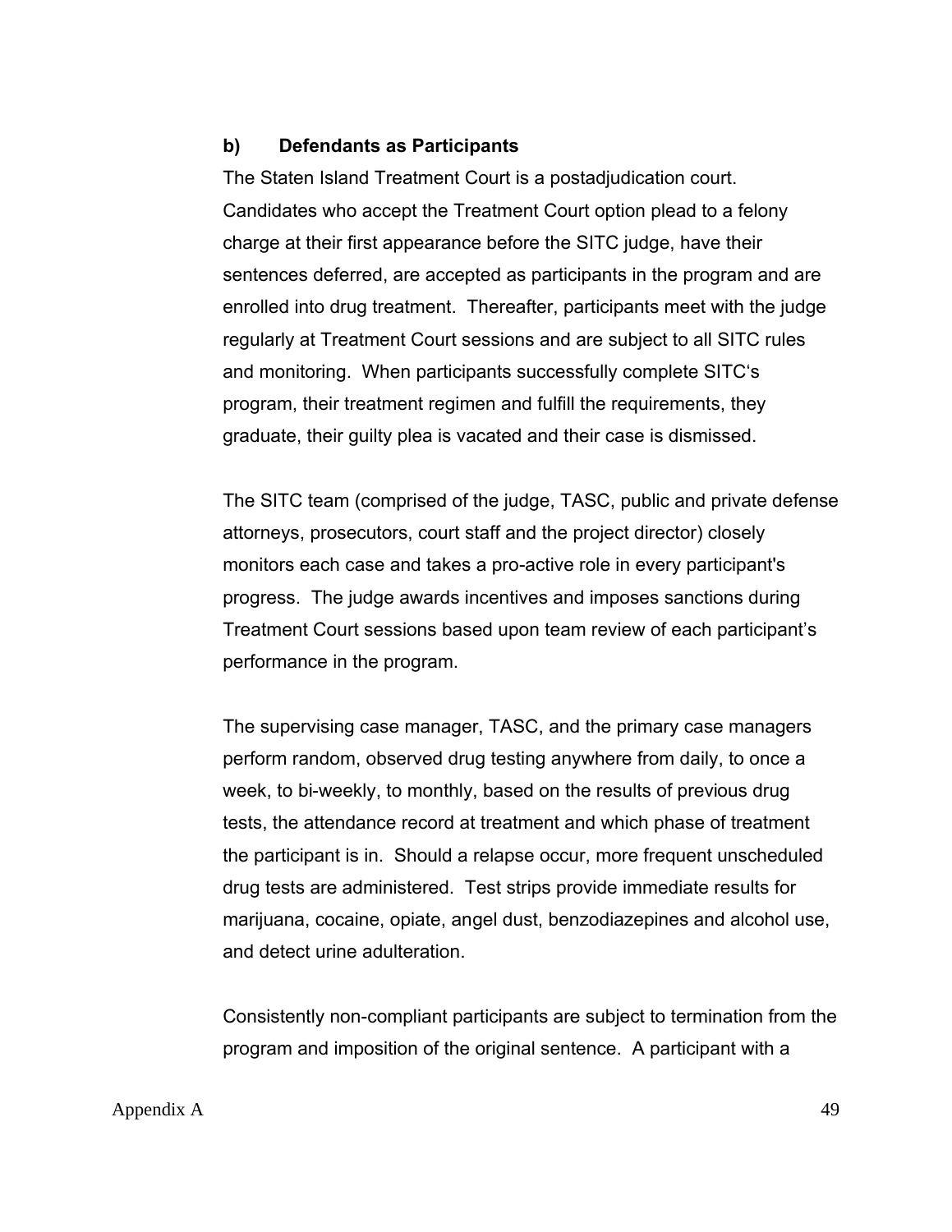history of less than four misdemeanors who is unfavorably terminated from the Treatment Court program is subject to a sentence of up to one year in jail. The participant with a history of four or more misdemeanors who fails the program is subject to a jail sentence of up to three years.

A new arrest results in SITC team review and possible termination from the program. Should the SITC team allow a participant with another indictable case to remain in the Treatment Court, the participant faces up to four years in prison if that participant fails out of the program.

## c) Participants Right to Know

Attorneys apprise defendants of the rights they may exercise before and after becoming SITC program participants. The responsibilities of the participant and the Court are outlined in the Participant Handbook and in the Participant Agreement and Plea Contract, which are signed by the participant and the judge when the plea is entered.

At the time they are accepted into the SITC program, the judge advises participants that the court can and will impose sanctions for non compliance with the stated rules of the SITC and/or the treatment provider, that the sanctions increase in severity in response to the level of infraction, and may include termination from the SITC and imposition of a prison sentence.

IV. The Staten Island Treatment Court in Session

Treatment Court sessions are held weekly in a SITC-dedicated part in the Richmond County Criminal Court. Court officers, court clerks and other personnel assigned to the court are trained in Treatment Court protocols.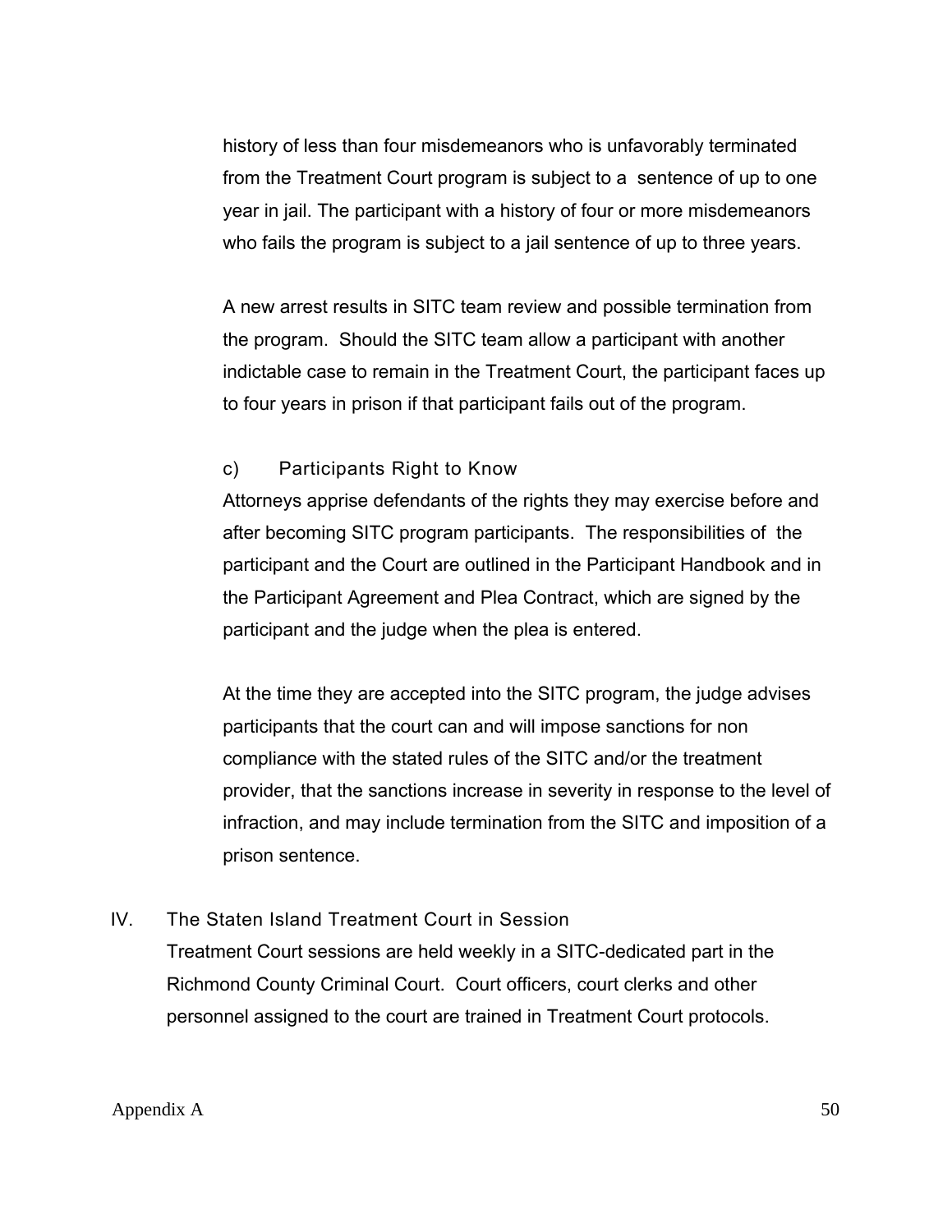The Staten Island Treatment Court team meets at staffings prior to each court session to assess the status of each case and participant. During staffings, the team reviews bail, performs case assessments and discusses appropriate courtbased responses, which the judge metes out at Treatment Court sessions.

Other than the judge and the participant (and sometimes the individual treatment provider), a defense attorney, a prosecutor, a TASC representative and the project director participate in SITC court sessions. The team presents a united front and takes a non-adversarial approach to each court response as the judge uses incentives to reward success and imposes sanctions for non-compliance, applied as close to the occurrence as possible.

The appearance schedule of each SITC participant is a team decision based on input from individual treatment providers, TASC and defense attorneys. The team sets more frequent court appearance dates for new participants; for instance, in the first phase SITC participants may appear weekly if the team determines it is in the participant's best interest. Appearances become less frequent as participants progress through the phases and exhibit compliance with the SITC rules and their treatment regimen. Participants may be required to make more frequent appearances at Treatment Court sessions as a sanction for certain infractions.

The Treatment Court addresses any pattern of misbehavior and/or relapse and other non-compliance on a case-by-case basis. At the judge's request, representatives from individual treatment programs appear with participants in problematic cases. A serious infraction results in an immediate appearance before a judge in the Criminal Court plus an appearance before the Treatment Court judge at the next session. (On Staten Island at this time the Criminal Court judge and the Treatment Court judge are the same person.)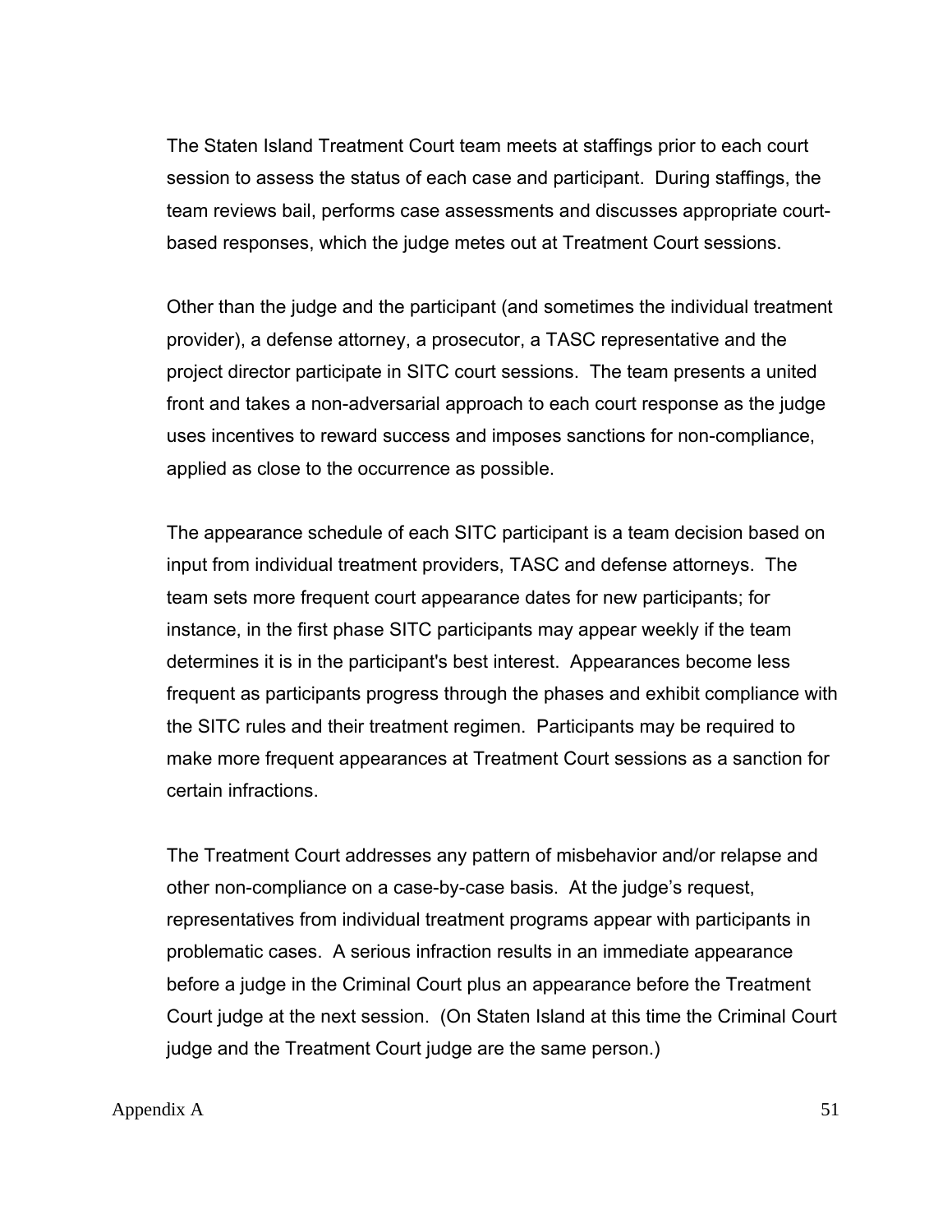#### **V. Incentives and Sanctions**

#### **a) Incentives**:

The Treatment Court team uses a number of incentives to foster compliance with court mandates, enhance the treatment regimen, and strengthen each participant's ambition to achieve and maintain sobriety. The judge awards incentives during Treatment Court sessions. Incentives may include:

acknowledgment and encouragement by the judge; applause in the courtroom; photos with the judge; the case placed early on the calendar; participant placement on the honor roll; certificates and plaques; congratulatory card from the SITC team; participant advancing to the next phase; reduced frequencies of participant's court appearance dates, treatment appointments, and/or drug testings; being made a sponsor/mentor; becoming a member of the SITC "Hall of Fame" and, last but not least, qualifying for graduation.

#### b) Sanctions:

The team-devised sanction schedule for non-compliance increases in intensity in response to the level and number of infractions. The judge imposes sanctions during Treatment Court sessions.

Sanctions may include:

essay/journal/letter writing assignment; sitting in the court for a specified period before or after the case is heard; sitting in the "penalty' (jury) box for a certain amount of time; attending workshops; mandatory NA/AA/GA assignments; increase in participant court appearances; loss of certain program privileges; community service; increased case management visits; immediate (next day) court attendance; increased frequency of testing; and spending time in jail (ranging from hours to days).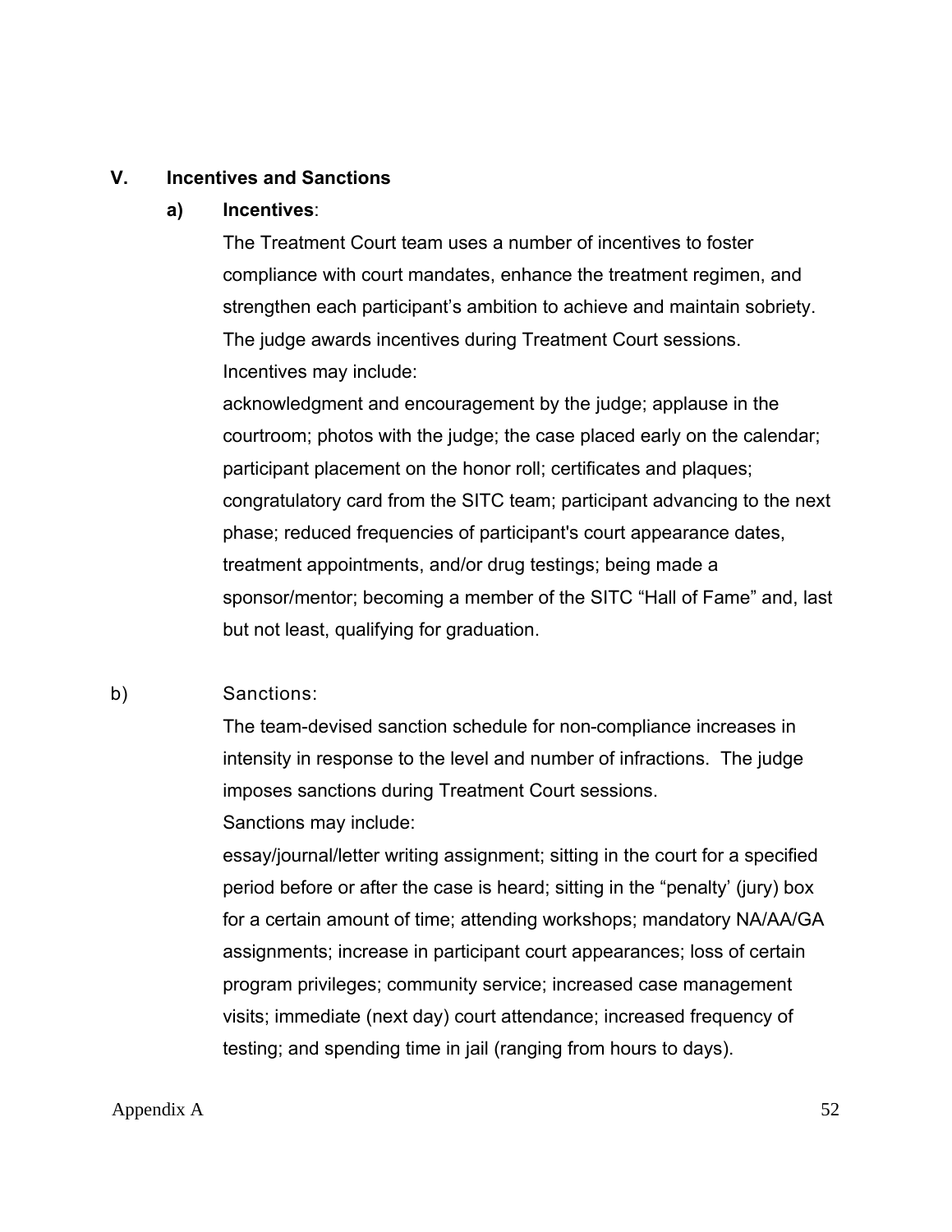The team is committed to implement the Treatment Court's rewards and sanctions in a proper and timely manner. Whatever course of action the Treatment Court takes: awarding an incentive, imposing a sanction, setting more (or less) frequent court appearance dates, the decision to do so is made in the best interest of each participant and with the determined effort to ensure that participants successfully complete their prescribed course of treatment and the SITC program.

## C) Expulsion Criteria:

Staten Island Treatment Court participants are subject to team review and liable for expulsion should they be arrested for a violent felony, a nonviolent felony or a misdemeanor. An indictment or conviction for any violent crime results in immediate expulsion. In addition, participants will be expelled from SITC for repeated non-compliance, such as failure to discontinue the use of drugs in the latter part of the program, three times absconding or termination from the treatment program with involuntary return to court within any of the three phases, and consistently substituting or tampering with drug tests at any time.

VI. Exchanging Information: Treatment Providers and SITC Treatment providers supply case information to the SITC team in a variety of ways: on the web-based HRA Substance Abuse Reporting and Tracking System (STARS), in person, by phone, via FAX or by mail, depending on the need for timeliness.

The treatment provider and TASC periodically review the individualized treatment plan developed for each participant; TASC provides the SITC team with timely updates.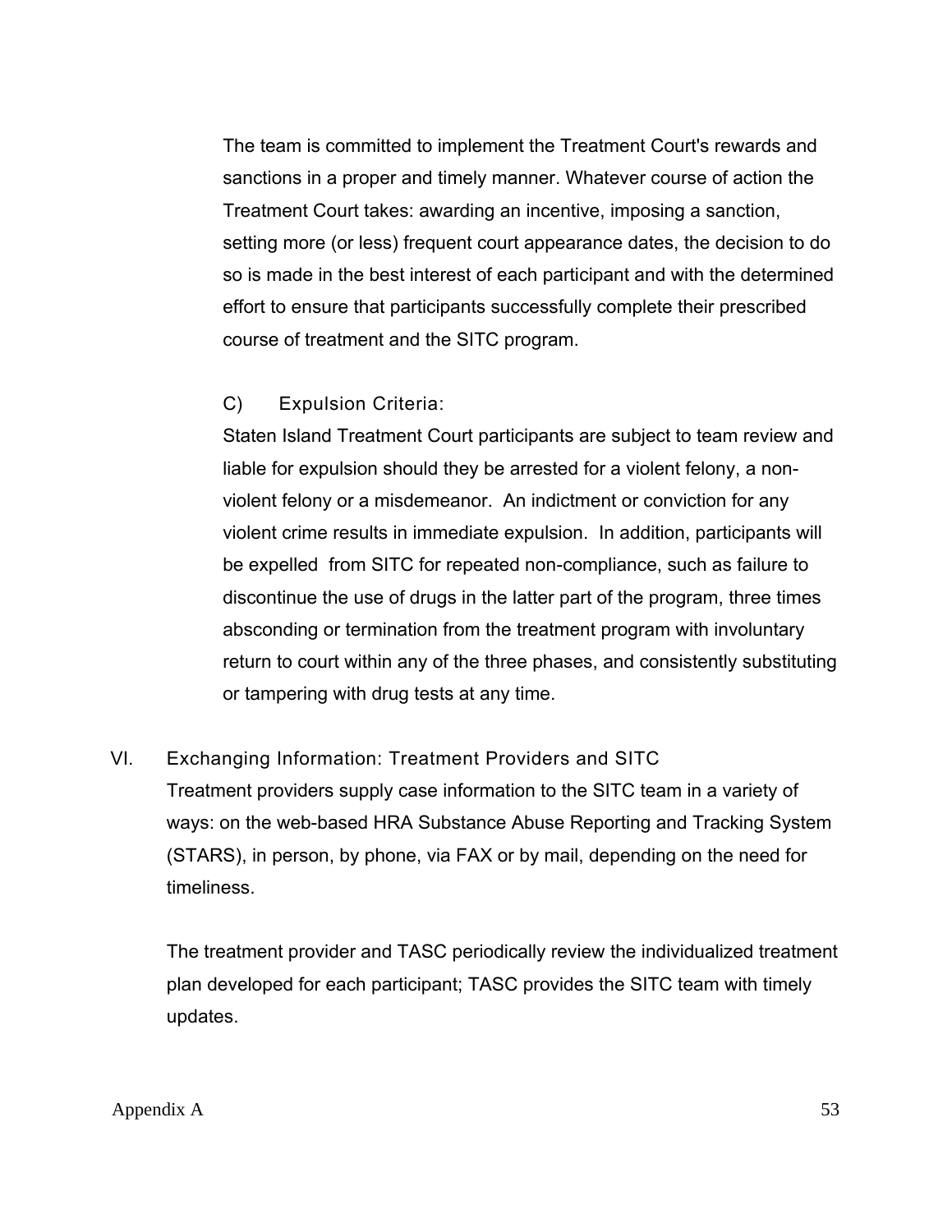## **VII. Goals and Objectives of the Staten Island Treatment Court.**

SITC provides treatment alternatives and judicial supervision to eligible participants while strengthening linkages between the criminal justice system, the courts, treatment and the community. SITC intends to accomplish the following objectives:

To screen drug cases and assess offenders for eligibility.

To ensure every team member or representative attends each staffing. To see SITC participants at regularly-scheduled court appearances. To use the coercive power of the court meted out by the judge in a supportive and non-adversarial atmosphere in order to maintain the optimum number of participants in compliance with SITC mandates. To maintain a cooperative working relationship with treatment providers and ensure the court has comprehensive, timely reports of participants' progress in treatment.

To monitor participants' compliance with mandatory periodic drug testing. To make efforts on the part of the team to properly implement the court's rewards and sanctions system to ensure participants' successful completion of their treatment programs.

To see the optimum number of participants graduate from the SITC program.

To implement an aftercare component, including establishing an alumni association of SITC graduates.

To perform continuous self-evaluation and to engage in outside process and outcome evaluations to ensure satisfaction of the stated objectives and goals.

To make outreach efforts, informing the Staten Island community about the SITC and seek support for program.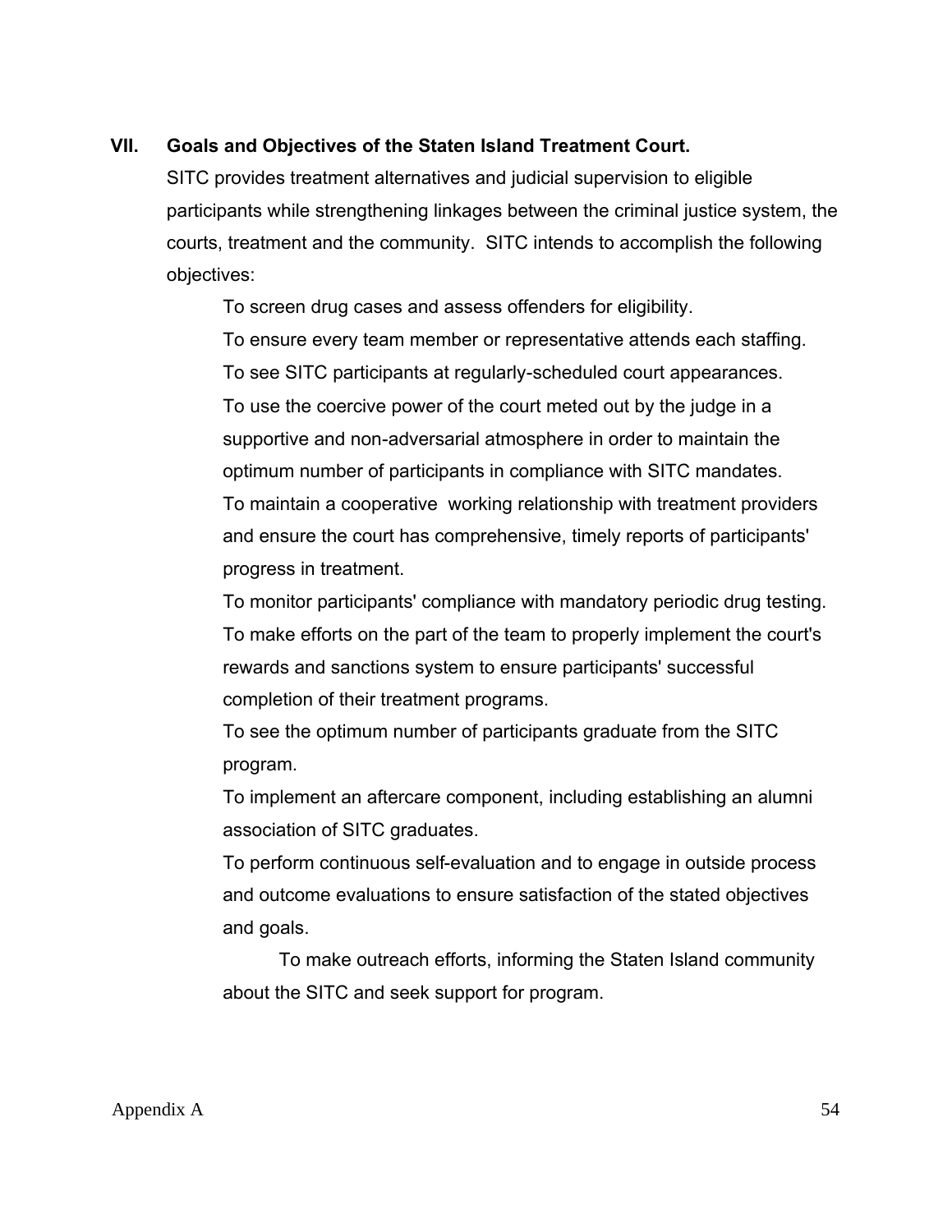#### **VIII. The SITC Team: Roles and Responsibilities.**

The Treatment Court planning team includes the SITC judge, representatives from the public and private defense bar, the district attorney, TASC, court staff and the project director. The roles and responsibilities of the team include: Presiding Judge: maintains therapeutic relationships with SITC participants: uses the power of the court to provide the impetus for success in treatment and provides support and encouragement as participants progress through their prescribed treatment regimens and the SITC program; presides over SITC sessions; participates in operational meetings and staffings; leads team to develop program protocols and procedures; acts as spokesperson to community and peers.

Prosecutor: reviews all narcotics cases for eligibility; makes initial recommendations to the court; works with the team in the ongoing monitoring of Treatment Court participants; together with the team, provides the motivation and encouragement to SITC participants for the successful completion of the prescribed treatment; participates in the weekly staffing sessions and the periodic operation meetings.

Defense: fulfills the ethical obligation to protect a client's civil rights and to act in the client's best interest: discusses alternatives to treatment as well as the client's legal and emotional status, the likelihood of a successful defense and the client's exposure in the event he or she is unable to complete the SITC program; ensures that SITC candidates enter the program voluntarily and with a full understanding of their rights and obligations; vigorously defends those clients for whom treatment is not appropriate or who elect not to participate; continues to advocate for those clients who enter the SITC program; cooperates with other members of the treatment team: reviews all reports, consults with counselors and treatment providers and keeps the client informed as to whether the client is fulfilling his or her obligation under the terms of the participation agreement; actively participates with the team in the planning and setting of reasonable goals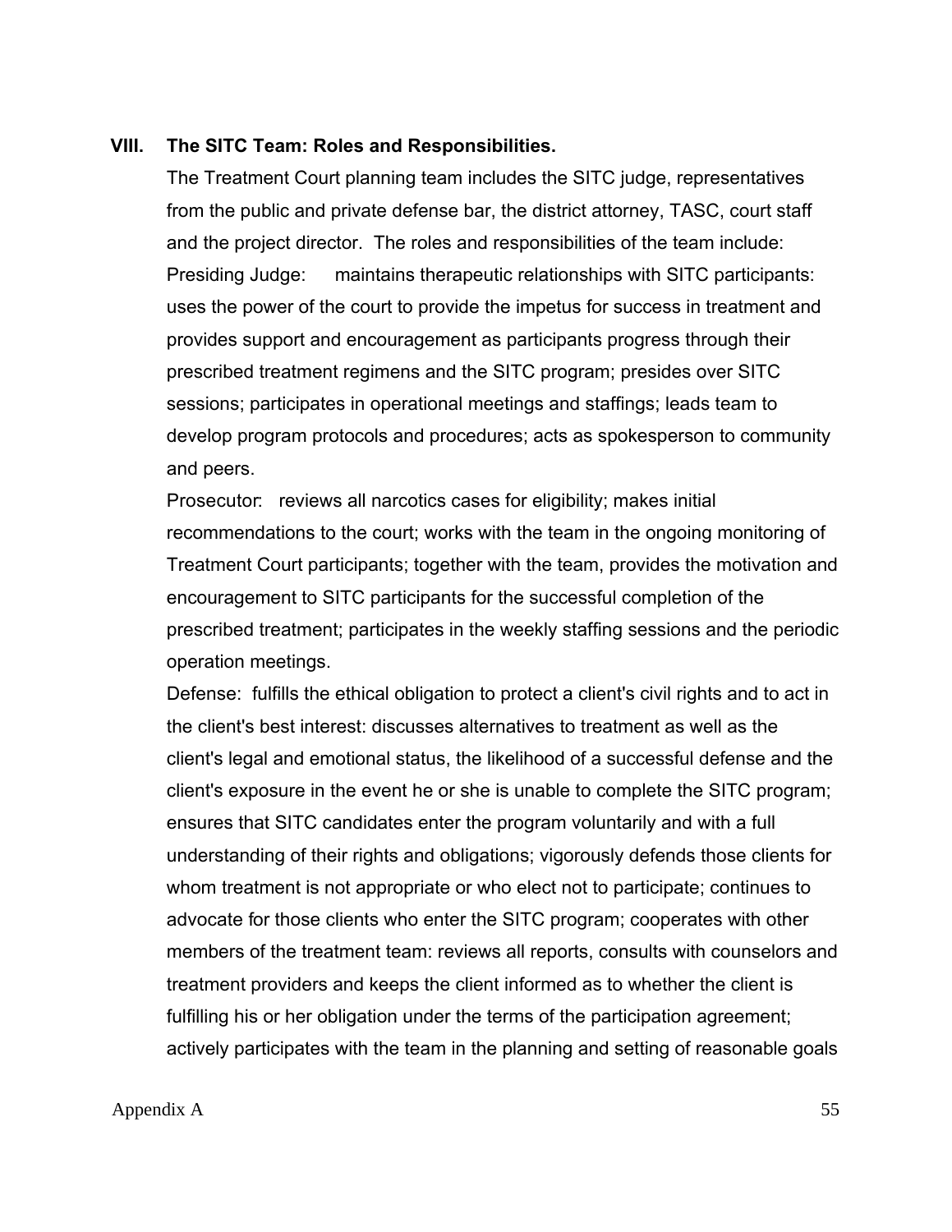that will give the SITC participant the greatest chance of success.

TASC: Treatment Alternatives to Street Crime (TASC) performs duties of supervising case manager: conducts pre-screening and clinical assessment of SITC candidates; refers SITC participants to New York State Office of Alcoholism and Substance Abuse Services-licensed private and non-profit treatment providers; conducts site visits; ensures that treatment services are gender, age and culturally specific; monitors participants' compliance with treatment protocols; performs random drug screenings; reports drug test results and case status of participants to the team at staffings.

Project Director. oversees the day-to-day operation of the Treatment Court; acts as liaison to providers, law enforcement, other key agencies and stakeholders; participates in the development and memorializes program eligibility standards, operating procedures and rules; coordinates continuing education for the team; supervises caseflow; expedites participant notification, placement, and compliance; maintains records on the New York State Universal Drug Treatment Application; compiles statistics for evaluation of the program. Senior Court Clerk: along with court-based administrative duties, the senior court clerk assumes the duties and responsibilities of the coordinator (listed above) in the coordinator's absence.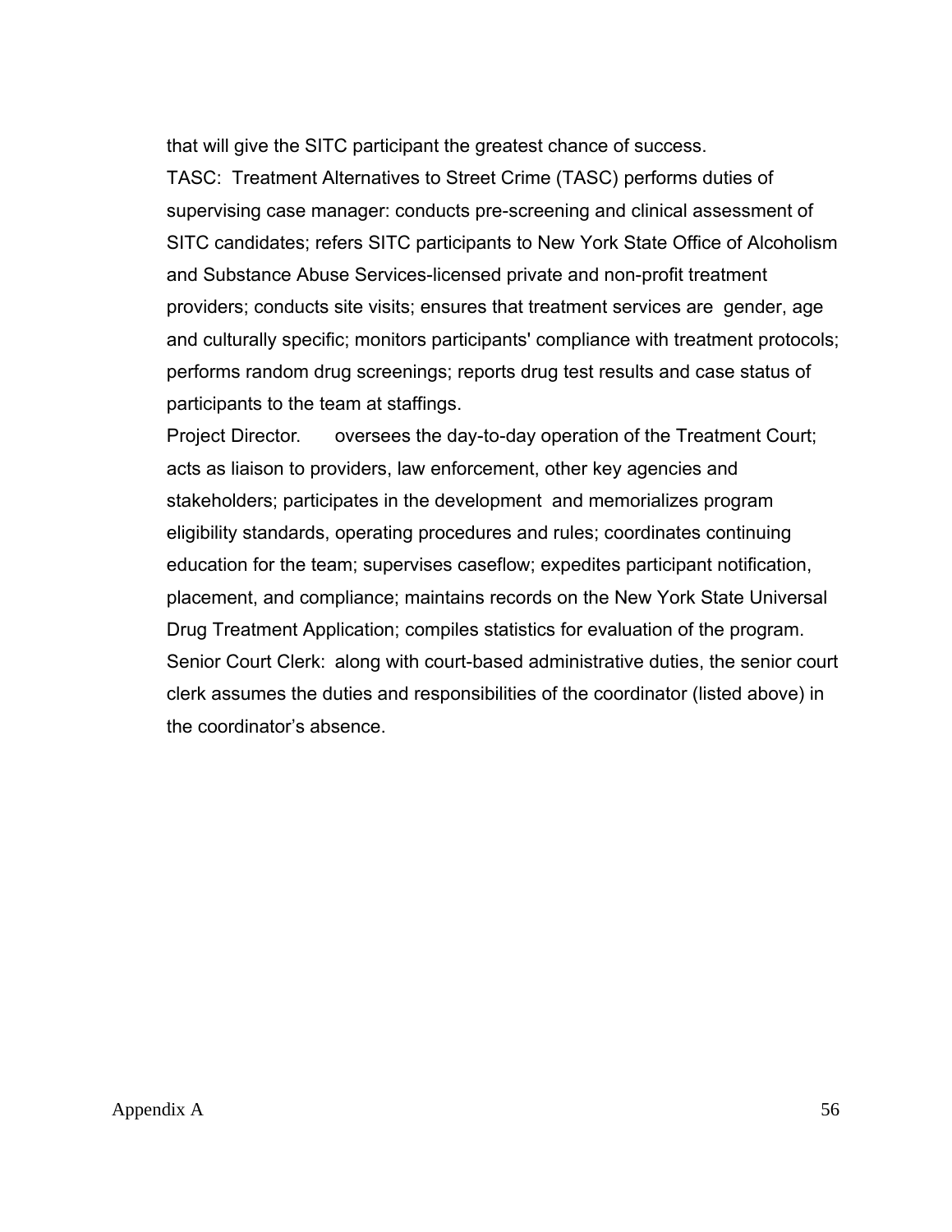# **Phases & Sanctions**

When accepted into the Staten Island Treatment Court (SITC), the participant will progress through three phases to graduation. Following is an outline of the (A) phases and infractions that will be addressed by the court, (B) sanctions the court may impose as a result of those infractions, (C) House Rule and (D) requirements for graduation.

## (A) Phases.

The SITC program consists of three phases. Participants must spend four months in one phase in order to progress to the next phase. Sanctions imposed in one phase may lengthen the duration of that phase, and may, according to the severity of infraction, set the participant back to a previous phase.

## (B) Court-Imposed Sanctions.

Sanctions are imposed by the court based upon the severity of infraction. Within each phase, different infractions have different implications. Unanticipated issues, such as a pattern of misbehavior and/or relapse, are addressed by the SITC at the time of occurrence.

## (C) House Rules.

The House Rules is a list of definitive behaviors expected of SITC program participants while in court, at treatment, or while in attendance at court-related appointments.

## (D) Requirements for Graduation.

In order to graduate from the SITC program, a participant must complete all the requirements of treatment, accrue a total of at least twelve months sanctionless time, display significant progress toward personal goals and submit an application to the SITC.

Participants progress at different paces, so the amount of time spent in each phase will vary according to the individual, but most participants will spend twelve to eighteen months in the program before graduating from the Staten Island Treatment Court.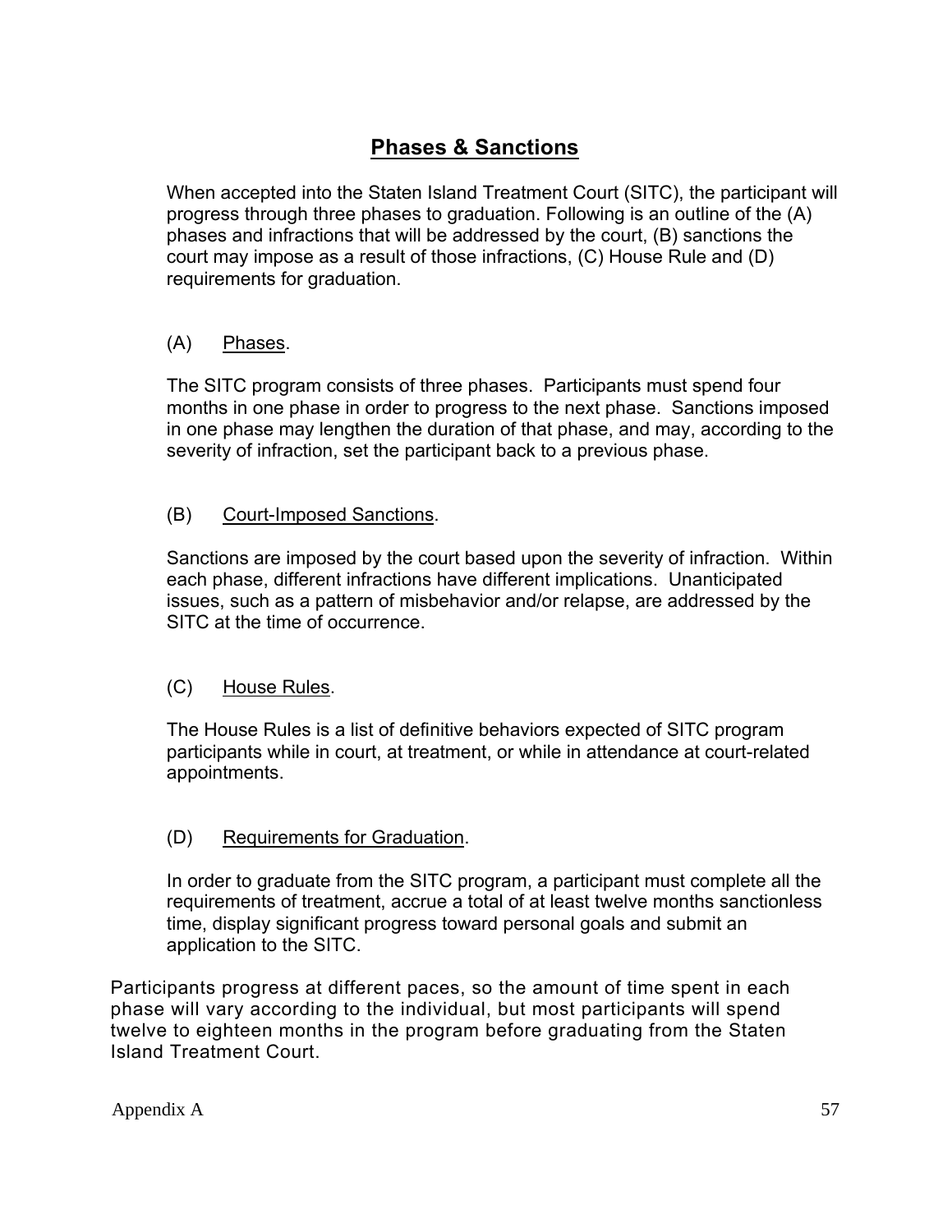## **A) Phases**

## **PHASE I**

**Requirements**: All participants start in phase one and must abstain from drug use. (Some participants may spend more time in this phase due to mental health and medical issues.)

Process: The defendant becomes a participant in the Treatment Court program. TASC diagnoses the participant's addictions, determines a plan of treatment and obtains any entitlements to pay for treatment (such as SSI and medicaid). During this time the participant is placed into a rehabilitation program and abstains from substance abuse in a controlled atmosphere.

#### PHASE II

Requirements: To progress to Phase II, participants must spend a minimum of four months in Phase I without any A, B, or Triple C sanctions, be able to describe their achievements in phase one and their goals for phase two.

Process: During this time the participant is stabilized in treatment and, depending on the participant's progress, other goals are set, such as education, family rehabilitation and vocational training. This may be a longer phase, since the treatment that was prescribed during phase one is now enacted.

#### **PHASE III**

Requirements: To enter Phase III participants must complete four months in Phase II (a total of eight months, Phase I and Phase II combined) without any A, B, or C level sanctions, be able to describe their achievements in phase two and their goals for phase three.

Process: The participant's treatment is now in the final phase. Having successfully abstained from drugs for a significant period of time, the participant's focus is now on rehabilitation. At this time the participant may re-establish family ties, and engage in educational, vocational or career development.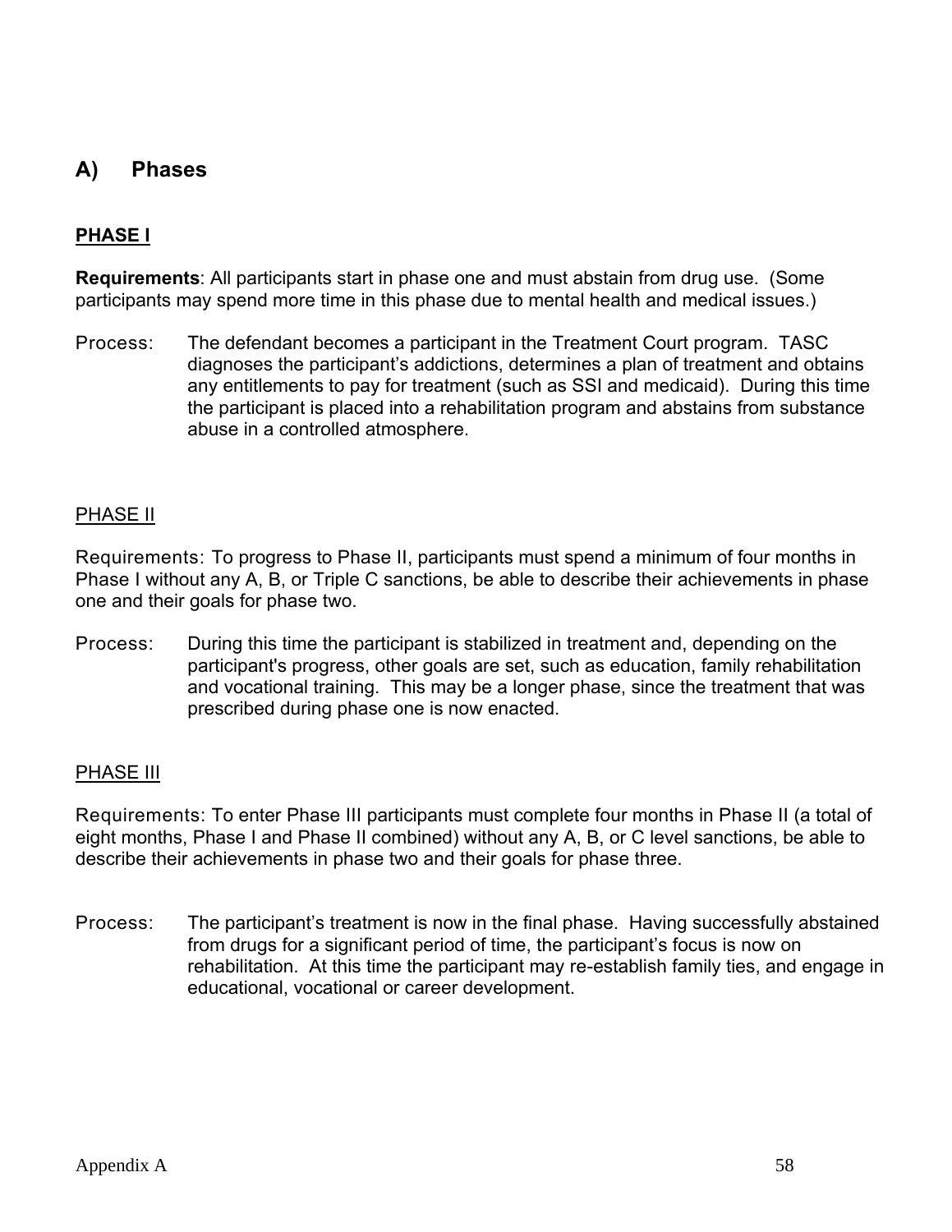# **II. Infractions and Court-Imposed Sanctions**

Infractions are listed according to their severity. The higher the level of infraction, the more serious the sanction. The highest level of infractions are:

New Violent Felony Arrest New Arrest

| <b>Staten Island Treatment Court</b><br><b>Responses to Arrests of Participants</b> |                                                 |                                                      |  |
|-------------------------------------------------------------------------------------|-------------------------------------------------|------------------------------------------------------|--|
| All Phases: I, II and III                                                           |                                                 |                                                      |  |
| Infraction:                                                                         | Action by the Court:                            | Sanction:                                            |  |
| New violent felony arrest                                                           | Review by district attorney and by SITC<br>team | Possible termination from<br>SITC and mandatory jail |  |
| New arrest                                                                          | Review by district attorney and by SITC<br>team | Possible jail and/or<br>termination                  |  |

Staten Island Treatment Court participants are subject to team review and liable for expulsion should they be arrested for a violent felony, a non-violent felony or a misdemeanor. An indictment or conviction for any violent crime results in immediate expulsion.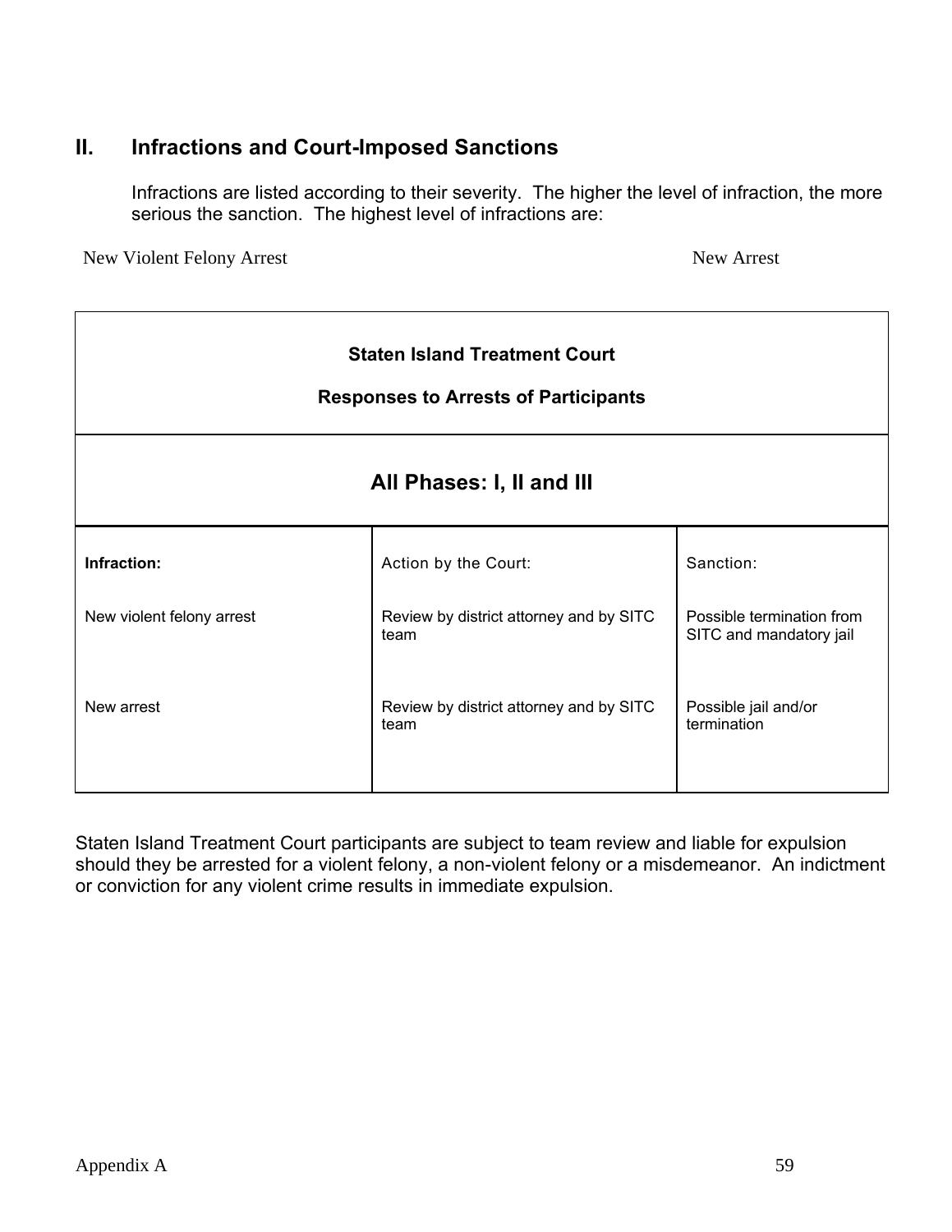| <b>Phase I</b>                                                                                                                                                                                                                          |                                                                                                                                                                                                                                                                                                                                                                                                                                                                           |                                                                                                                                                                                                                                                                                                                                                                        |  |  |
|-----------------------------------------------------------------------------------------------------------------------------------------------------------------------------------------------------------------------------------------|---------------------------------------------------------------------------------------------------------------------------------------------------------------------------------------------------------------------------------------------------------------------------------------------------------------------------------------------------------------------------------------------------------------------------------------------------------------------------|------------------------------------------------------------------------------------------------------------------------------------------------------------------------------------------------------------------------------------------------------------------------------------------------------------------------------------------------------------------------|--|--|
| <b>A Level Infractions:</b><br>absconding or termination from<br>treatment with involuntary return to<br>court.                                                                                                                         | Every A level infraction results in<br>Action by the Court:<br>First A level infraction:<br>up to 14 days jail<br>Second A level infraction:<br>up to 28 days jail                                                                                                                                                                                                                                                                                                        | Every C level infraction may be<br>addressed by the treatment<br>providers as well as the SITC.*<br>Sanctions include but are not limited<br>to:<br>immediate (next day) court                                                                                                                                                                                         |  |  |
| <b>B</b> Level Infractions:<br>absconding or termination from<br>treatment with voluntary return to<br>court.                                                                                                                           | Third A level infraction:<br>termination, sentence imposed                                                                                                                                                                                                                                                                                                                                                                                                                | attendance<br>increased case<br>management visits                                                                                                                                                                                                                                                                                                                      |  |  |
| substituted or tampered drug test                                                                                                                                                                                                       | Every B level infraction results in<br>Sanction by the Court:                                                                                                                                                                                                                                                                                                                                                                                                             | increased testing                                                                                                                                                                                                                                                                                                                                                      |  |  |
| C Level Infractions*:<br>positive or missed drug test<br>missed appointment<br>rule breaking at treatment which<br>does not result in termination<br>two late arrivals at court or<br>program sessions<br>breaking the SITC House Rules | <b>First B level infraction:</b><br>2 days penalty box<br>Detox<br>Workshop attendance<br>Essay/journal/letter writing<br>Increase in court attendance<br>frequency<br>Second B level infraction:<br>up to 7 days jail, plus any of the<br>above<br>Third B level infraction:<br>up to 14 days jail, plus any of the<br>above<br>Fourth B level infraction:<br>up to 28 days jail, plus any of the<br>above<br>Fifth B level infraction:<br>termination, sentence imposed | detox/rehab<br>mandatory self help<br>assignment<br>essay/letter writing<br>assignment<br>loss of certain treatment<br>privileges (determined by<br>program)<br>community service<br>*Any three C level (Triple C)<br>infractions in Phase I within a<br>thirty-day period are considered<br>"Sanctioned C" infractions and<br>are sanctioned at SITC's<br>discretion. |  |  |
| SANCTIONED C                                                                                                                                                                                                                            |                                                                                                                                                                                                                                                                                                                                                                                                                                                                           |                                                                                                                                                                                                                                                                                                                                                                        |  |  |
| <b>First Sanctioned C</b>                                                                                                                                                                                                               | See above list of sanctions                                                                                                                                                                                                                                                                                                                                                                                                                                               |                                                                                                                                                                                                                                                                                                                                                                        |  |  |
| Second Sanctioned C                                                                                                                                                                                                                     | up to 7 days jail                                                                                                                                                                                                                                                                                                                                                                                                                                                         |                                                                                                                                                                                                                                                                                                                                                                        |  |  |
| <b>Third Sanctioned C</b>                                                                                                                                                                                                               | up to 14 days jail                                                                                                                                                                                                                                                                                                                                                                                                                                                        |                                                                                                                                                                                                                                                                                                                                                                        |  |  |
| Fourth Sanctioned C                                                                                                                                                                                                                     | up to 28 days jail                                                                                                                                                                                                                                                                                                                                                                                                                                                        |                                                                                                                                                                                                                                                                                                                                                                        |  |  |
| Fifth Sanctioned C                                                                                                                                                                                                                      | Termination, sentence imposed                                                                                                                                                                                                                                                                                                                                                                                                                                             |                                                                                                                                                                                                                                                                                                                                                                        |  |  |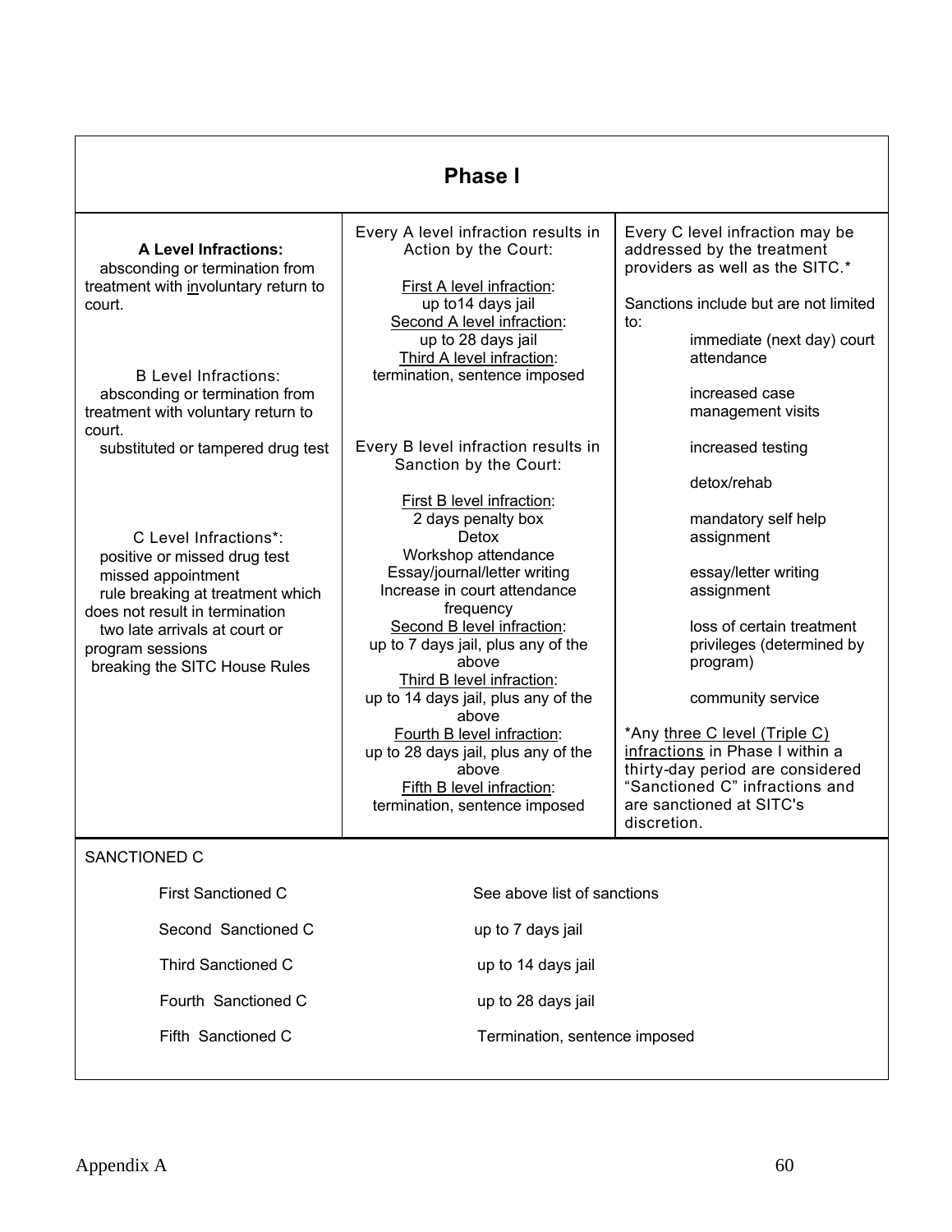| <b>Phase II</b>                                                                                                                                                                                                                                                                                                                                                                                                                                                                                                                                                                           |                                                                                                                                                                                                                                                                                                                                                                                                                                                                                                                                                                                                                                                                                                                                                                         |                                                                                                                                                                                                                                                                                                                                                                                                                                                                                                                                                                                                                        |  |
|-------------------------------------------------------------------------------------------------------------------------------------------------------------------------------------------------------------------------------------------------------------------------------------------------------------------------------------------------------------------------------------------------------------------------------------------------------------------------------------------------------------------------------------------------------------------------------------------|-------------------------------------------------------------------------------------------------------------------------------------------------------------------------------------------------------------------------------------------------------------------------------------------------------------------------------------------------------------------------------------------------------------------------------------------------------------------------------------------------------------------------------------------------------------------------------------------------------------------------------------------------------------------------------------------------------------------------------------------------------------------------|------------------------------------------------------------------------------------------------------------------------------------------------------------------------------------------------------------------------------------------------------------------------------------------------------------------------------------------------------------------------------------------------------------------------------------------------------------------------------------------------------------------------------------------------------------------------------------------------------------------------|--|
| <b>A Level Infractions:</b><br>absconding or termination from<br>treatment with involuntary return to<br>court.<br>substituted or tampered drug test<br><b>B</b> Level Infractions:<br>absconding or termination from<br>treatment with voluntary return to<br>court.<br>C Level Infractions*:<br>missed appointment<br>one late arrival at court or<br>program session<br>breaking the SITC House Rules<br>rule breaking at treatment which<br>does not result in termination<br>positive or missed drug test*<br>*In Phase II, a single positive drug<br>test may result in a sanction. | Every A level infraction results in<br>Action by the Court:<br>First A level infraction:<br>up to 14 days jail<br>Second A level infraction:<br>up to 28 days jail<br>Third A level infraction:<br>termination, sentence imposed<br>Every B level infraction results in<br>Sanction by the Court:<br>First B level infraction:<br>2 days penalty box<br>Detox<br>Workshop attendance<br>Essay/journal/letter writing<br>Increase in court attendance<br>frequency<br>Second B level infraction:<br>up to 7 days jail, plus any of the<br>above<br>Third B level infraction:<br>up to 14 days jail, plus any of the<br>above<br>Fourth B level infraction:<br>up to 28 days jail, plus any of the<br>above<br>Fifth B level infraction:<br>termination, sentence imposed | Every C level infraction may be<br>addressed by the treatment<br>providers as well as the SITC.**<br>Sanctions include but are not<br>limited to:<br>immediate (next day)<br>court attendance<br>increased case<br>management visits<br>increased testing<br>detox/rehab<br>mandatory self help<br>assignment<br>essay/letter writing<br>assignment<br>loss of certain treatment<br>privileges (determined by<br>program)<br>community service<br>** Any two C level (Double C)<br>infractions in Phase II within a<br>thirty-day period are "Sanctioned<br>C" infractions and are<br>sanctioned at SITC's discretion. |  |
| SANCTIONED C                                                                                                                                                                                                                                                                                                                                                                                                                                                                                                                                                                              |                                                                                                                                                                                                                                                                                                                                                                                                                                                                                                                                                                                                                                                                                                                                                                         |                                                                                                                                                                                                                                                                                                                                                                                                                                                                                                                                                                                                                        |  |
| <b>First Sanctioned C</b>                                                                                                                                                                                                                                                                                                                                                                                                                                                                                                                                                                 |                                                                                                                                                                                                                                                                                                                                                                                                                                                                                                                                                                                                                                                                                                                                                                         | See above list of sanctions                                                                                                                                                                                                                                                                                                                                                                                                                                                                                                                                                                                            |  |
| Second Sanctioned C                                                                                                                                                                                                                                                                                                                                                                                                                                                                                                                                                                       |                                                                                                                                                                                                                                                                                                                                                                                                                                                                                                                                                                                                                                                                                                                                                                         | up to 7 days jail                                                                                                                                                                                                                                                                                                                                                                                                                                                                                                                                                                                                      |  |
| <b>Third Sanctioned C</b>                                                                                                                                                                                                                                                                                                                                                                                                                                                                                                                                                                 |                                                                                                                                                                                                                                                                                                                                                                                                                                                                                                                                                                                                                                                                                                                                                                         | up to 14 days jail                                                                                                                                                                                                                                                                                                                                                                                                                                                                                                                                                                                                     |  |
| <b>Fourth Sanctioned C</b>                                                                                                                                                                                                                                                                                                                                                                                                                                                                                                                                                                |                                                                                                                                                                                                                                                                                                                                                                                                                                                                                                                                                                                                                                                                                                                                                                         | up to 28 days jail                                                                                                                                                                                                                                                                                                                                                                                                                                                                                                                                                                                                     |  |
| <b>Fifth Sanctioned C</b>                                                                                                                                                                                                                                                                                                                                                                                                                                                                                                                                                                 |                                                                                                                                                                                                                                                                                                                                                                                                                                                                                                                                                                                                                                                                                                                                                                         | Termination, sentence imposed                                                                                                                                                                                                                                                                                                                                                                                                                                                                                                                                                                                          |  |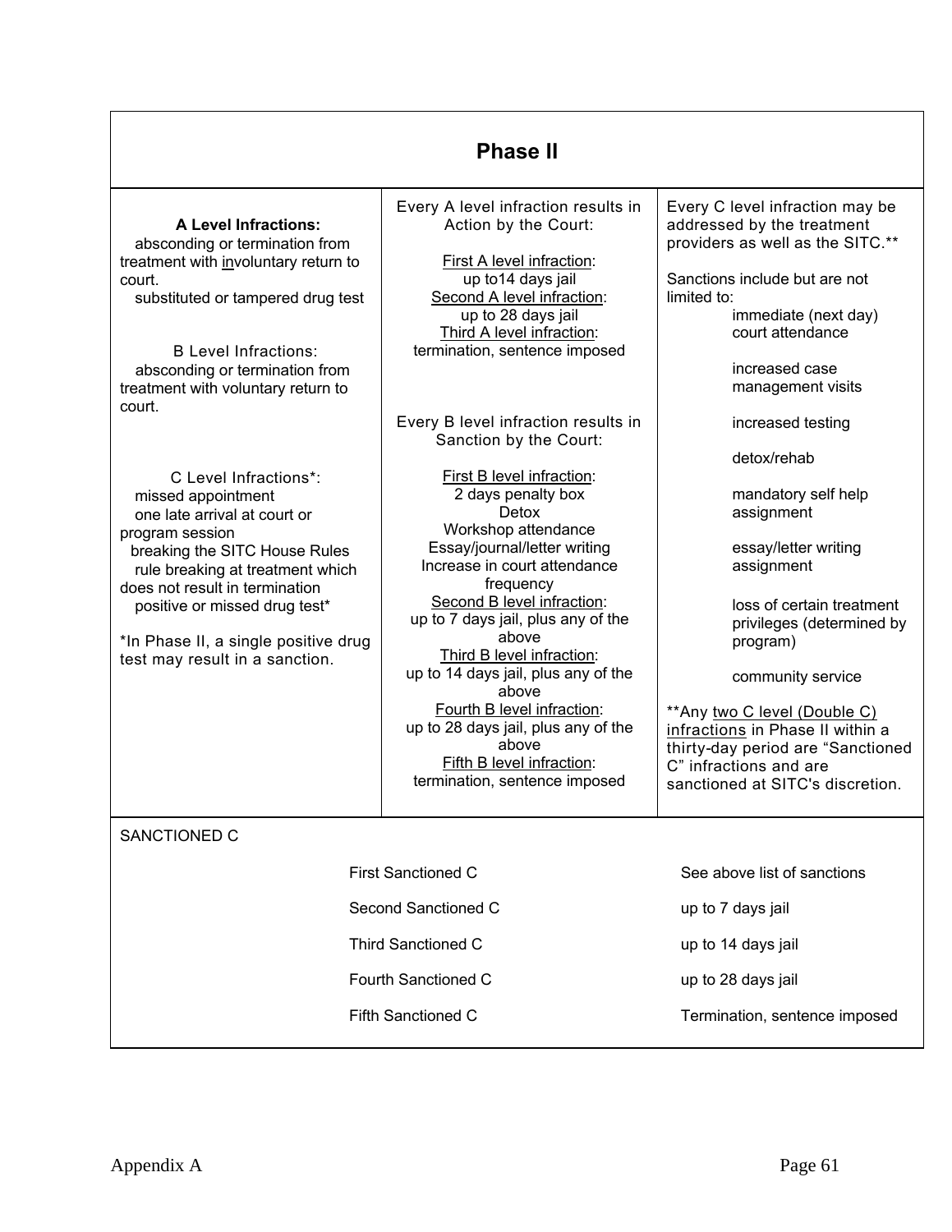| <b>Phase III</b>                                                                                                                                                           |                                                                                                                                                        |                                                                                                                                                    |  |
|----------------------------------------------------------------------------------------------------------------------------------------------------------------------------|--------------------------------------------------------------------------------------------------------------------------------------------------------|----------------------------------------------------------------------------------------------------------------------------------------------------|--|
| <b>A Level Infractions:</b><br>absconding or termination from<br>treatment with involuntary return to<br>court.<br>substituted or tampered drug test                       | Every A level infraction results in<br>Action by the Court:<br>First A level infraction:<br>up to 14 days jail<br>Second A level infraction:           | Every C level infraction may be<br>addressed by the treatment<br>providers as well as the SITC.*<br>Sanctions include but are not limited          |  |
| Note:<br>In the event of termination or<br>absconding with involuntary<br>return to court in the third phase<br>the participant is subject to a                            | up to 28 days jail<br>Third A level infraction:<br>termination, sentence imposed                                                                       | to:<br>immediate (next day) court<br>attendance<br>increased case<br>management visits                                                             |  |
| minimum of 8 to 14 days in jail,<br>barring exceptional<br>circumstances.                                                                                                  | Every B level infraction results in<br>Sanction by the court:                                                                                          | increased testing                                                                                                                                  |  |
| <b>B</b> Level Infractions:                                                                                                                                                | First B level infraction:<br>2 days penalty box<br>Detox<br>Workshop attendance                                                                        | detox/rehab<br>mandatory self help<br>assignment                                                                                                   |  |
| positive or missed drug test<br>absconding or termination from<br>treatment with voluntary return to                                                                       | Essay/journal/letter writing<br>Increase in court attendance<br>frequency                                                                              | essay/letter writing                                                                                                                               |  |
| court.<br>C Level Infractions:<br>missed appointment                                                                                                                       | Second B level infraction:<br>up to 7 days jail, plus any of the<br>above<br>Third B level infraction:<br>up to 14 days jail, plus any of the<br>above | loss of certain treatment<br>privileges (determined by<br>program)<br>community service                                                            |  |
| rule breaking at treatment which<br>does not result in termination<br>one late arrival at court or program<br>without satisfactory excuse<br>breaking the SITC House Rules | Fourth B level infraction:<br>up to 28 days jail, plus any of the<br>above<br>Fifth B level infraction:<br>termination, sentence imposed               | *One C level infraction in Phase III<br>within a thirty-day period is<br>considered a "Sanctioned C" and<br>is sanctioned at SITC's<br>discretion. |  |
| SANCTIONED C                                                                                                                                                               |                                                                                                                                                        |                                                                                                                                                    |  |
| <b>First Sanctioned C</b>                                                                                                                                                  |                                                                                                                                                        | See above list of sanctions                                                                                                                        |  |
| Second Sanctioned C                                                                                                                                                        |                                                                                                                                                        | up to 7 days jail                                                                                                                                  |  |
| <b>Third Sanctioned C</b>                                                                                                                                                  |                                                                                                                                                        | up to 14 days jail                                                                                                                                 |  |
| Fourth Sanctioned C                                                                                                                                                        |                                                                                                                                                        | up to 28 days jail                                                                                                                                 |  |
| <b>Fifth Sanctioned C</b>                                                                                                                                                  | Termination, sentence imposed                                                                                                                          |                                                                                                                                                    |  |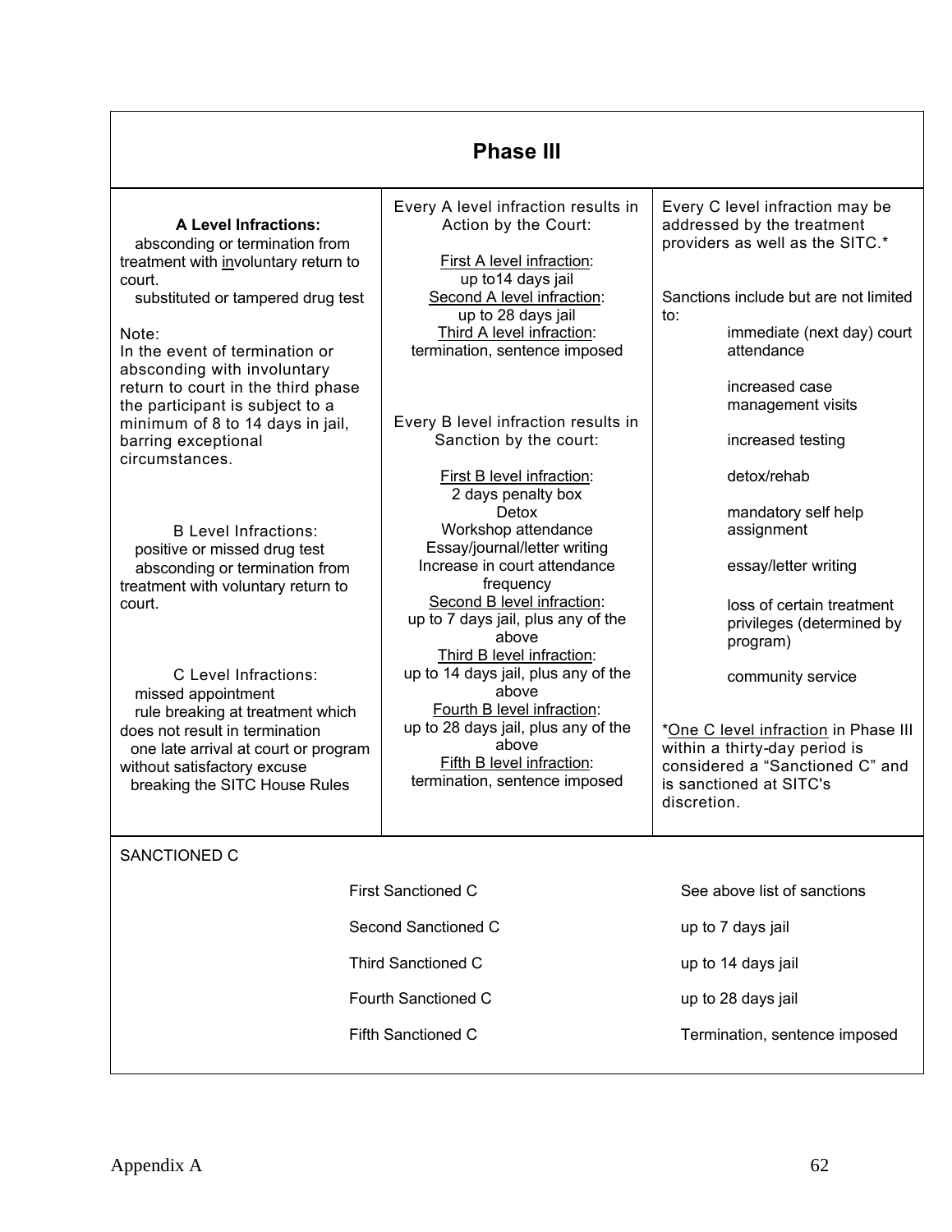## **C. SITC House Rules**

If broken, many of the House Rules carry their own punishments. Some may be treated as higher level infractions and some may be punishable as misdemeanors, if the incident warrants it.

All SITC participants are expected to arrive at court in a timely manner.

Never come to under the influence of alcohol or drugs.

Dress appropriately for court.

Never carry or use alcohol, drugs or associated paraphernalia.

Behave yourself! No violence, harassment or threats, period.

Never leave the courtroom without permission.

Respect court property.

No stealing.

Be on time for all court sessions and appointments with treatment, T.A.S.C., drug testing, etc.

19 April, 2001